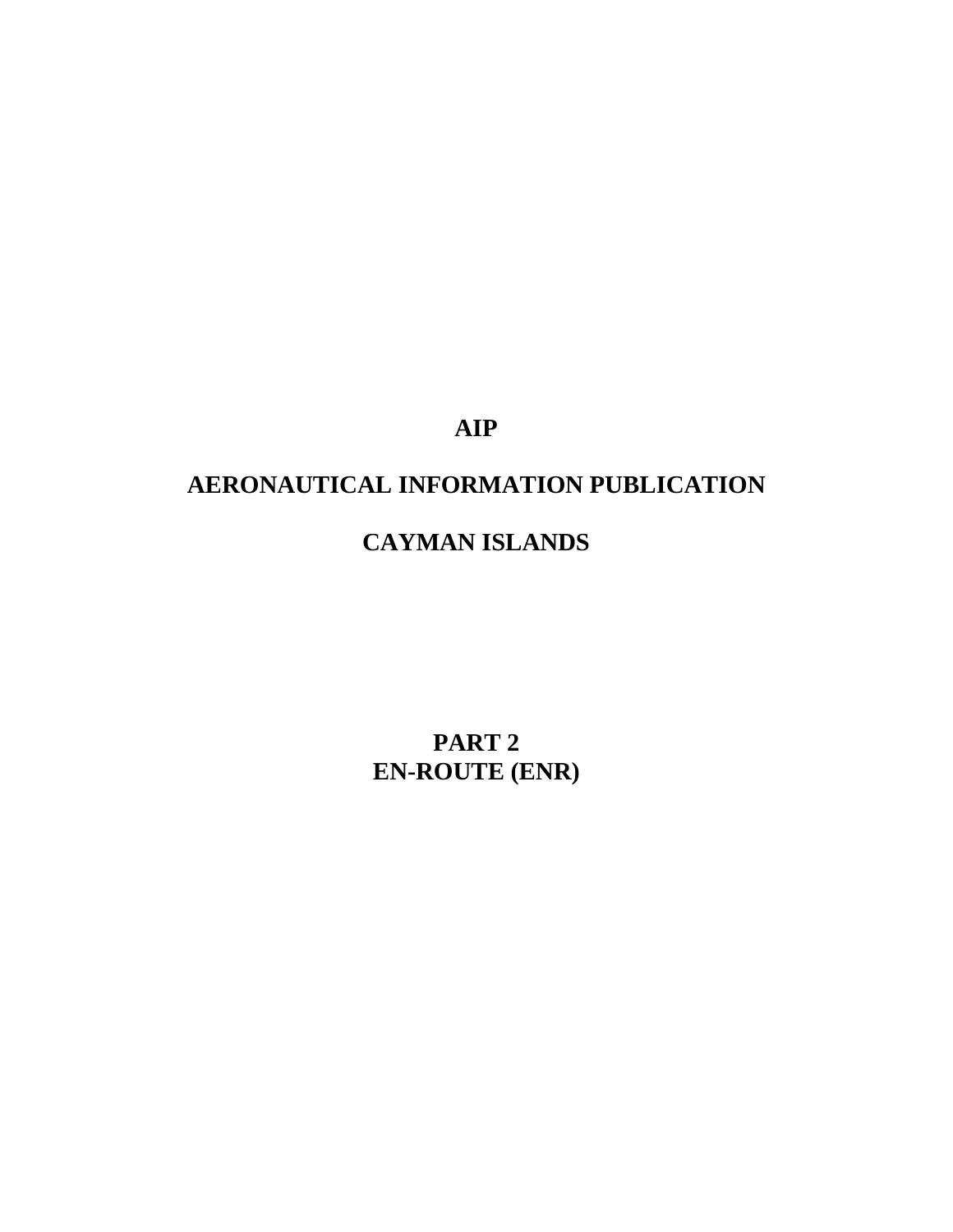#### **PART 2 — EN-ROUTE (ENR)**

#### **ENR 0.**

# **ENR 0.1 PREFACE — Not applicable ENR 0.2 RECORD OF AIP AMENDMENTS — Not applicable ENR 0.3 RECORD OF AIP SUPPLEMENTS — Not applicable ENR 0.4 CHECKLIST OF AIP PAGES — Not applicable ENR 0.5 LIST OF HAND AMENDMENTS TO THE AIP — Not applicable**

# **ENR 0.6 TABLE OF CONTENTS TO PART 2**

*Page*

#### **ENR 1. GENERAL RULES AND PROCEDURES**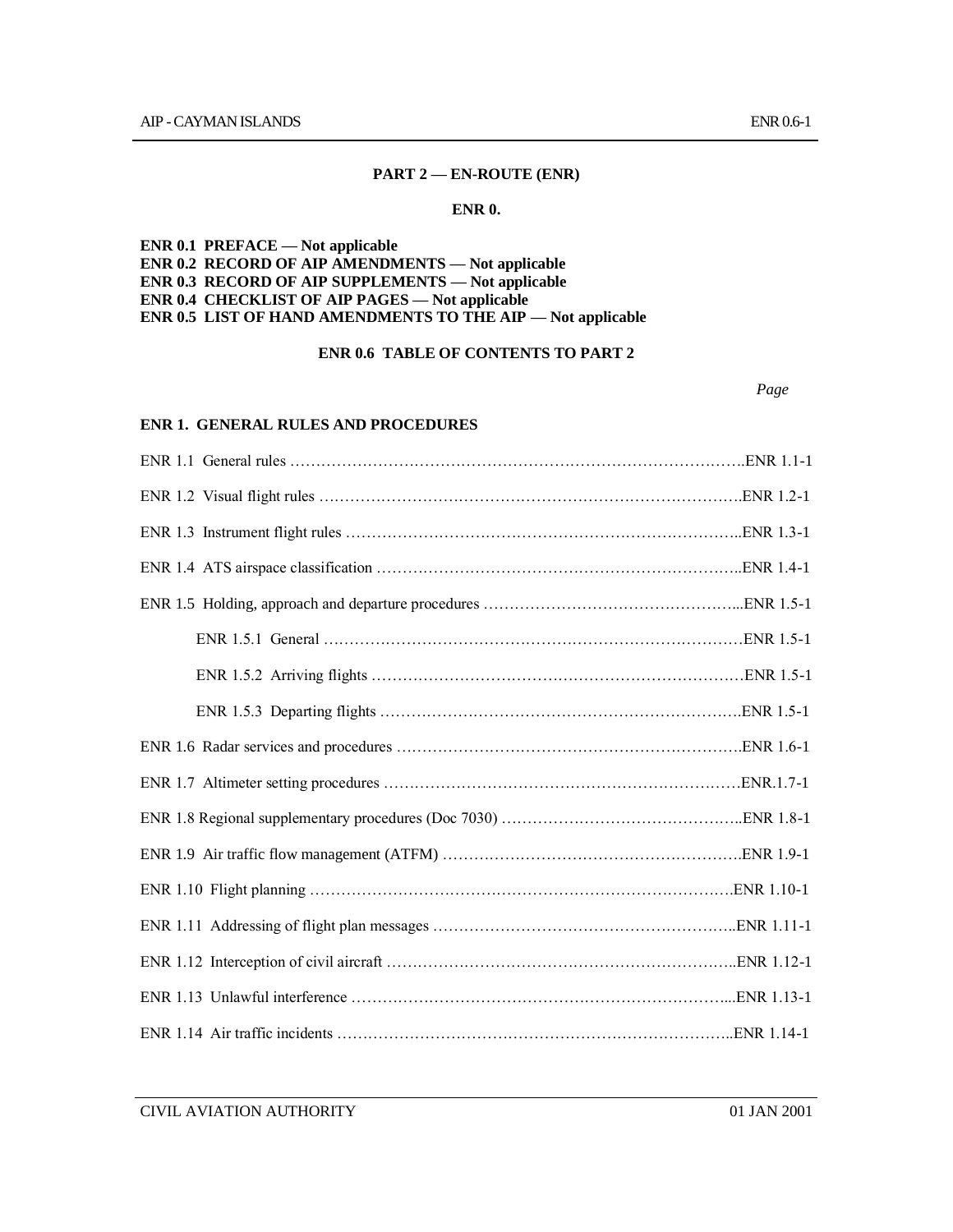| <b>ENR 2. AIR TRAFFIC SERVICES AIRSPACE</b> |  |
|---------------------------------------------|--|
|                                             |  |
|                                             |  |
| <b>ENR 3. ATS ROUTES</b>                    |  |
|                                             |  |
|                                             |  |
|                                             |  |
|                                             |  |
|                                             |  |
| ENR 4. RADIO NAVIGATION AIDS/SYSTEMS        |  |
|                                             |  |
|                                             |  |
|                                             |  |
|                                             |  |
| <b>ENR 5. NAVIGATION WARNINGS</b>           |  |
|                                             |  |
|                                             |  |
|                                             |  |
|                                             |  |
|                                             |  |
|                                             |  |
| <b>ENR 6. EN-ROUTE CHARTS</b>               |  |
|                                             |  |
|                                             |  |

ENR 6.3 Prohibited, restricted and danger areas …………………………………………………..ENR 6.3-1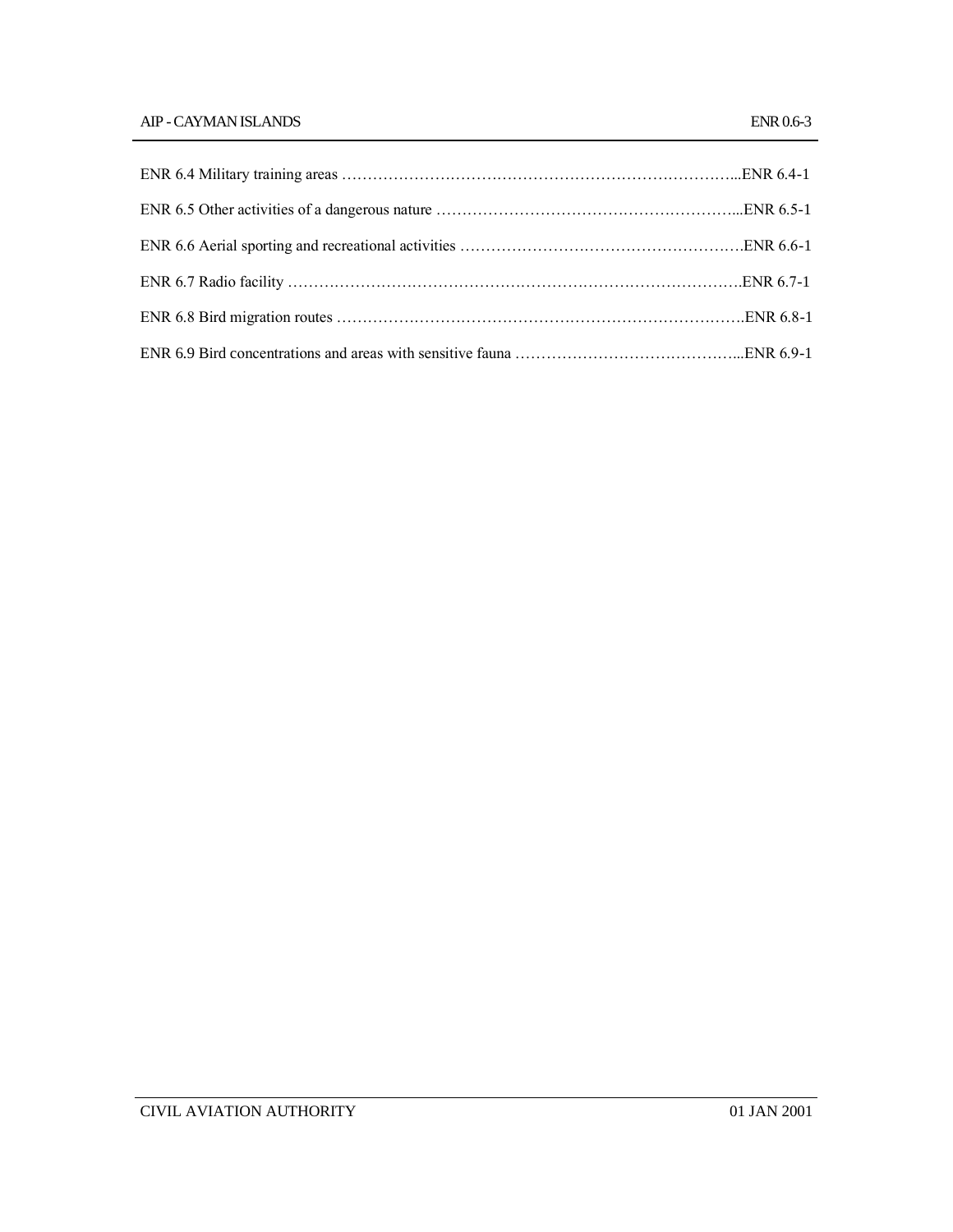### **ENR 1. GENERAL RULES AND PROCEDURES**

#### **ENR 1.1 GENERAL RULES**

The air traffic rules and procedures applicable to air traffic in the Cayman Islands territory conform to Annexes 2 and 11 to the Convention on International Civil Aviation and to those portions of the *Procedures for Air Navigation Services* — *Rules of the Air and Air Traffic Services* applicable to aircraft and of the *Regional Supplementary Procedures* applicable to the Caribbean Region, except for the differences listed in GEN 1.7.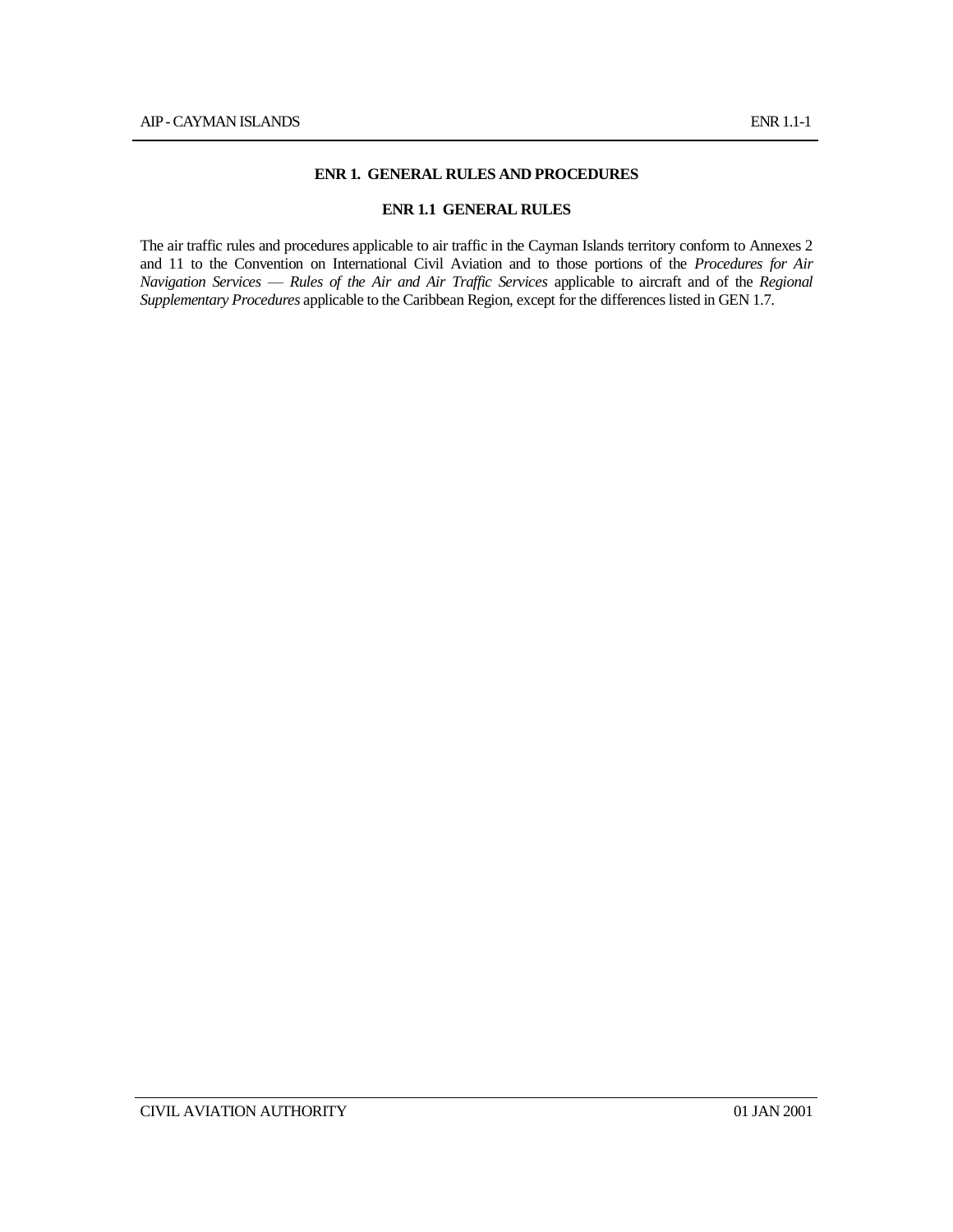#### **ENR 1.3 INSTRUMENT FLIGHT RULES**

#### **1. Rules applicable to all IFR flights**

#### 1.1 *Aircraft equipment*

Aircraft shall be equipped with suitable instruments and with navigation equipment appropriate to the route to be flown.

#### 1.2 *Minimum levels*

Except when necessary for take-off or landing or when specifically authorized by the appropriate authority, an IFR flight shall be flown at a level that is not below the minimum flight altitude established by the State whose territory is over flown, or, where no such minimum flight altitude has been established:

- a) over high terrain or in mountainous areas, at a level which is at least 600 m (2 000 ft) above the highest obstacle located within 8 km of the estimated position of the aircraft;
- b) elsewhere than as specified in a), at a level which is at least 300 m (1 000 ft) above the highest obstacle located within 8 km of the estimated position of the aircraft.

# *Note. — The estimated position of the aircraft will take account of the navigational accuracy which can be achieved on the relevant route segment, having regard to the navigational facilities available on the ground and in the aircraft.*

#### 1.3 Change *from IFR flight to VFR flight*

1.3.1 An aircraft electing to change the conduct of its flight from compliance with the instrument flight rules to compliance with the visual flight rules shall, if a flight plan was submitted, notify the appropriate air traffic services unit specifically that the IFR flight is cancelled and communicate thereto the changes to be made to its current flight plan.

1.3.2 When an aircraft operating under the instrument flight rules is flown in or encounters visual meteorological conditions, it shall not cancel its IFR flight unless it is anticipated, and intended, that the flight will be continued for a reasonable period of time in uninterrupted visual meteorological conditions.

#### **2. Rules applicable to IFR flights within controlled airspace**

2.1 IFR flights shall comply with the provisions of 3.6 of ICAO Annex 2 to the Convention on International Civil Aviation when operated in controlled airspace.

2.2 An IFR flight operating in cruising flight in controlled airspace shall be flown at a cruising level, or, if authorized to employ cruise climb techniques, between two levels or above a level, selected from:

a) the tables of cruising levels in Appendix 3 of ICAO Annex 2, or

b) a modified table of cruising levels in Appendix 3 of ICAO Annex 2 for flight above FL 410,

except that the correlation of levels to track prescribed therein shall not apply whenever otherwise indicated in air traffic control clearances or specified by the appropriate ATS authority in the Aeronautical Information Publication (AIP).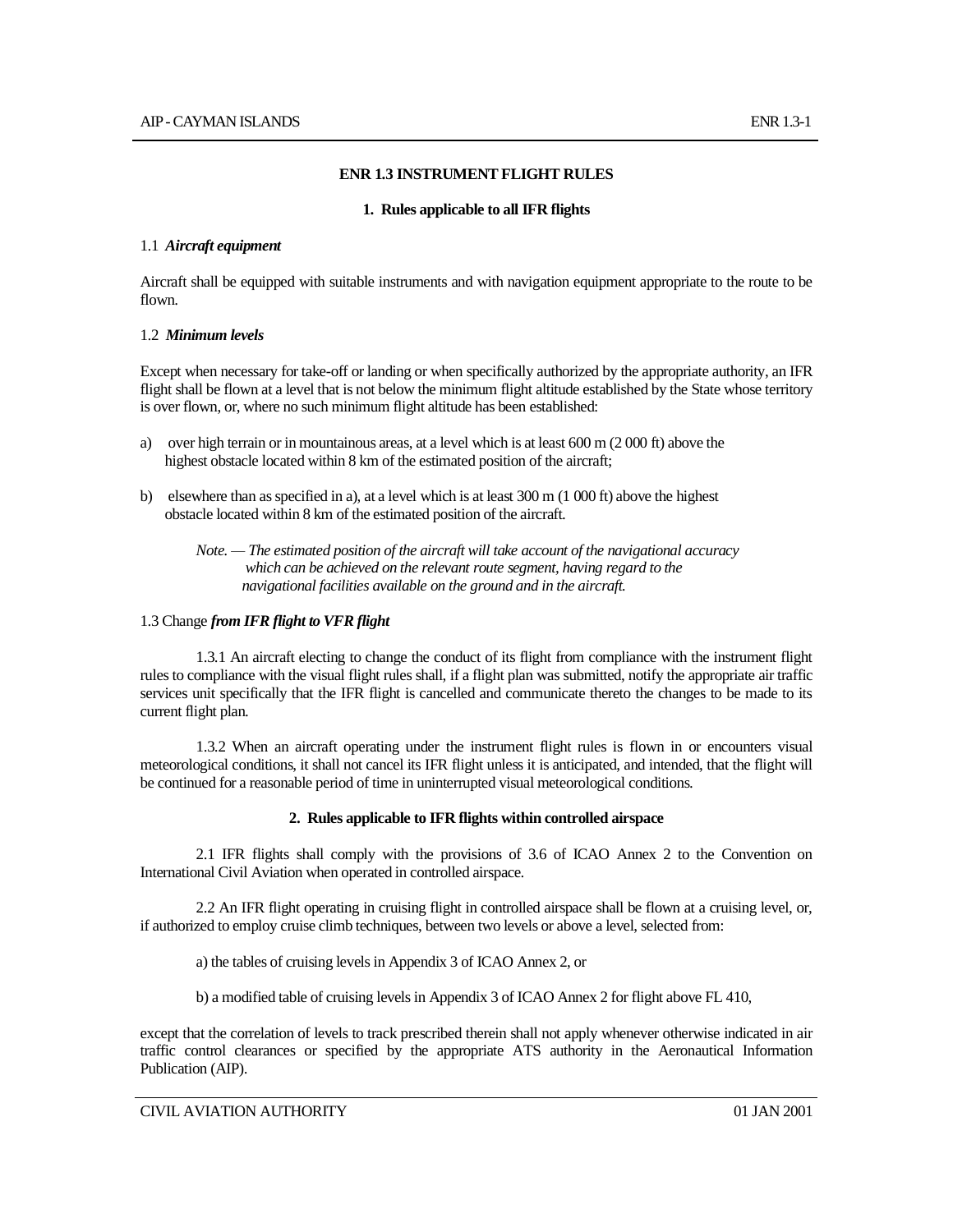#### **3. Rules applicable to IFR flights outside controlled airspace**

#### 3.1 *Cruising levels*

An IFR flight operating in level cruising flight outside of controlled airspace shall be flown at a cruising level appropriate to its track as specified in:

- a) the tables of cruising levels in Appendix 3 of ICAO Annex 2, except when otherwise specified by the appropriate ATS authority for flight at or below 900 m (3 000 ft) above mean sea level; or
- b) a modified table of cruising levels, when so prescribed in accordance with Appendix 3 of ICAO Annex 2 for flight above FL 410.
- *Note.— This provision does not preclude the use of cruise climb techniques by aircraft in supersonic flight.*

## 3.2 *Communications*

An IFR flight operating outside controlled airspace but within or into areas, or along routes, designated by the appropriate ATS authority in accordance with 3.3.1.2 c) or d) of ICAO Annex 2 shall maintain a listening watch on the appropriate radio frequency and establish two-way communication, as necessary, with the air traffic services unit providing flight information service.

## 3.3 *Position reports*

An IFR flight operating outside controlled airspace and required by the appropriate ATS authority to:

- submit a flight plan, and;
- maintain a listening watch on the appropriate radio frequency and establish two-way communication, as necessary, with the air traffic services unit providing flight information service;
- shall report position as specified in 3.6.3 of ICAO Annex 2 for controlled flights.

*Note.— Aircraft electing to use the air traffic advisory service whilst operating IFR within specified advisory airspace are expected to comply with the provisions of 3.6 of ICAO Annex 2, except that the flight plan*  and changes thereto are not subjected to clearances and two-way communication will be maintained with the unit *providing the air traffic advisory service.*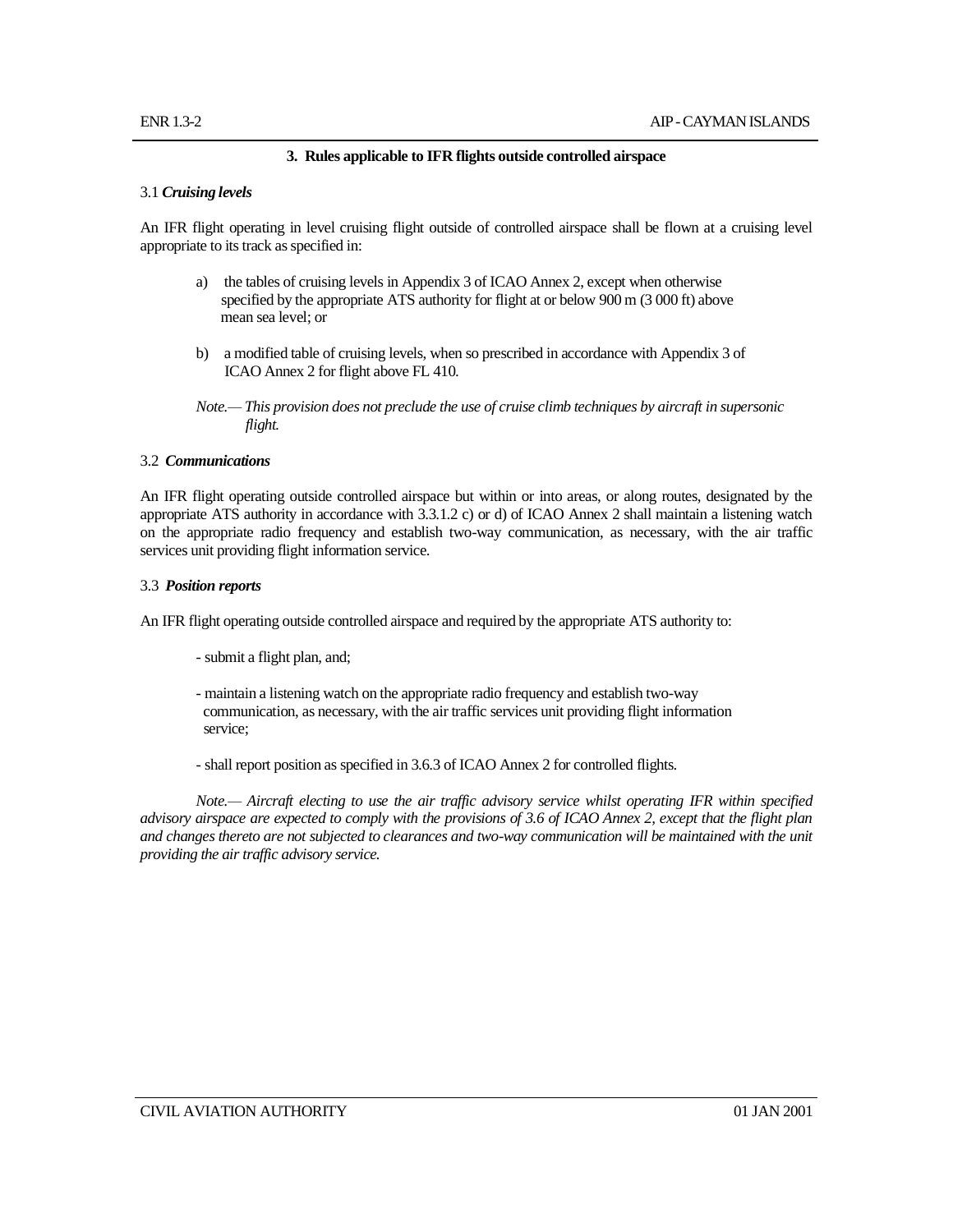## **ENR 1.2 VISUAL FLIGHT RULES**

1. Except when operating as a special VFR flight, VFR flights shall be conducted so that the aircraft is flown in conditions of visibility and distance from clouds equal to or greater than those specified in Table 1 (next page).

2. Except when a clearance is obtained from an air traffic control unit, VFR flights shall not take-off or land at an aerodrome within a control zone, or enter the aerodrome traffic zone or traffic pattern:

- a) When the ceiling is less than 450 m (1 500 ft); or
- b) When the ground visibility is less than 5 km.

3. VFR flights between sunset and sunrise, or such other period between sunset and sunrise as may be prescribed by the appropriate ATS authority, shall be operated in accordance with the conditions prescribed by such authority.

4. Unless authorized by the appropriate ATS authority, VFR flights shall not be operated:

a) Above 10 500 ft;

b) at transonic and supersonic speeds.

5. Except when necessary for take-off or landing, or except by permission from the appropriate authority, a VFR flight shall not be flown:

a) over the congested areas of cities, towns or settlements or over an open-air assembly of persons at a height less than 450 m (1 500 ft) above the highest obstacle within a radius of 600 m from the aircraft;

b) elsewhere than as specified in 5 a), at a height less than 150 m (500 ft) above the ground or water.

6. Except where otherwise indicated in air traffic control clearances or specified by the appropriate ATS authority, VFR flights in level cruising flight when operated above 900 m (3 000 ft) from the ground or water, or a higher datum as specified by the appropriate ATS authority, shall be conducted at a flight level appropriate to the track as specified in the tables of cruising levels.

7. VFR flights shall comply with the provisions of 3.6 of ICAO Annex 2:

a) when operated within Classes D airspace;

b) when forming part of aerodrome traffic at controlled aerodromes; or

c) when operated as special VFR flights.

8. An aircraft operated in accordance with the visual flight rules which wishes to change to compliance with the instrument flight rules shall:

a) if a flight plan was submitted communicate the necessary changes to be effected to its current flight plan, or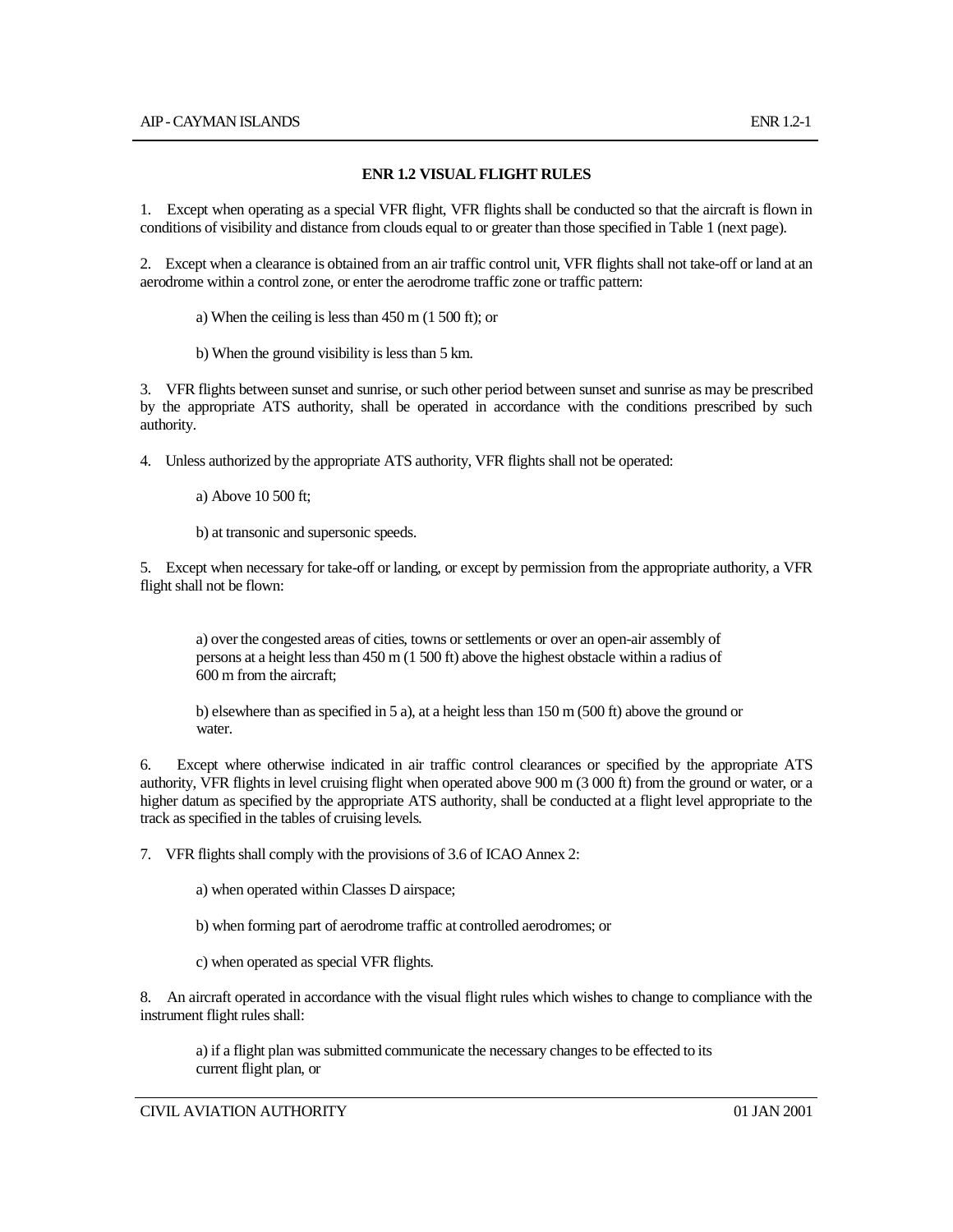| b) when so required by 3.3 of ICAO Annex 2, submit a flight plan to the appropriate air traffic services |  |
|----------------------------------------------------------------------------------------------------------|--|
| unit and obtain a clearance prior to proceeding IFR when in controlled airspace.                         |  |

| Airspace class                                                                                                                                                                 | D                                                                                 | G                                                                                                      |                                                                                                          |  |
|--------------------------------------------------------------------------------------------------------------------------------------------------------------------------------|-----------------------------------------------------------------------------------|--------------------------------------------------------------------------------------------------------|----------------------------------------------------------------------------------------------------------|--|
|                                                                                                                                                                                |                                                                                   | ABOVE 900 M (3 000 FT)<br>AMSL or above 300 M (1 000 FT)<br>above terrain, which ever is the<br>higher | At and below 900 M<br>(3 000 FT) AMSL or 300 M<br>$(1 000 FT)$ above terrain,<br>whichever is the higher |  |
| Distance<br>from<br>cloud                                                                                                                                                      | 1 500 M horizontally<br>300 M (1 000 FT) vertically                               |                                                                                                        | Clear of cloud and in sight of<br>the surface                                                            |  |
| Flight visibility                                                                                                                                                              | 8 KM at and above 3 050 M (10 000 FT) AMSL<br>5 KM below 3 050 M (10 000 FT) AMSL |                                                                                                        | 5 KM**                                                                                                   |  |
| ** When so prescribed by the appropriate ATS authority:                                                                                                                        |                                                                                   |                                                                                                        |                                                                                                          |  |
| a) lower flight visibilities to 1 500 M may be permitted for flights operating:                                                                                                |                                                                                   |                                                                                                        |                                                                                                          |  |
| 1) at speeds that, in the prevailing visibility, will give adequate opportunity to observe other traffic<br>or any obstacles in time to avoid collision; or                    |                                                                                   |                                                                                                        |                                                                                                          |  |
| 2) in circumstances in which the probability of encounters with other traffic would normally be<br>low, e.g. in areas of low volume traffic and for aerial work at low levels. |                                                                                   |                                                                                                        |                                                                                                          |  |
| $\mathbb{R}$ IIEI ICODTED $\mathbb{C}$ may be normitted to enough in loss than 1.500 M flight visibility if manaurand at                                                       |                                                                                   |                                                                                                        |                                                                                                          |  |

**Table 1** (see para. 1 ENR 1.2-1)

b) HELICOPTERS may be permitted to operate in less than 1 500 M flight visibility, if maneuvered at a speed that will give adequate opportunity to observe other traffic or any obstacles in time to avoid a collision.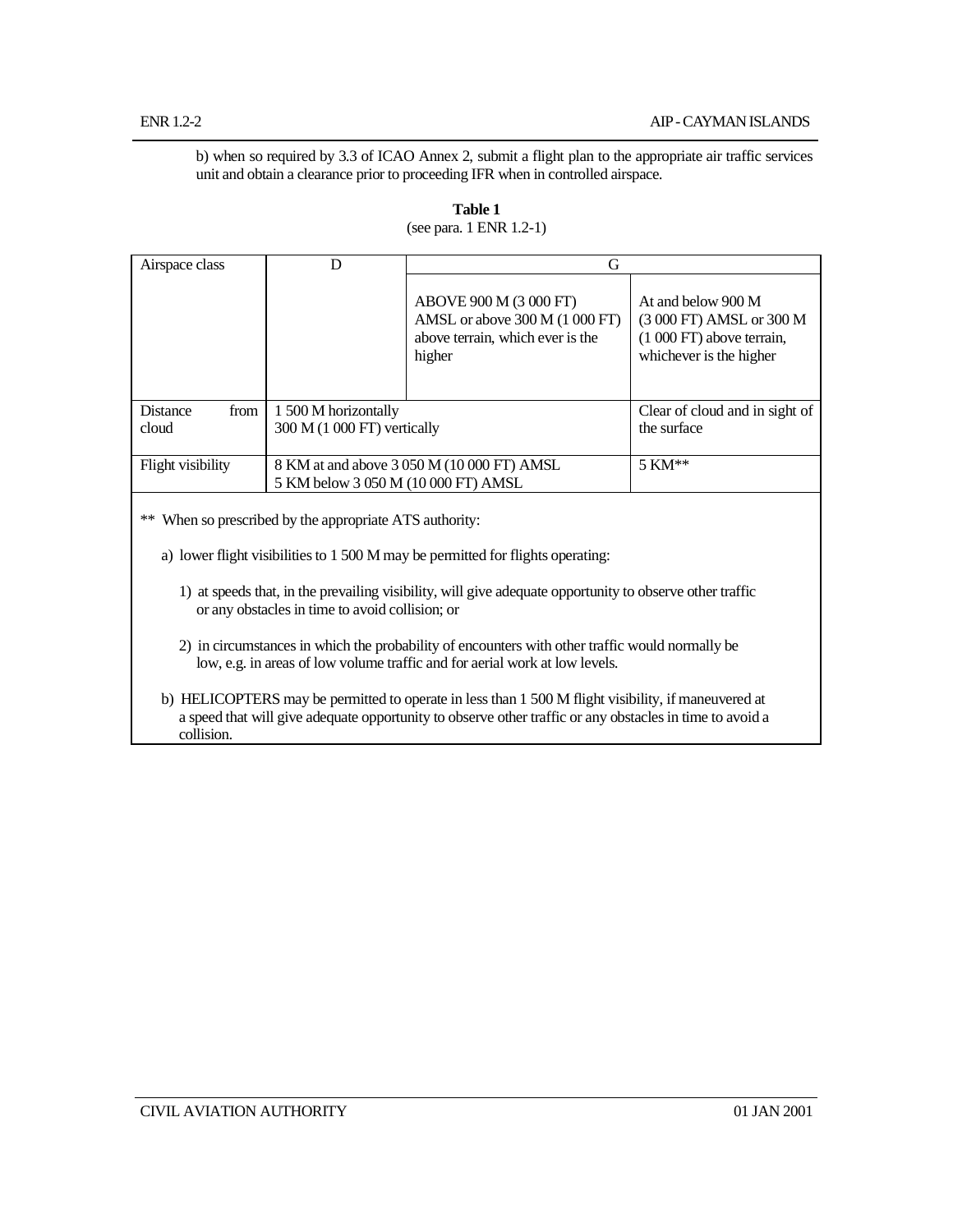#### **ENR 1.4 ATS AIRSPACE CLASSIFICATION**

#### **1. Classification of airspace**

ATS airspace is classified and designated in accordance with the following:

*Class A.* IFR flights only are permitted, all flights are subject to air traffic control service and are separated from each other.

*Class D.* IFR and VFR flights are permitted and all flights are subject to air traffic control service, IFR flights are separated from other IFR flights and receive traffic information in respect of VFR flights, VFR flights receive traffic information in respect of all other flights.

*Class G.* IFR and VFR flights are permitted and receive flight information service if requested.

The requirements for the flights within each class of airspace are as shown in the following tables.

| Class<br>A | Type<br><i>of flight</i><br>IFR only | Separation<br>provided<br>All aircraft | Service provided<br>Air traffic control<br>service                                                                                                                | <b>VMC</b><br>visibility<br>and<br>from<br>cloud<br>distance<br>minima<br>Not applicable                                                                         | <b>Speed</b><br>limitation<br>Not applicable                | Radio com-<br>munication<br>require-<br>ment<br>Continuous<br>two-way | Subject<br>to an<br>ATC<br>clear-<br>ance<br>Yes |
|------------|--------------------------------------|----------------------------------------|-------------------------------------------------------------------------------------------------------------------------------------------------------------------|------------------------------------------------------------------------------------------------------------------------------------------------------------------|-------------------------------------------------------------|-----------------------------------------------------------------------|--------------------------------------------------|
|            | <b>IFR</b>                           | <b>IFR</b> from IFR                    | traffic<br>Air<br>control<br>service including traffic<br>information about VFR<br>traffic<br>flights<br>(and<br>avoidance<br>advise<br><sub>on</sub><br>request) | Not applicable                                                                                                                                                   | 250 KT IAS<br>below 3200 M<br>(10500)<br>FT)<br><b>AMSL</b> | Continuous<br>two-way                                                 | Yes                                              |
| D          | <b>VFR</b>                           | Nil                                    | Traffic<br>information<br>between VFR and IFR<br>traffic<br>flights<br>(and<br>avoidance advice on<br>request)                                                    | 8 KM at and above<br>3050 M (10000 FT)<br><b>AMSL</b><br>5KM below 3050 M<br>$(10000 \t FT)$ AMSL<br>1500 M horizontal:<br>300 M vertical distance<br>from cloud | 250 KT IAS<br>below 3200 M<br>(10500)<br>FT<br><b>AMSL</b>  | Continuous<br>two-way                                                 | Yes                                              |
|            | <b>IFR</b>                           | Nil                                    | Flight<br>information<br>service                                                                                                                                  | Not applicable                                                                                                                                                   | 250 KT IAS<br>below 3200 M<br>(10500)<br>FT<br>AMSL         | Continuous<br>two-way                                                 | N <sub>0</sub>                                   |
| G          | <b>VFR</b>                           | Nil                                    | information<br>Flight<br>service                                                                                                                                  | 8 KM at and above 3050<br>M (10000 FT) AMSL<br>5 KM below 3050 M<br>(10000 FT) AMSL 1500<br>M horizontal; 300 M<br>vertical distance from<br>cloud               | 250 KT IAS<br>below 3200 M<br>(10500)<br>FT<br><b>AMSL</b>  | No                                                                    | N <sub>0</sub>                                   |
|            |                                      |                                        |                                                                                                                                                                   | At and below 900 M<br>AMSL or 300 M above<br>whichever is<br>terrain<br>higher - 5 KM***, clear<br>of cloud and in sight of<br>ground or water                   |                                                             |                                                                       |                                                  |

\*\*\* When so prescribed by the appropriate ATS authority:

a) lower flight visibility to 1 500 M may be permitted for flights operating: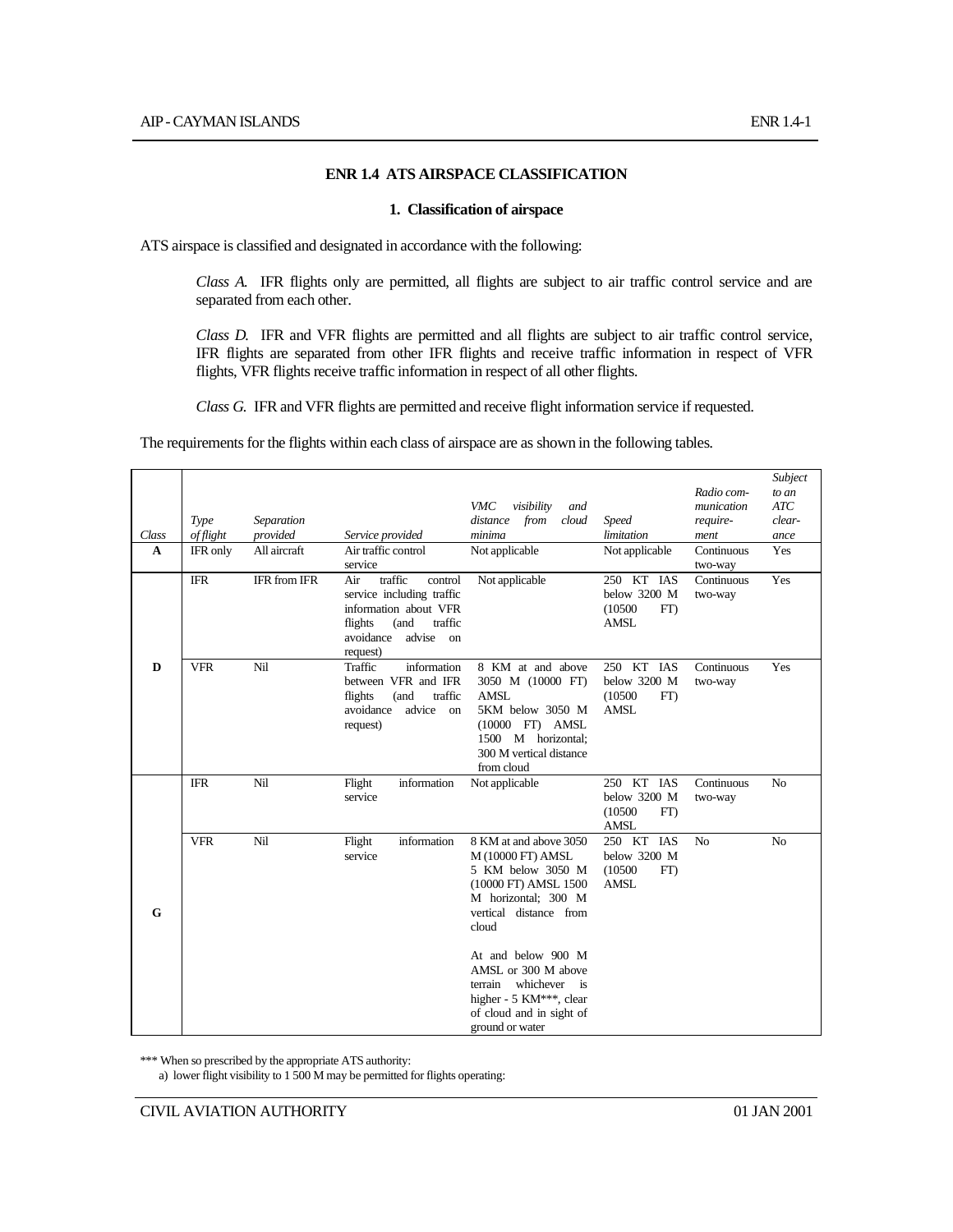- 1) at speeds that will give adequate opportunity to observe other traffic or any obstacles in time to avoid collision; or
- 2) in circumstances in which the probability of encounters with other traffic would normally be low, e.g. in areas of low traffic volume and for aerial work at low levels;
- b) helicopters may be permitted to operate in less than 1 500 M flight visibility, if maneuvered at a speed that will give adequate opportunity to observe other traffic or any obstacles in time to avoid collision.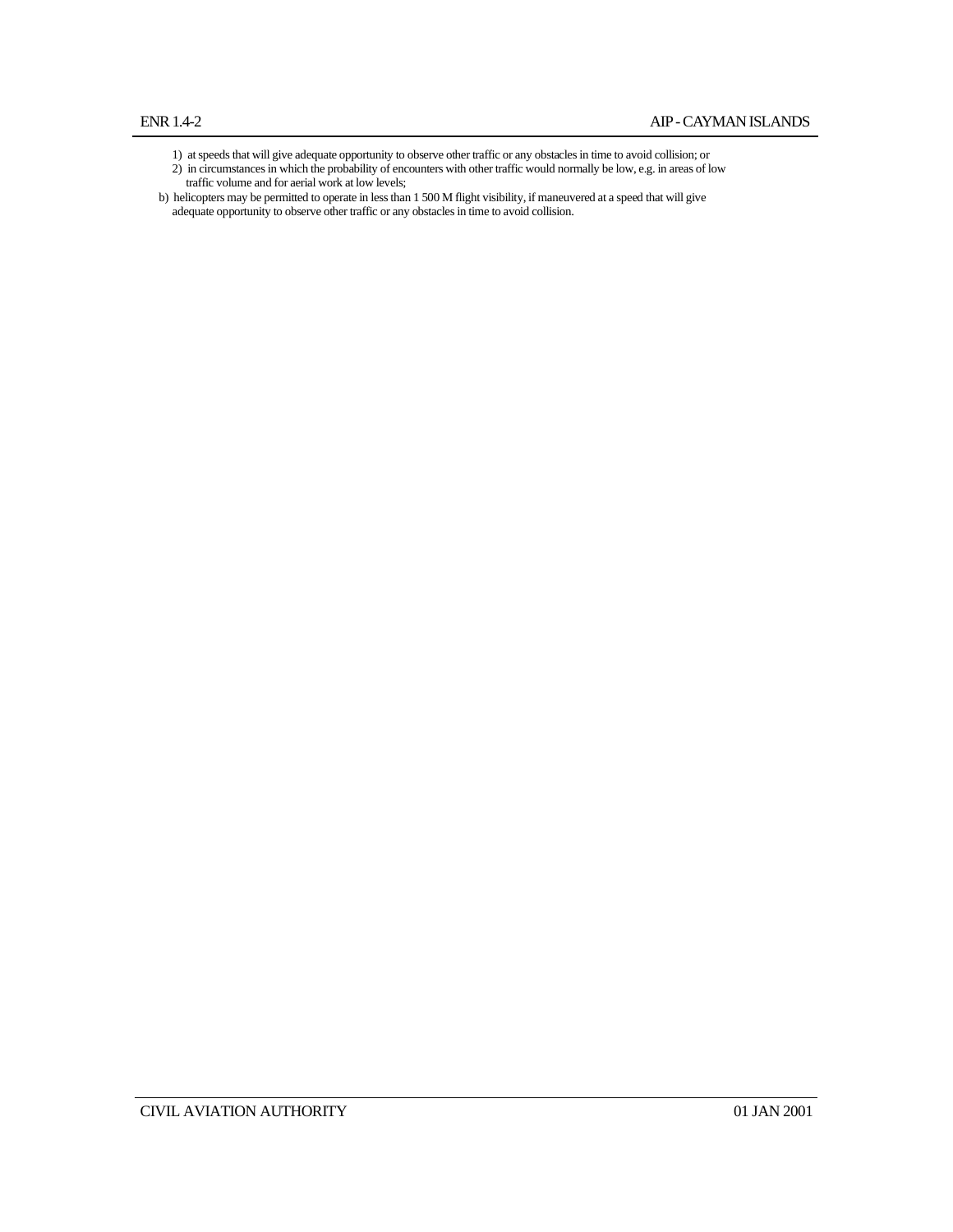# **ENR 1.5 HOLDING, APPROACH AND DEPARTURE PROCEDURES**

## **1. General**

1.1 The holding, approach and departure procedures in use are based on those contained in the latest edition of ICAO Doc 8168 — *Procedures for Air Navigation Services — Aircraft Operations* (**PANS-OPS**).

1.2 The holding and approach procedures in use have been based on the values and factors contained in Parts III and IV of Vol. I of the **PANS-OPS**. The holding patterns shall be entered and flown as indicated below in Table 1.

| п<br>Ш |  |
|--------|--|
|--------|--|

|                                                                 |                              | Jet aircraft                |                                                    |
|-----------------------------------------------------------------|------------------------------|-----------------------------|----------------------------------------------------|
| Altitude $(A)$ or<br>Flight level (FL)                          | Category A<br>and B aircraft | <b>Normal</b><br>conditions | Turbulence conditions                              |
| Up to Altitude $A$ 140<br>$(4250 M)$ inclusive                  | 170KT                        | 230 KT<br>(425 KM/H)        |                                                    |
| Above Altitude A 140 (4 250 M)<br>to FL $200(6100 M)$ inclusive | 240 KT<br>(445 KM/H)         |                             | 280 KT (520 KM/H or<br>Mach 0.8, whichever is less |
| Above FL 200 (6 100 M)<br>to FL 340 (10 350 M) inclusive        | 265 KT<br>(490 KM/H)         |                             |                                                    |
| Above FL 340<br>(10350 M)                                       | Mach $0.83$                  |                             | <b>Mach 0.83</b>                                   |

#### **2. Arriving flights**

2.1 IFR flights entering and landing within the Cayman Islands Terminal Control Area will be cleared to a specified holding point and instructed to contact approach control at a specified time, level or position. The terms of this clearance shall be adhered to until further instructions are received from approach control. If the clearance limit is reached before further instructions have been received, holding procedure shall be carried out at the level last authorized.

2.2 Due to the limited airspace available, it is important that the approaches to the patterns and the holding procedures be carried out as precisely as possible. Pilots are strongly requested to inform ATC if for any reason the approach and/or holding cannot be performed as required.

# **3. Departing flights**

3.1 IFR flights departing from Owen Roberts or Charles Kirkconnell airports will receive initial ATC clearance from the local aerodrome control tower. The clearance limit will normally be the aerodrome of destination. IFR flights departing from Edward Bodden airport must make arrangements with Brac tower prior to take-off.

3.2 Detailed instructions with regard to routes, turns, etc. will be issued prior to take-off.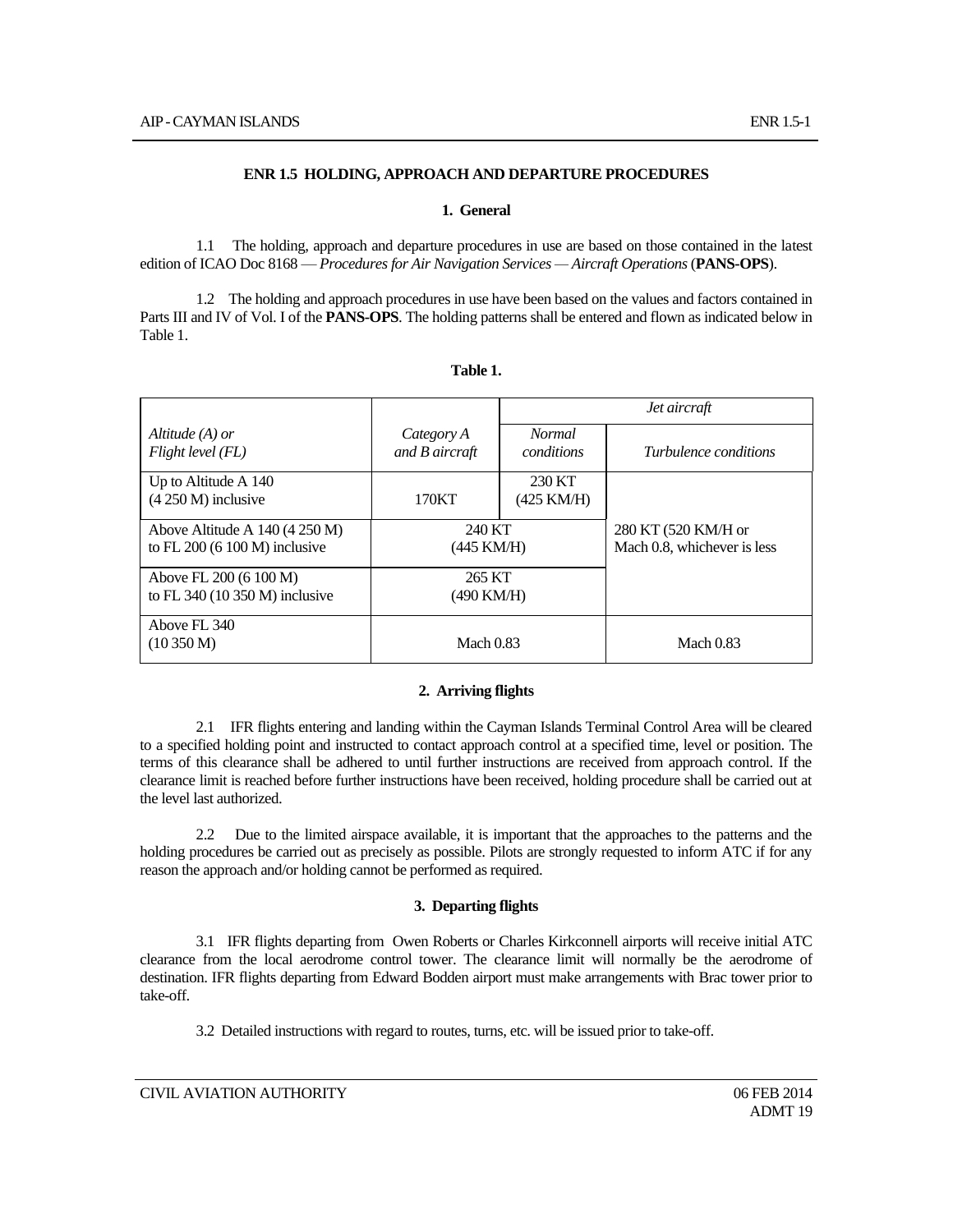**ENR 1.6 RADAR SERVICES AND PROCEDURES**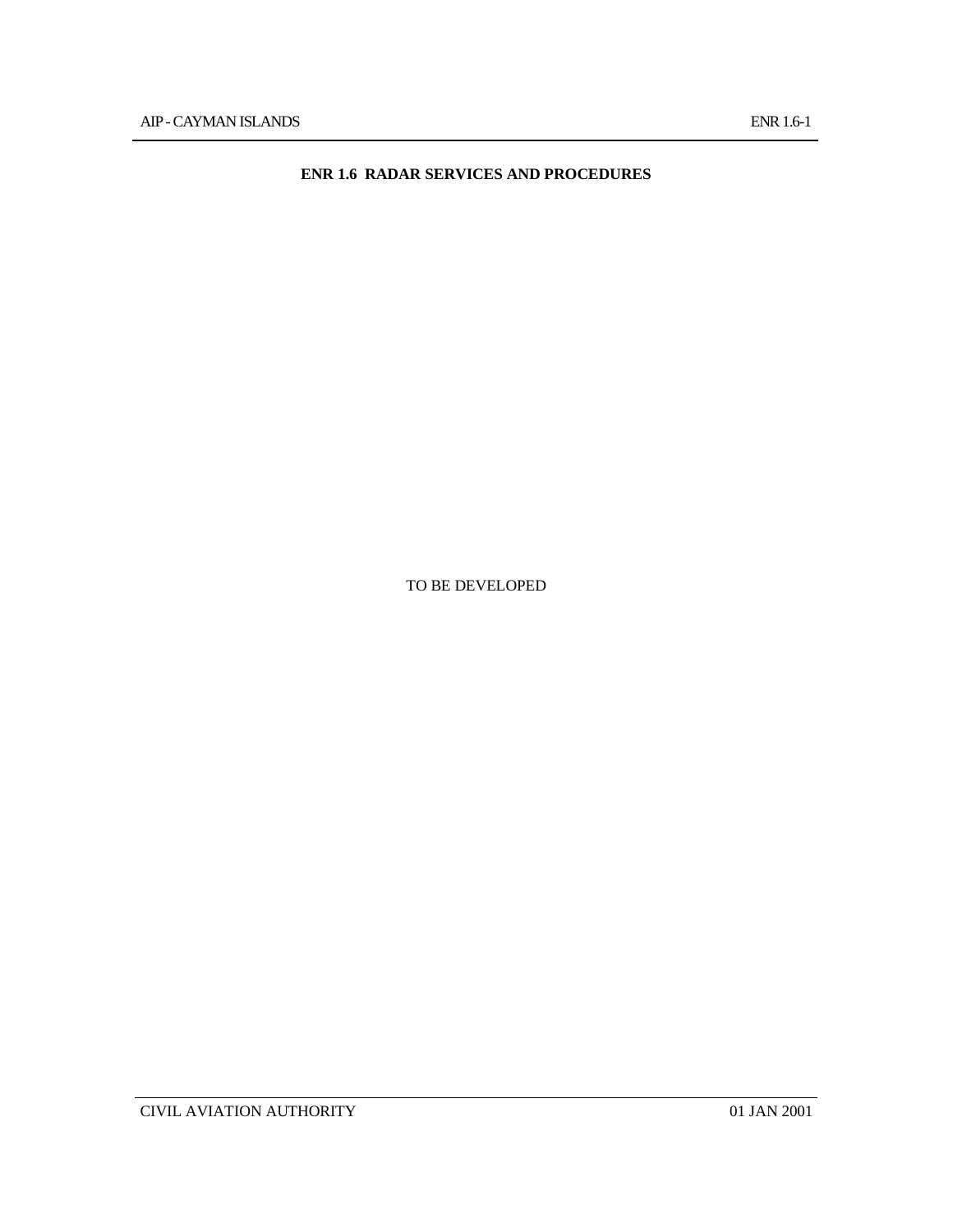#### **ENR 1.7 ALTIMETER SETTING PROCEDURES**

#### **1. Introduction**

The altimeter setting procedures in use generally conform to those contained in ICAO Doc 8168, Vol. 1, Part 6 and are given in full below. Differences are shown in quotation marks.

Transition altitudes are given on the instrument approach charts.

QNH reports and temperature information for use in determining adequate terrain clearance are provided in MET broadcasts and are available on request from the air traffic services units. QNH values are given in Hectopascals and Inches.

#### **2. Basic altimeter setting procedures**

#### 2.1 *General*

2.1.1 The Cayman Islands Terminal Control Area (TMA) has one common Transition Altitude and Level:

| <b>Transition Altitude</b> | - | 17 000 FT |
|----------------------------|---|-----------|
| <b>Transition level</b>    | - | FL 180    |

 2.1.2 Vertical positioning of aircraft when at or below the transition altitude is expressed in terms of altitude, whereas such positioning at or above the transition level is expressed in terms of flight levels. While passing through the transition layer, vertical positioning is expressed in terms of altitude when descending and in terms of flight levels when ascending.

 2.1.3 Flight level zero is located at the atmospheric pressure level of 1013.2 hPa (29.92 in). Consecutive flight levels are separated by a pressure interval corresponding to 500 ft (152.4 m) in the standard atmosphere.

 *Note.— Examples of the relationship between flight levels and altimeter indications are given in the following table, the metric equivalents being approximate:*

| Flight level | Altimeter indication |               |  |
|--------------|----------------------|---------------|--|
| number       | Feet                 | <b>Meters</b> |  |
| 10           | 1 000                | 300           |  |
| 15           | 1 500                | 450           |  |
| 20           | 2 000                | 600           |  |
| 50           | 5 0 0 0              | 1 500         |  |
| 100          | 10 000               | 3 0 5 0       |  |
| 150          | 15 000               | 4550          |  |
| 200          | 20 000               | 6 100         |  |

#### 2.2 *Take-off and climb*

2.2.1 A QNH altimeter setting is made available to aircraft in taxi clearance prior to take-off.

 2.2.2 Vertical positioning of aircraft during climb is expressed in terms of altitudes until reaching the transition altitude above which vertical positioning is expressed in terms of flight levels.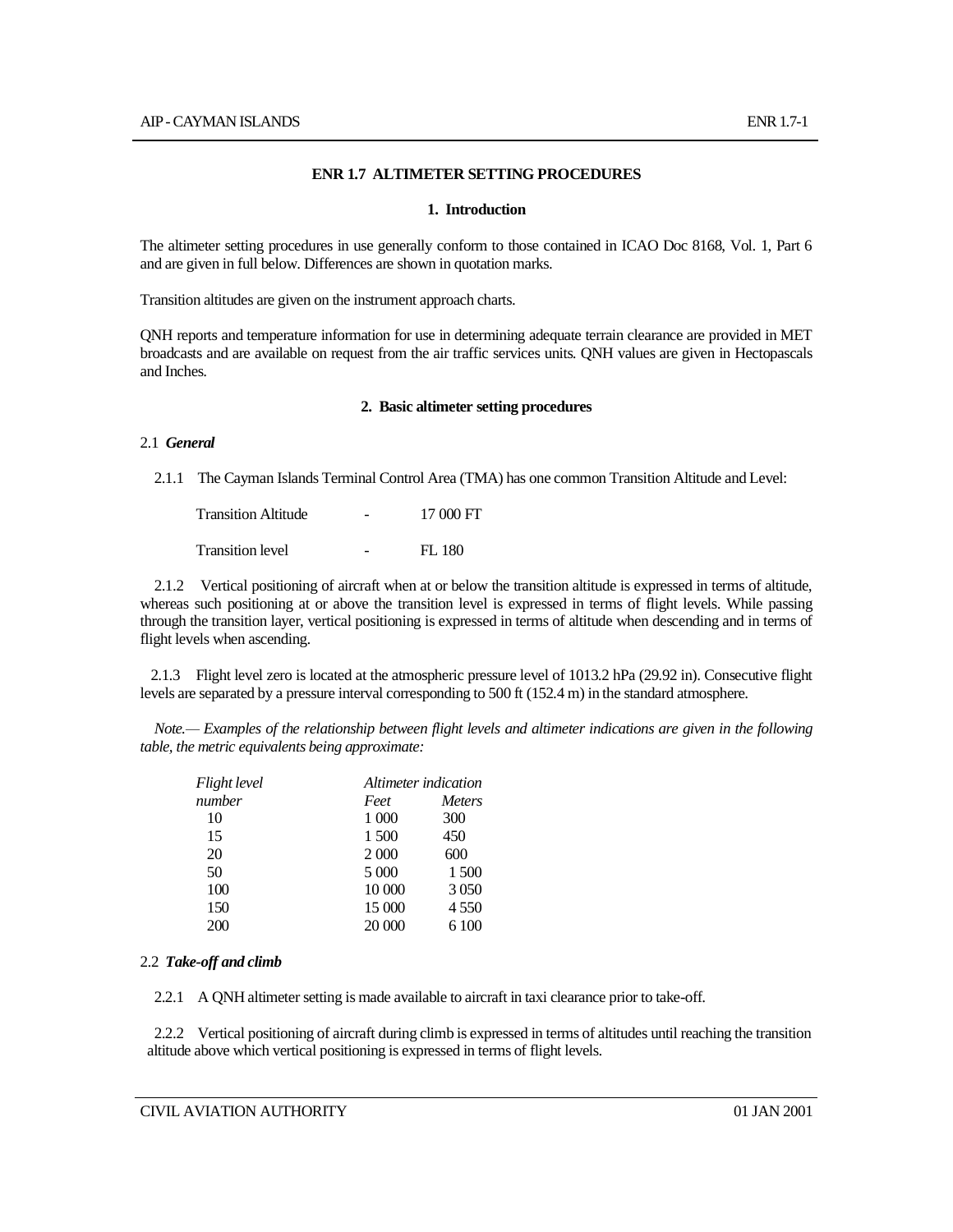# 2.3 *Vertical separation - en-route*

- 2.3.1 Vertical separation during en-route flight shall be expressed in terms of flight levels at or above the transition level and altitudes at or below the transition altitude.
- 2.3.2 Unless otherwise authorized by Air Traffic Control, IFR flight and VFR flights operating within the Cayman Islands TMA above 900 m (3 000 ft), when in level cruising flight, shall be flown at such flight levels, corresponding to the magnetic tracks show in the following table, so as to provide the required terrain clearance:-

|            | $000^0 - 179^0$ |            | $180^0 - 359^0$ |
|------------|-----------------|------------|-----------------|
| <b>IFR</b> | <b>VFR</b>      | <b>IFR</b> | <b>VFR</b>      |
|            |                 |            |                 |
| 10         |                 | 20         |                 |
| 30         | 35              | 40         | 45              |
| 50         | 55              | 60         | 65              |
| 70         | $75\,$          | 80         | 85              |
| 90         | 95              | 100        | 105             |
| $\cdots$   | etc.            | $\cdots$   | etc.            |
| 270        |                 | 280        |                 |
| 290        |                 | 310        |                 |
| 330        |                 | 350        |                 |
| etc.       |                 | etc.       |                 |
|            |                 |            |                 |

IFR flights operating between the Kingston and Havana FIRs as well as the Kingston and Panama FIRs will normally be assigned westbound hemispheric cruising levels when northbound and eastbound hemispheric cruising levels when southbound by Havana, Panama and Kingston ACCs as a result of special agreement between these ACCs.

# 2.4 *Approach and landing*

- 2.4.1 A QNH altimeter setting is made available in approach clearance to enter the traffic circuit.
- 2.4.2 QFE altimeter settings are not available.

2.4.3 Vertical positioning of aircraft during approach is controlled by reference to flight levels until reaching the transition level below which vertical positioning is controlled by reference to altitudes.

# 2.5 *Missed approach*

2.5.1 The relevant portions of 2.1.2, 2.2 and 2.4 shall be applied in the event of a missed approach.

# **3. Procedures applicable to operators (including pilots)**

# 3.1 *Flight planning*

The levels at which a flight is to be conducted shall be specified in a flight plan:

a) in terms of flight levels if the flight isto be conducted at or above the transition level, and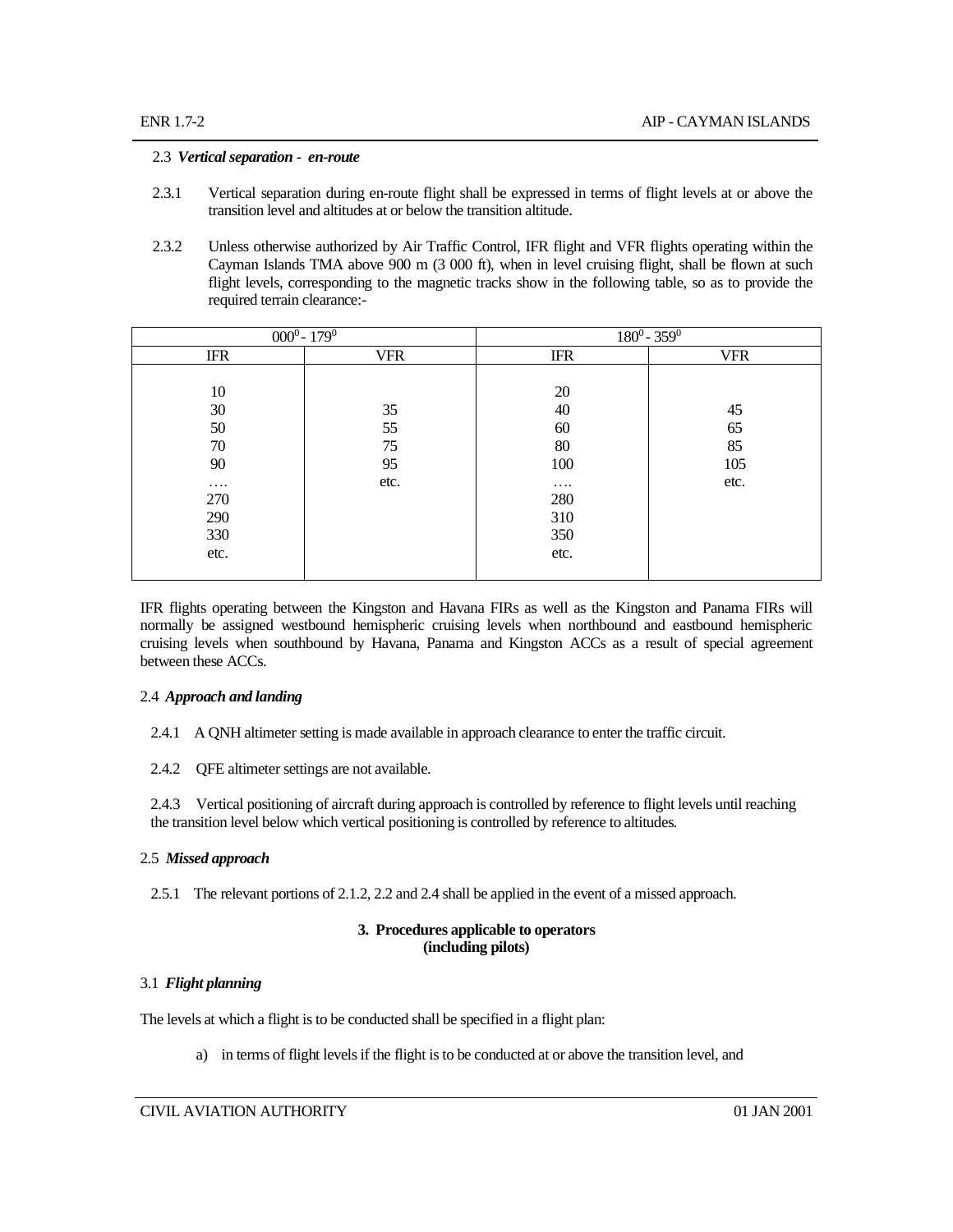b) in terms of altitudes if the flight is to be conducted in the vicinity of an aerodrome and at or

below the transition altitude.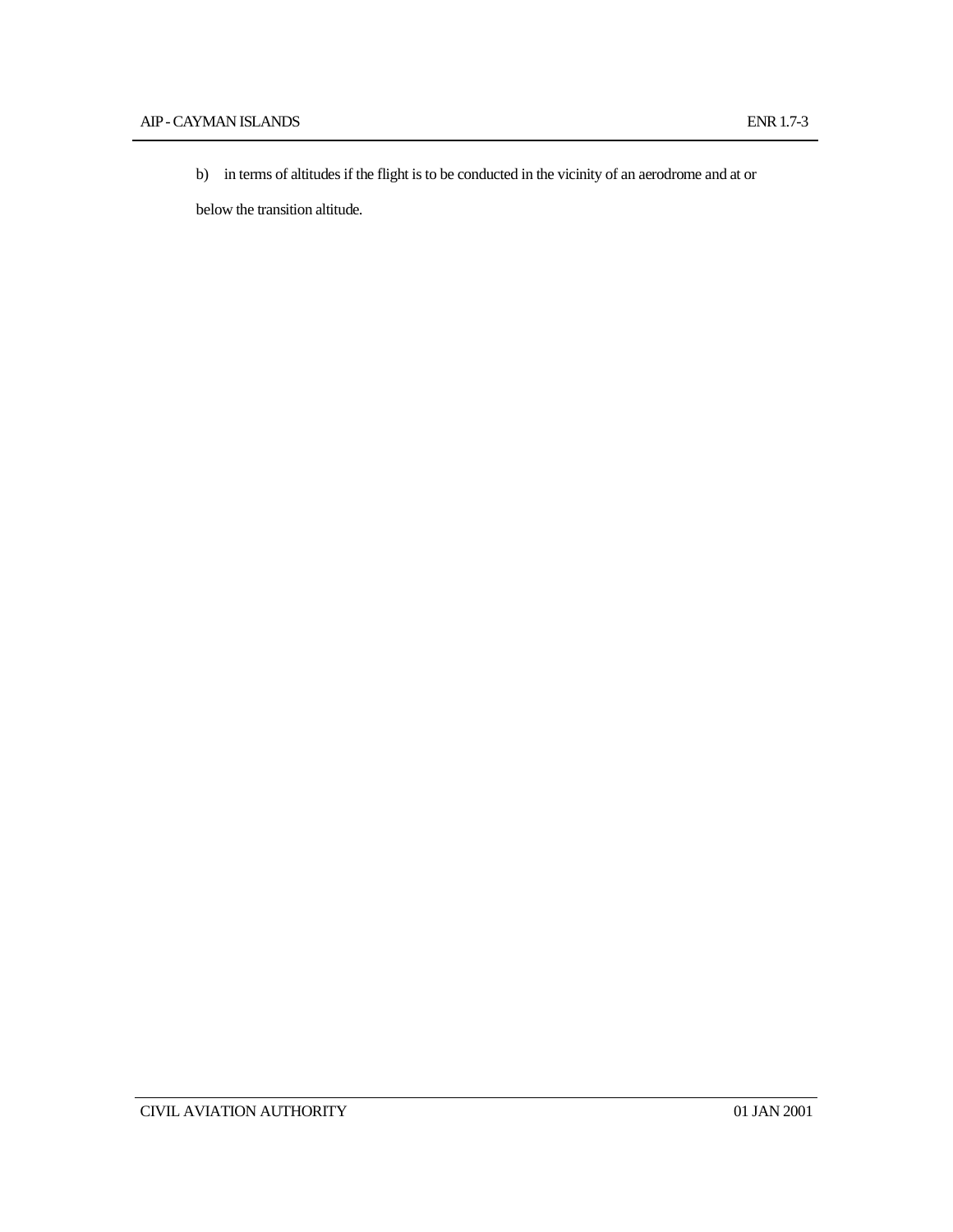**ENR 1.8 REGIONAL SUPPLEMENTARY PROCEDURES (DOC 7030)**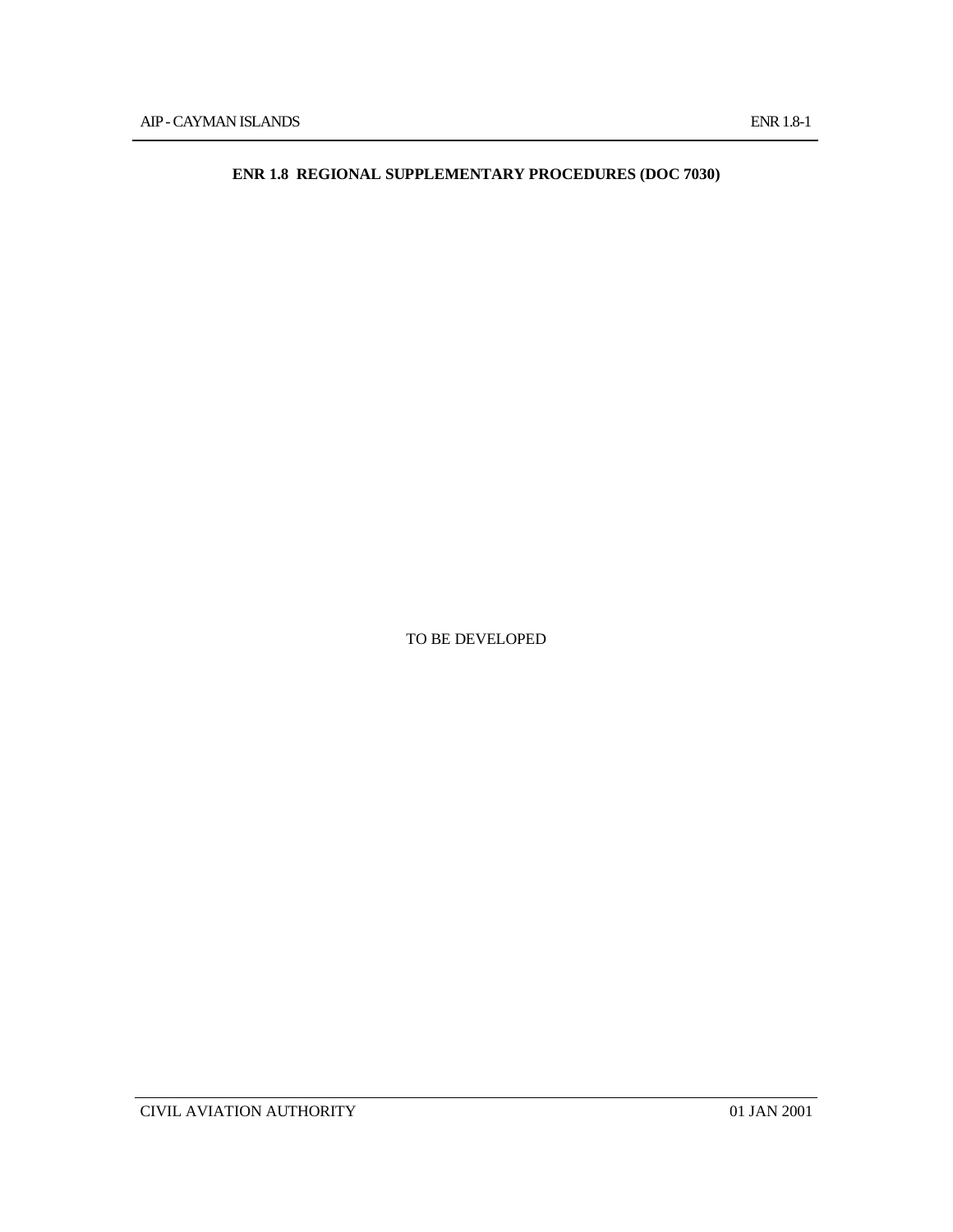**ENR 1.9 AIR TRAFFIC FLOW MANAGEMENT (ATFM)**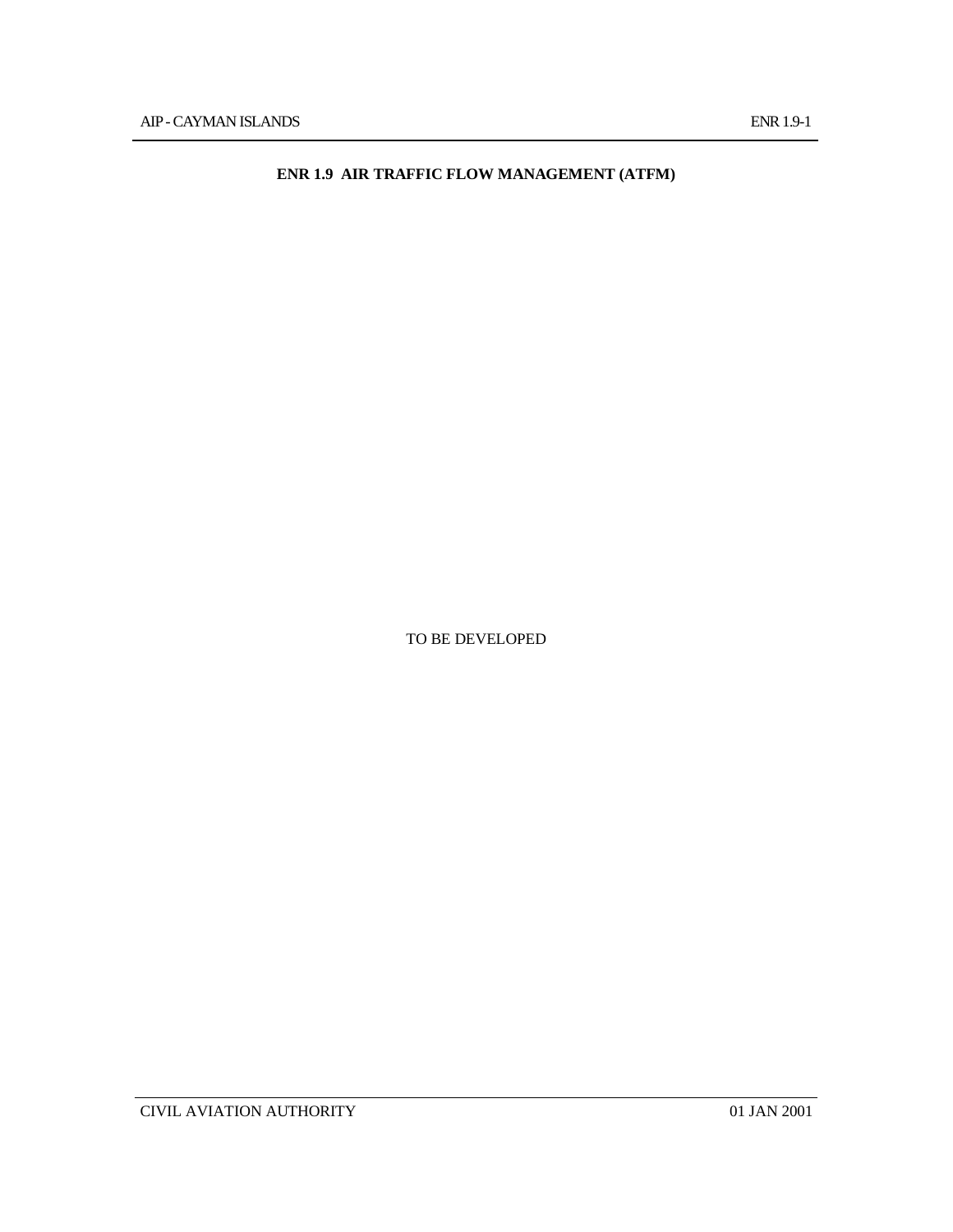# **ENR 1.10 FLIGHT PLANNING**

(Restriction, limitation or advisory information)

# **1. Procedures for the submission of a flight plan**

- 1.1 A flight plan shall be submitted in accordance with ICAO Annex 2, 3.3.1, prior to operating:
	- Any flight or portion there of to be provided with air traffic services
	- Any IFR flight
	- Any VFR flight
	- Any flight within or into designated area, along designated routes, when so required by appropriate ATC authority to facilitate the provision of flight information or alerting search and rescue services.
	- Any flight within or into designated areas or along designated routes, when so required by appropriate ATC authority facilitate co-ordination with appropriate military units or traffic services units in adjacent States in order to avoid the possible need for interception.
	- Any flight across international borders.

# 1.2 *Time of submission*

1.2.1 Except for repetitive flight plans, a flight plan shall be submitted up to 120 hours in advance but no less than 1 hour prior to departure , taking into account the requirements of ATS units in the airspace along the route to be flown for timely information, including requirements for an early submission for Air Traffic Flow Management (ATFM) purposes.3.3.1.4

# 1.3 *Place of submission*

All flight plans be submitted in person, by handling agent, via email or AFTN/AMHS at Owen Roberts Airport AIS 1200 UTC- 0200 UTC Tel: (345) 2445827[, aisoria@caymanairports.com](mailto:aisoria@caymanairports.com) MWCRYOYX

Charles Kirkconnell Airport AIS 1200 UTC- 0200 UTC Tel: (345) 2445827[, aisckia@caymanairports.com](mailto:aisckia@caymanairports.com) MWCBYOYX

# 1.4 *Contents and form of a flight plan*

ICAO flight plan forms are available at AIS units at Owen Roberts and Charles Kirkconnell Airports.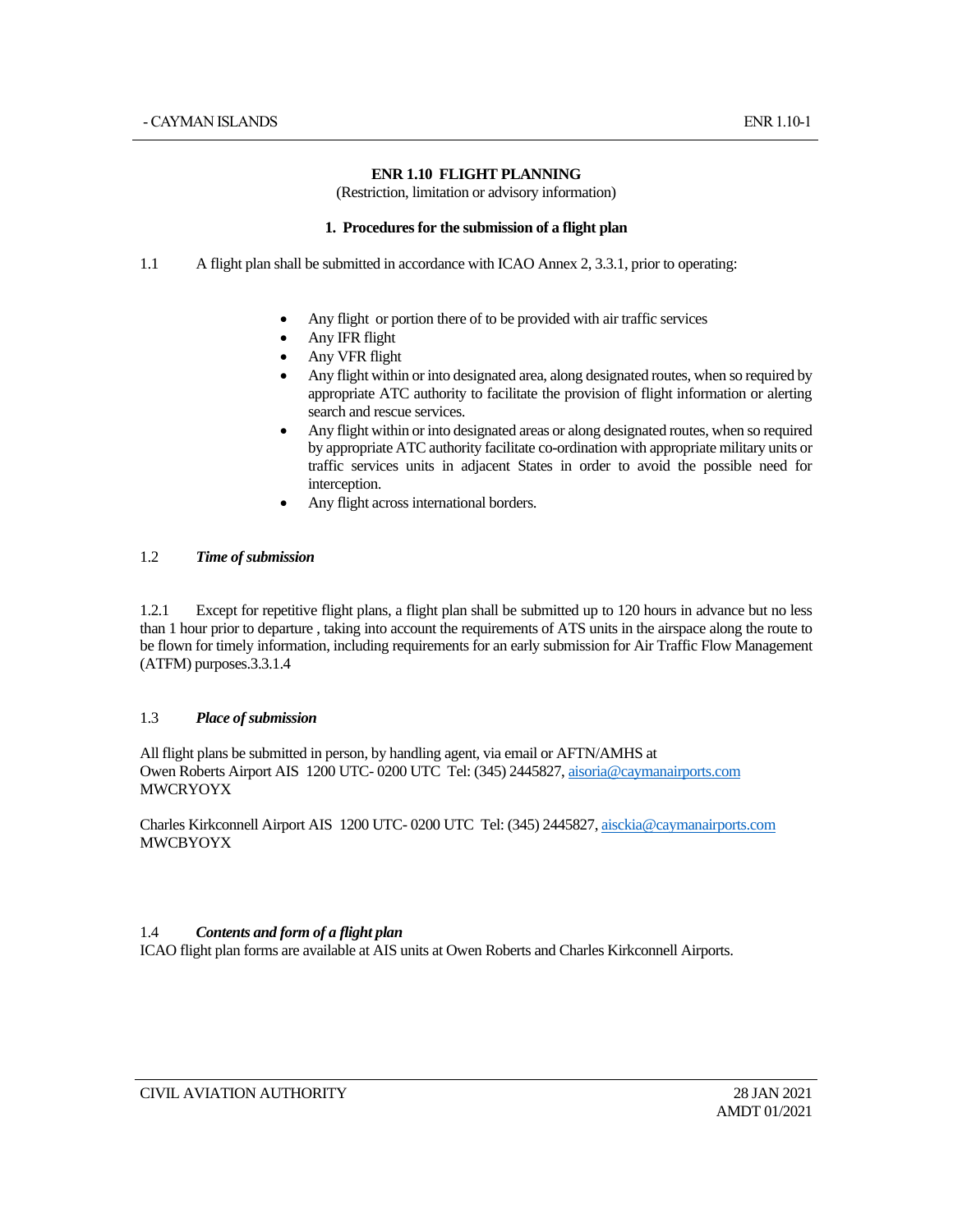a) When a flight plan is submitted by telephone, teletype or telefax, the sequence of items in the flight plan form shall be strictly followed.

# 1.6 *Adherence to ATS route structure*

1.6.1 No flight plans shall be filed for routes deviating from the published ATS route structure unless prior permission has been obtained from the Cayman Islands ATC authorities.

# 1.7 *Authorization for special flights*

1.7.1 Flights of a specific character, such as survey flights, scientific research flights, etc., may be exempted from the restriction specified above subject to an existence of a formal, inter-government agreement and adequate prior notice being received. Where no such agreement is in place, the flight may be permitted subject to an exemption being issued by the Director -General of Civil Aviation on behalf of the Governor. A formal request in writing for an exemption must be received by the Director-General at least one week before the intended day of the operation via email[, civil.aviation@caacayman.com](mailto:civil.aviation@caacayman.com)

## 1.8 *Maximum cruising levels for short-range flights*

1.8.1 Traffic from the Cayman Islands TMA with destination in the Cayman Islands TMA should file MAX FL 240.

# **2. Repetitive Flight Plan System**

## 2.1 *General*

2.1.1 The procedures concerning the use of Repetitive Flight Plans (RPL) conform to ICAO Doc 7030 and the PANS-RAC, (Doc 4444) 16<sup>th</sup> edition.

2.1.2 RPLs are to be submitted to the AIS Units at Owen Roberts and/or Charles Kirkconnell airports at least two weeks in advance of the first intended flight. They shall be submitted:

- In person
- Via email[: aisoria@caymanairports.com](mailto:aisoria@caymanairports.com) and/o[r aisckia@caymanairports.com](mailto:aisckia@caymanairports.com)

2.1.3 RPL lists shall be replaced in their entirety by new lists prior to seasonal schedule changes.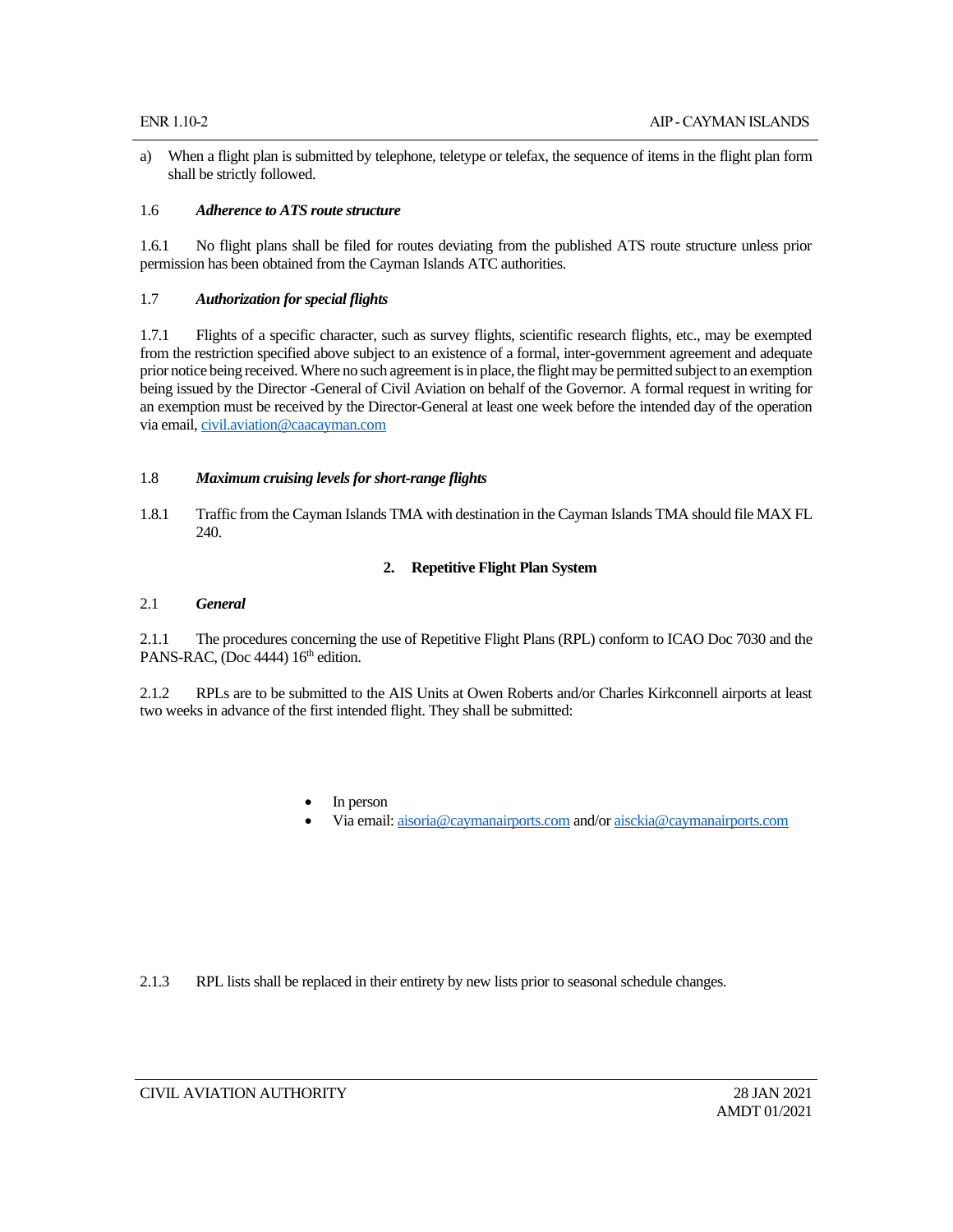# 2.2 *Delay, Incidental changes and cancellations of RPL*

2.2.1 When a specific flight is likely to encounter a delay of one hour or more in excess of the departure time stated in the RPL, the AIS unit serving the departure aerodrome shall be notified immediately. Delays relating to departures from Owen Roberts or Charles Kirkconnell Intl. Shall be notified to the relevant AIS unit listed in 1.3 above.

2.2.2 Incidental changes to and cancellations of RPL relating to departures from Owen Roberts or Charles Kirkconnell Intl. Shall be notified as early as possible and not later than 30 minutes before departure to the appropriate Aeronautical Information Service address listed in 1.3 above.

*Note: Failure to comply with this procedure may result in the automatic cancellation of the RPL for that specific flight at one or more of the ATS units concerned.*

# **2. Changes to the submitted flight plan**

3.1 All changes to a flight plan submitted for an IFR flight or a controlled VFR flight and significant changes to a flight plan submitted for an uncontrolled VFR flight shall be reported as soon as possible to the appropriate ATS unit. In the event of a delay in departure of 30 minutes or more for a flight for which a flight plan has been submitted, the flight plan shall be amended or a new flight plan shall be submitted after the old plan has been cancelled.

*Note 1.— If a delay in departure of a controlled flight is not properly reported, the relevant flight plan data may no longer be readily available to the appropriate ATS unit when a clearance is ultimately requested, which will consequently result in extra delay for the flight.*

*Note 2.— If a delay in departure (or cancellation) of an uncontrolled VFR flight is not properly reported, alerting or search and rescue action may be unnecessarily initiated when the flight fails to arrive at the destination aerodrome within 30 minutes after its current ETA.*

3.2 Whenever a flight, for which a flight plan has been submitted, is cancelled, the appropriate AIS unit shall be informed immediately.

3.3 Changes to a current flight plan for a controlled flight during flight shall be reported or requested, subject to the provisions in ICAO Annex 2, 3.6.2. (Adherence to flight plan). Significant changes to a flight plan for an uncontrolled VFR flight include changes in endurance or in the total number of persons on board and changes in time estimates of 30 minutes or more.

# 3.4 *Arrival report (closing a flight plan)*

3.4.1 A report of arrival shall be made at the earliest possible moment after landing to the airport office of the arrival aerodrome by any flight for which a flight plan has been submitted except when the arrival has been acknowledged by the local ATS unit. After landing at an aerodrome which is not the destination aerodrome (diversionary landing), the local ATS unit shall be specifically informed accordingly. In the absence of a local ATS unit at the aerodrome of diversionary landing, the pilot is responsible for passing the arrival report to the destination aerodrome.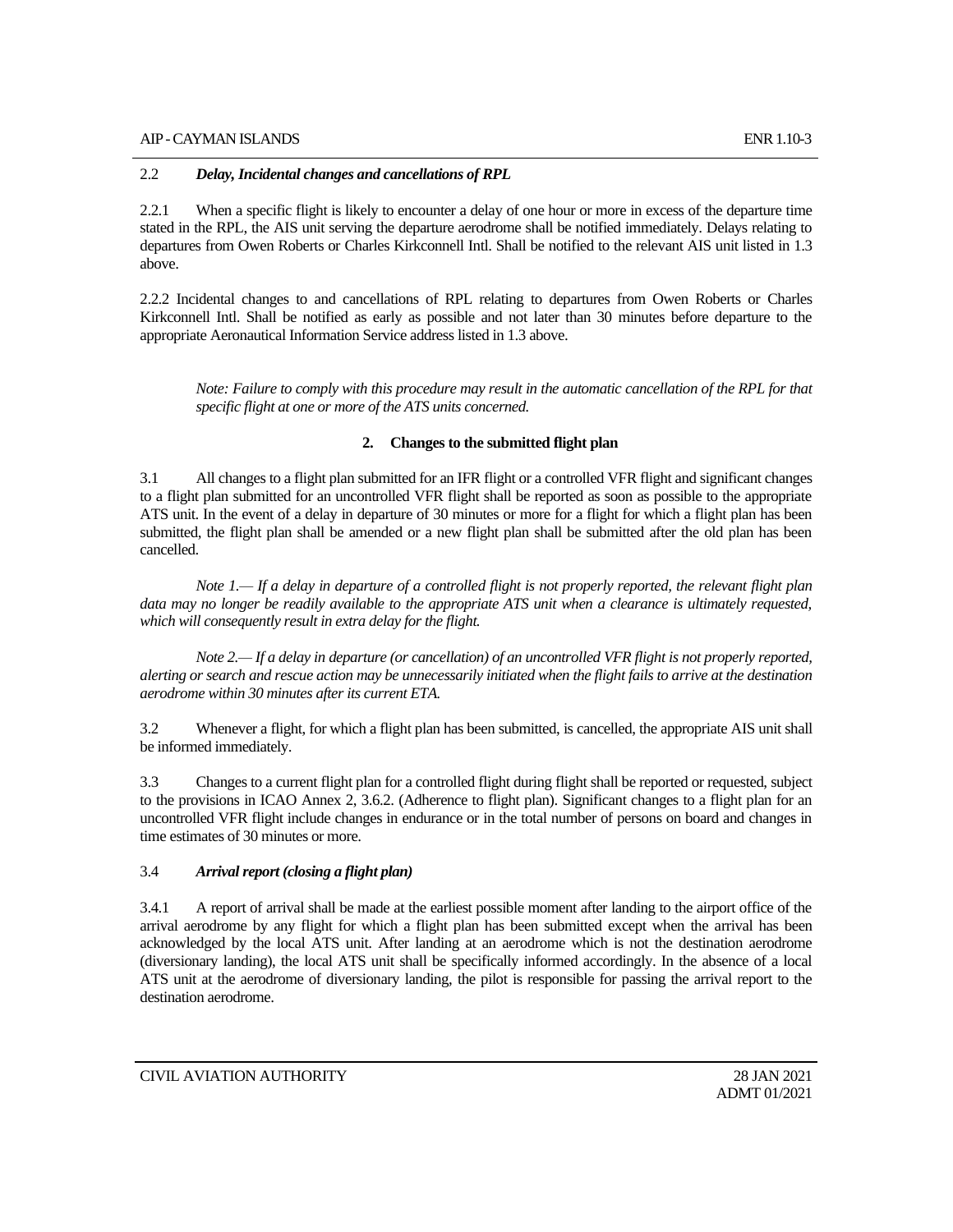- 3.4.2 Arrival reports shall contain the following elements of information:
	- aircraft identification
	- departure aerodrome
	- destination aerodrome
	- time of arrival.

In the case of diversion, insert the "arrival aerodrome" between "destination aerodrome" and "time of arrival".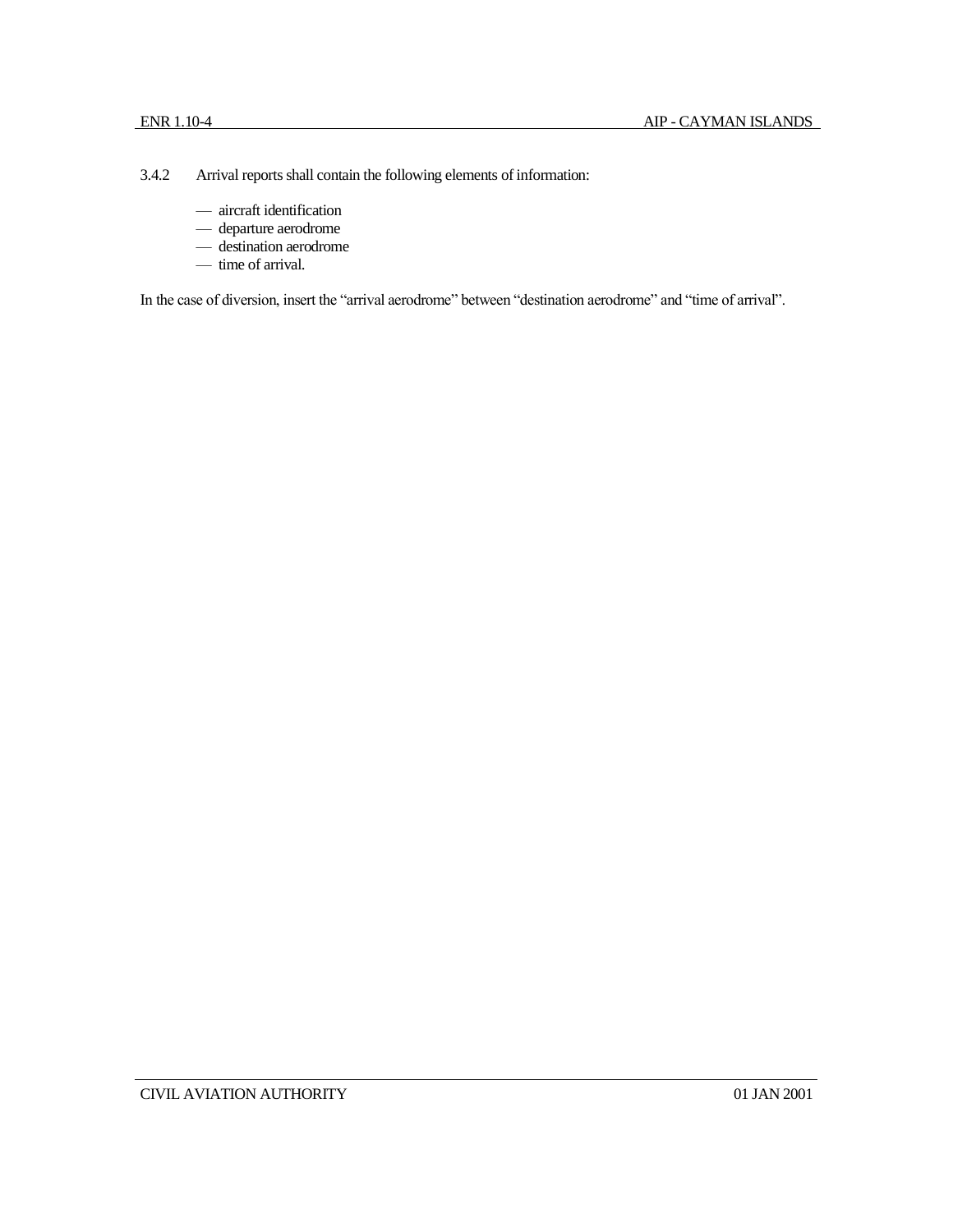# **ENR 1.11 ADDRESSING OF FLIGHT PLAN MESSAGES**

1.1 Flight movement messages relating to traffic into or via the Cayman Islands TMA shall be addressed as stated below in order to warrant correct relay and delivery.

*Note.— Flight movement messages in this context comprise flight plan messages, amendment messages relating thereto and flight plan cancellation messages (ICAO Doc 4444, ATM/501, Chapter11,11.4.2.2. refers).*

| Category of flight<br>(IFR, VFR or both) | Route (into or via FIR and/or TMA)                         | Message address                    |
|------------------------------------------|------------------------------------------------------------|------------------------------------|
|                                          |                                                            |                                    |
| IFR flights                              | - into Cayman Islands TMA<br>- via Cayman Islands TMA      | <b>MWCRZTZX</b><br><b>MWCRZTZX</b> |
| VFR flights                              | <b>Charles Kirkconnell Airport</b><br>Owen Roberts Airport | <b>MWCBZTZX</b><br><b>MWCRZTZX</b> |
| All flights                              | <b>Charles Kirkconnell Airport</b><br>Owen Roberts Airport | <b>MWCBZTZX</b><br><b>MWCRZTZX</b> |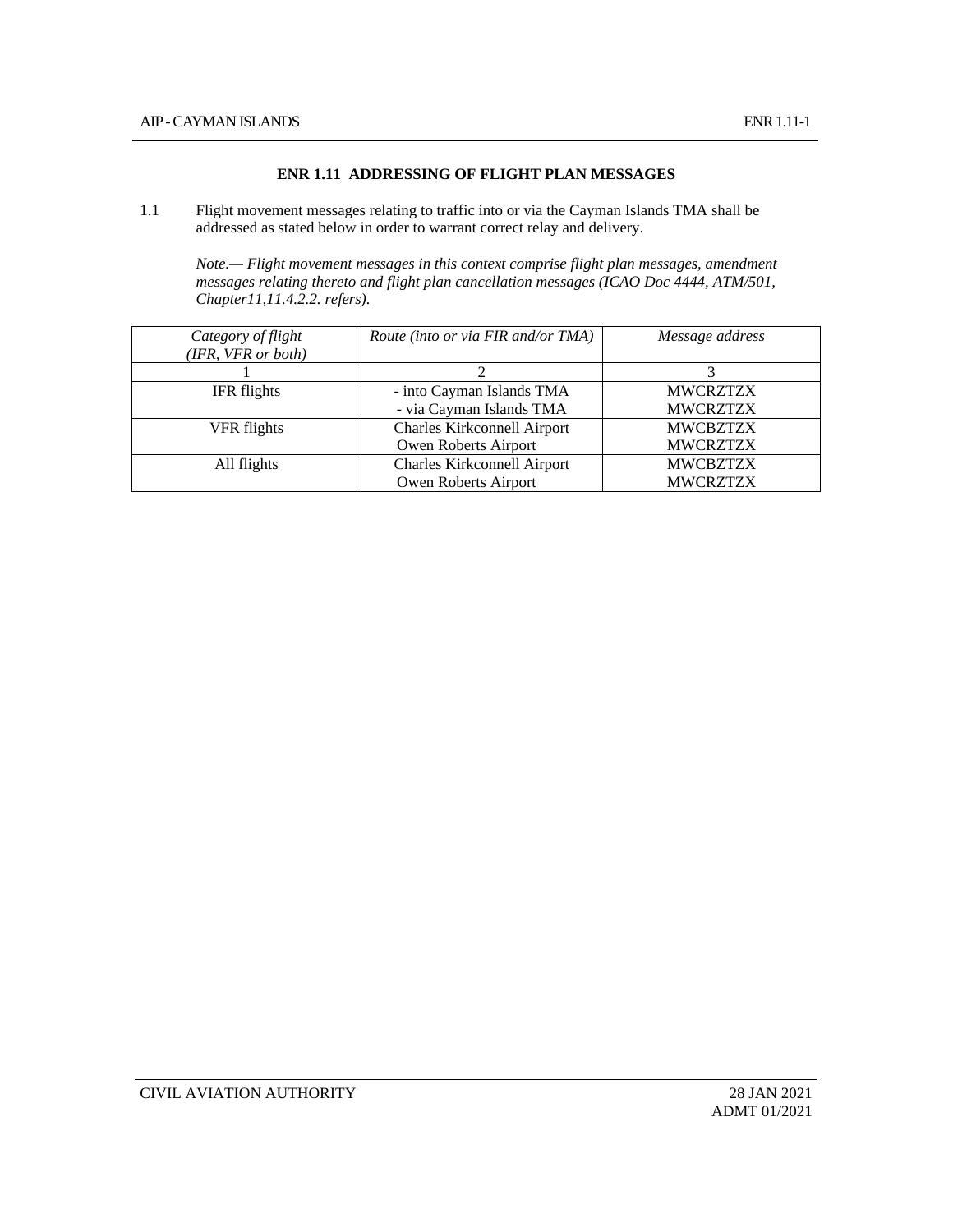# INTENTIONALLY LEFT BLANK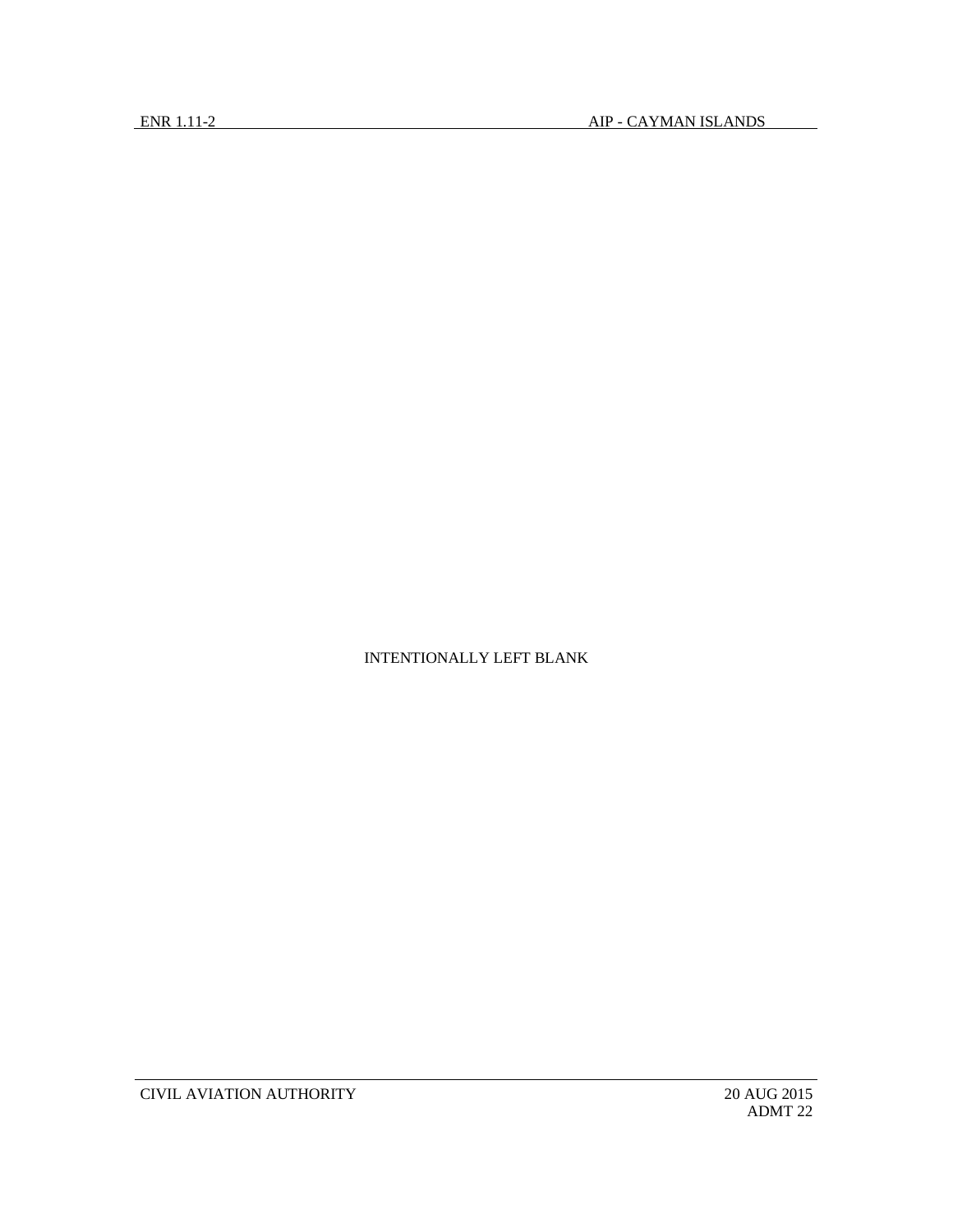#### **ENR 1.12 INTERCEPTION OF CIVIL AIRCRAFT**

#### **1. Interception procedures**

1.1 The following procedures and visual signals apply over the territorial waters of the Cayman Islands in the event of interception<sup>1</sup> of an aircraft. An aircraft which is intercepted by another aircraft shall immediately:

- a) follow the instructions given by the intercepting aircraft, interpreting and responding to visual signals in accordance with the specifications in Appendix 1 of ICAO Annex 2;
- b) notify, if possible, the appropriate air traffic services unit;
- c) attempt to establish radio communication with the intercepting aircraft or with the appropriate intercept control unit, by making a general call on the emergency frequency 121.5 MHz, giving the identity of the intercepted aircraft and the nature of the flight; if no contact has been established and if practicable, repeat this call on the emergency frequency 243 MHz;
- d) if equipped with SSR transponder, select Mode A, Code 7700, unless otherwise instructed by the appropriate air traffic services unit.

1.2 If radio contact is established during interception but communication in a common language is not possible, attempts shall be made to convey instructions and essential information by using the phrases and pronunciations in the following table, transmitting each phrase twice:

1. The word "interception" in this context does not include intercept and escort service provided, on request, to an aircraft in distress, in accordance with the *Search and Rescue Manual* (Doc 7333).

| Phrase                              | Pronunciation <sup>1</sup>      | Meaning                              |
|-------------------------------------|---------------------------------|--------------------------------------|
| <b>CALL SIGN</b><br>$(call sign)^2$ | <b>KOL SA-IN</b><br>(call sign) | My call sign is (call sign)          |
| <b>WILCO</b>                        | VILL-CO                         | Understood. Will comply              |
| <b>CAN NOT</b>                      | <b>KANN NOTT</b>                | Unable to comply                     |
| <b>REPEAT</b>                       | <b>REE-PEET</b>                 | Repeat your instruction              |
| AM LOST                             | <b>AM LOSST</b>                 | Position unknown                     |
| <b>MAYDAY</b>                       | <b>MAYDAY</b>                   | I am in distress                     |
| HIJACK <sup>3</sup>                 | <b>HI-JACK</b>                  | I have been hijacked                 |
| <b>LAND</b><br>(place name)         | <b>LAAND</b><br>(place name)    | I request to land at<br>(place name) |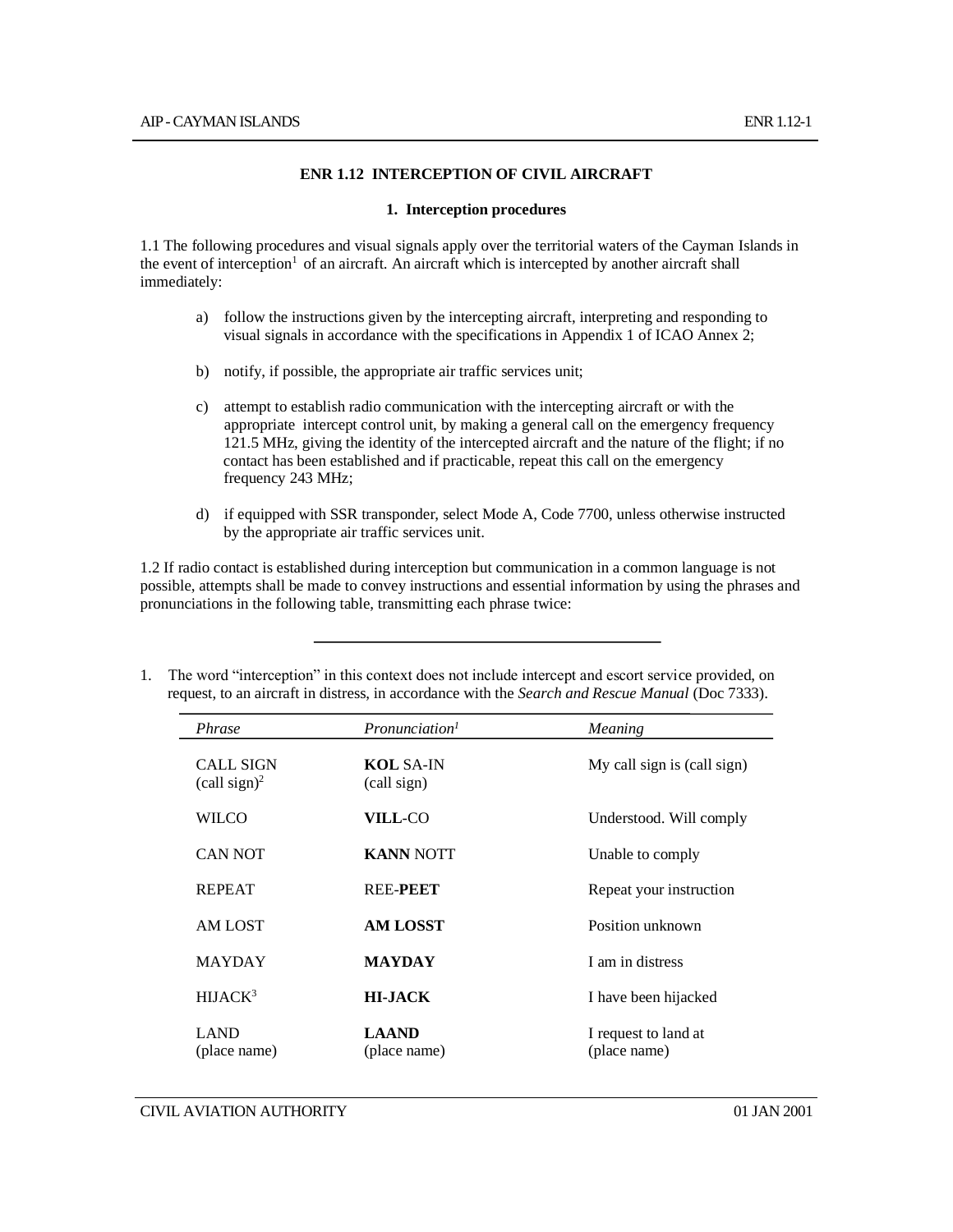#### DESCEND DEE-**SEND** I require descent

1. Syllables to be emphasized are printed in bold letters.

- 2. The call sign required to be given is that used in radiotelephony communications with air traffic services units and corresponding to the aircraft identification in the flight plan.
- 3. Circumstances may not always permit, nor make desirable, the use of the phrase "HIJACK".

1.3 The phrases shown in the table below shall be used by the intercepting aircraft and transmitted twice in the circumstances described in the preceding paragraph.

1.4 If any instructions received by radio from any sources conflict with those given by the intercepting aircraft by visual signals, the intercepted aircraft shall request immediate clarification while continuing to comply with the visual instructions given by the intercepting aircraft.

1.5 If instructions received by radio from any sources conflict with those given by the intercepting aircraft by radio, the intercepted aircraft shall request immediately clarification while continuing to comply with the radio instructions given by the intercepting aircraft.

1.6 The visual signals for use in the event of interception are detailed on page ENR 1.12-3.

| Pronunciation<br>Phrase                                    |                  | Meaning                 |  |  |  |
|------------------------------------------------------------|------------------|-------------------------|--|--|--|
| <b>CALL SIGN</b>                                           | <b>KOL SA-IN</b> | What is your call sign? |  |  |  |
| <b>FOLLOW</b>                                              | <b>FOL-LO</b>    | Follow me               |  |  |  |
| <b>DESCEND</b><br><b>DEE-SEND</b>                          |                  | Descend for landing     |  |  |  |
| YOU LAND                                                   | <b>YOU LAAND</b> | Land at this aerodrome  |  |  |  |
| <b>PROCEED</b>                                             | <b>PRO-SEED</b>  | You may proceed         |  |  |  |
| 1. Syllables to be emphasized are printed in bold letters. |                  |                         |  |  |  |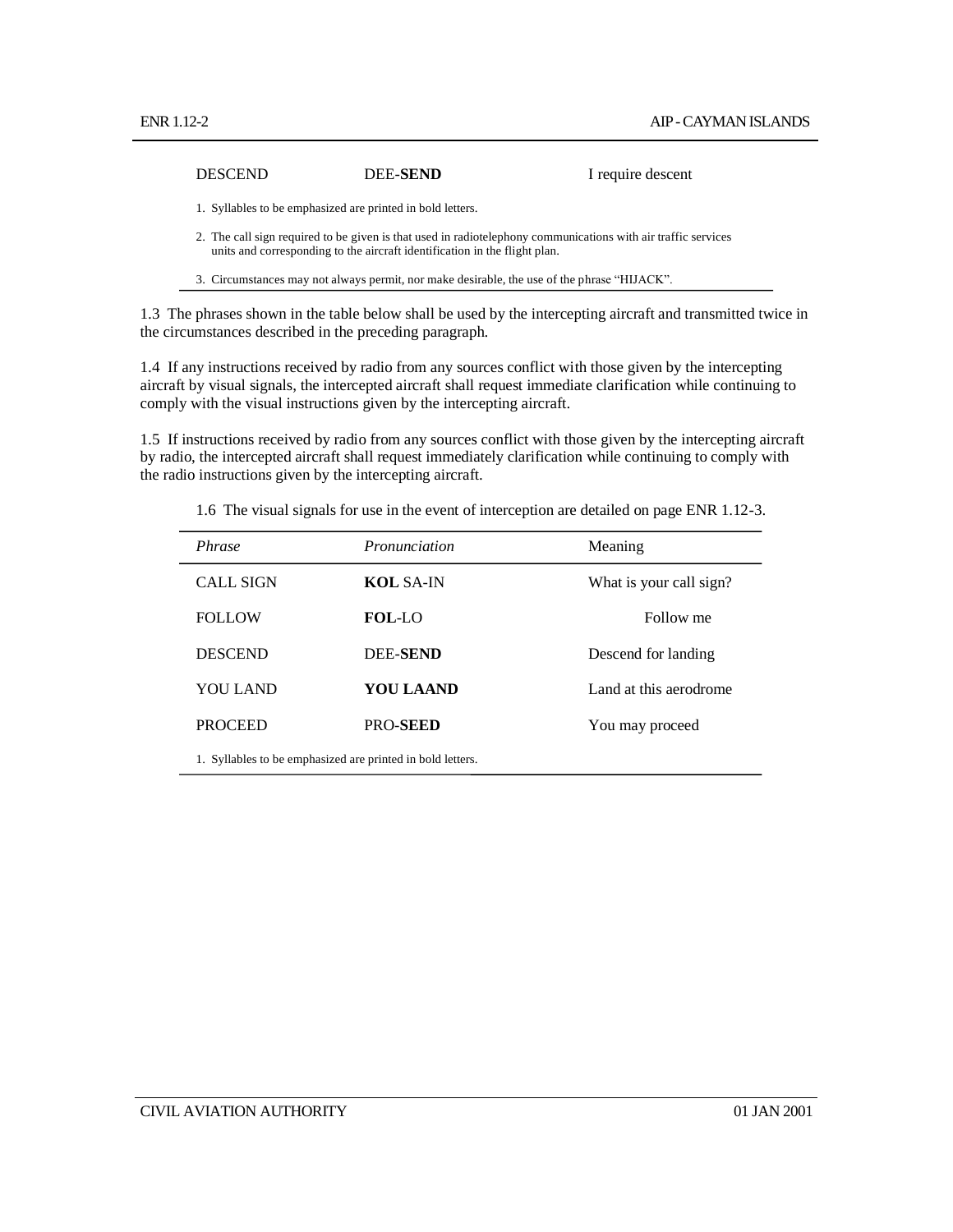# **SIGNALS FOR USE IN THE EVENT OF INTERCEPTION**

# **Signals initiated by intercepting aircraft and responses by intercepted aircraft**

| <b>Series</b>  | <b>INTERCEPTING Aircraft Signals</b>                                                                                                                                                                                                                                                                                                                                                                                                                                                                                                                                                                                                                                                                                                                                                                                                                                                                | <b>Meaning</b>                                 | <b>INTERCEPTING Aircraft</b>                                                                                                                                                                                                                                          | <b>Meaning</b>              |
|----------------|-----------------------------------------------------------------------------------------------------------------------------------------------------------------------------------------------------------------------------------------------------------------------------------------------------------------------------------------------------------------------------------------------------------------------------------------------------------------------------------------------------------------------------------------------------------------------------------------------------------------------------------------------------------------------------------------------------------------------------------------------------------------------------------------------------------------------------------------------------------------------------------------------------|------------------------------------------------|-----------------------------------------------------------------------------------------------------------------------------------------------------------------------------------------------------------------------------------------------------------------------|-----------------------------|
|                |                                                                                                                                                                                                                                                                                                                                                                                                                                                                                                                                                                                                                                                                                                                                                                                                                                                                                                     |                                                | <b>Responds</b>                                                                                                                                                                                                                                                       |                             |
| $\mathbf{1}$   | DAY or NIGHT — Rocking<br>aircraft and flashing navigational<br>lights at irregular intervals (and<br>landing lights in the case of a<br>helicopter) from a position slightly<br>above and ahead of, and normally<br>to the left of, the intercepted<br>aircraft (or to the right if the<br>intercepted aircraft is a helicopter)<br>and, after acknowledgement, a<br>slow level turn, normally to the<br>left, (or to the right in the case of a<br>helicopter) on the desired heading.<br>Note 1.— Meteorological<br>conditions or terrain may require<br>the intercepting aircraft to reverse<br>the positions and direction of turn<br>given above in Series 1.<br>Note $2$ . If the intercepted<br>aircraft is not able to keep pace<br>with the intercepted aircraft, the<br>latter is expected to fly a series of<br>race-track patterns and to rock the<br>aircraft each time it passes the | You have<br>been<br>intercepted.<br>Follow me. | DAY or NIGHT - Rocking aircraft,<br>flashing navigational lights at<br>irregular intervals and following.<br>Note.- Additional action required<br>to be taken by intercepted aircraft is<br>prescribed in Annex 2, Chapter 3,<br>3.8.                                 | Understood,<br>will comply. |
| $\overline{c}$ | intercepted aircraft.<br>DAY or NIGHT - An abrupt<br>break-away maneuver from the<br>intercepted aircraft consisting of a<br>climbing turn of 90 degrees or<br>more without crossing the line of<br>flight of the intercepted aircraft.                                                                                                                                                                                                                                                                                                                                                                                                                                                                                                                                                                                                                                                             | You may<br>proceed.                            | $DAY$ or NIGHT — Rocking the<br>aircraft.                                                                                                                                                                                                                             | Understood,<br>will comply. |
| 3              | DAY or NIGHT - Lowering<br>landing gear (if fitted), showing<br>steady landing lights and over-<br>flying runway in use or, if the<br>intercepted aircraft is a helicopter,<br>over-flying the helicopter landing<br>area. In the case of helicopters, the<br>intercepting helicopter makes a<br>landing approach, coming to hover<br>near to the landing area.                                                                                                                                                                                                                                                                                                                                                                                                                                                                                                                                     | Land at this<br>aerodrome.                     | $DAY$ or NIGHT — Lowering<br>landing gear, (if fitted), showing<br>steady landing lights and following<br>the intercepting aircraft and, if, after<br>over-flying the runway in use or<br>helicopter landing area, landing is<br>considered safe, proceeding to land. | Understood,<br>will comply. |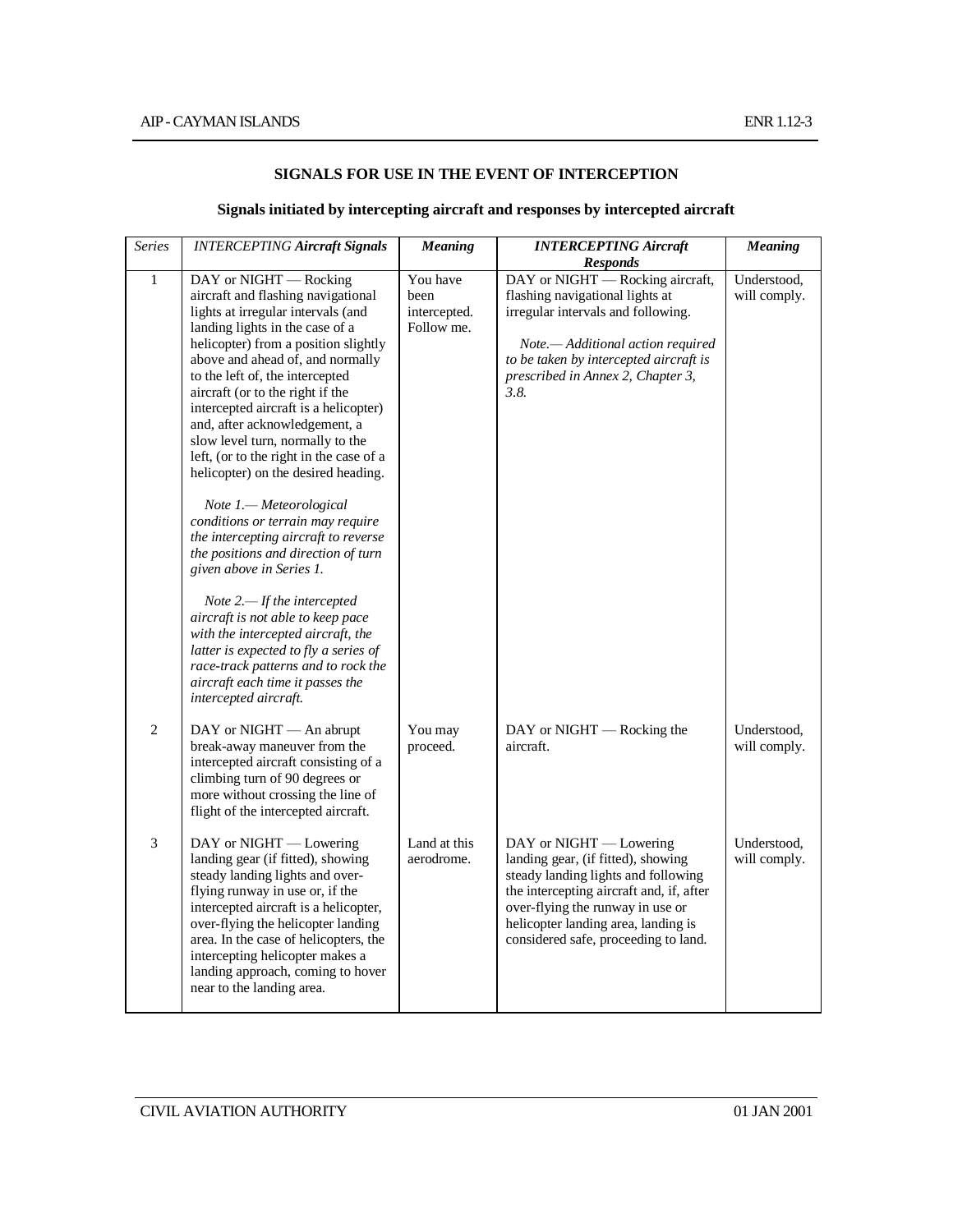| <b>Series</b> | <b>INTERCEPTING Aircraft Signals</b>                                                                                                                                                                                             | Meaning                      | <b>INTERCEPTING Aircraft Responds</b>                                                                                                                                                          | Meaning                            |
|---------------|----------------------------------------------------------------------------------------------------------------------------------------------------------------------------------------------------------------------------------|------------------------------|------------------------------------------------------------------------------------------------------------------------------------------------------------------------------------------------|------------------------------------|
| 4             | DAY or NIGHT — Raising<br>landing gear (if fitted) and flashing                                                                                                                                                                  | Aerodrome<br>you have        | DAY or NIGHT — If it is desired<br>that the intercepted aircraft follow the                                                                                                                    | Understood,<br>will comply.        |
|               | landing lights while passing over<br>runway in use or helicopter landing<br>area at a height exceeding 300 M<br>(1 000 FT) but not exceeding 600<br>$M(2 000 FT)$ (in the case of a<br>helicopter, at a height exceeding 50      | designated is<br>inadequate. | intercepting aircraft to an alternate<br>aerodrome, the intercepting aircraft<br>raises its landing gear (if fitted) and<br>uses the Series 1 signals prescribed<br>for intercepting aircraft. |                                    |
|               | M (170 FT) but not exceeding 100<br>M (330 FT) above the aerodrome<br>level, and continuing to circle<br>runway in use or helicopter landing<br>area. If unable to flash landing<br>lights, flash any other lights<br>available. |                              | If it is decided to release the<br>intercepted aircraft, the intercepting<br>aircraft uses the Series 2 signals<br>prescribed for intercepting aircraft.                                       | Understood,<br>you may<br>proceed. |
| 5             | DAY or NIGHT - Regular<br>switching on and off of all<br>available lights but in such a<br>manner as to be distinct from<br>flashing lights.                                                                                     | Cannot<br>comply.            | DAY or NIGHT - Use Series 2<br>signals prescribed for intercepting<br>aircraft.                                                                                                                | Understood.                        |
| 6             | $DAY$ or NIGHT — Irregular<br>flashing of all available lights.                                                                                                                                                                  | In distress                  | DAY or NIGHT — Use Series 2<br>signals prescribed for intercepting<br>aircraft.                                                                                                                | Understood.                        |

# **Signals initiated by intercepted aircraft and responses by intercepting aircraft**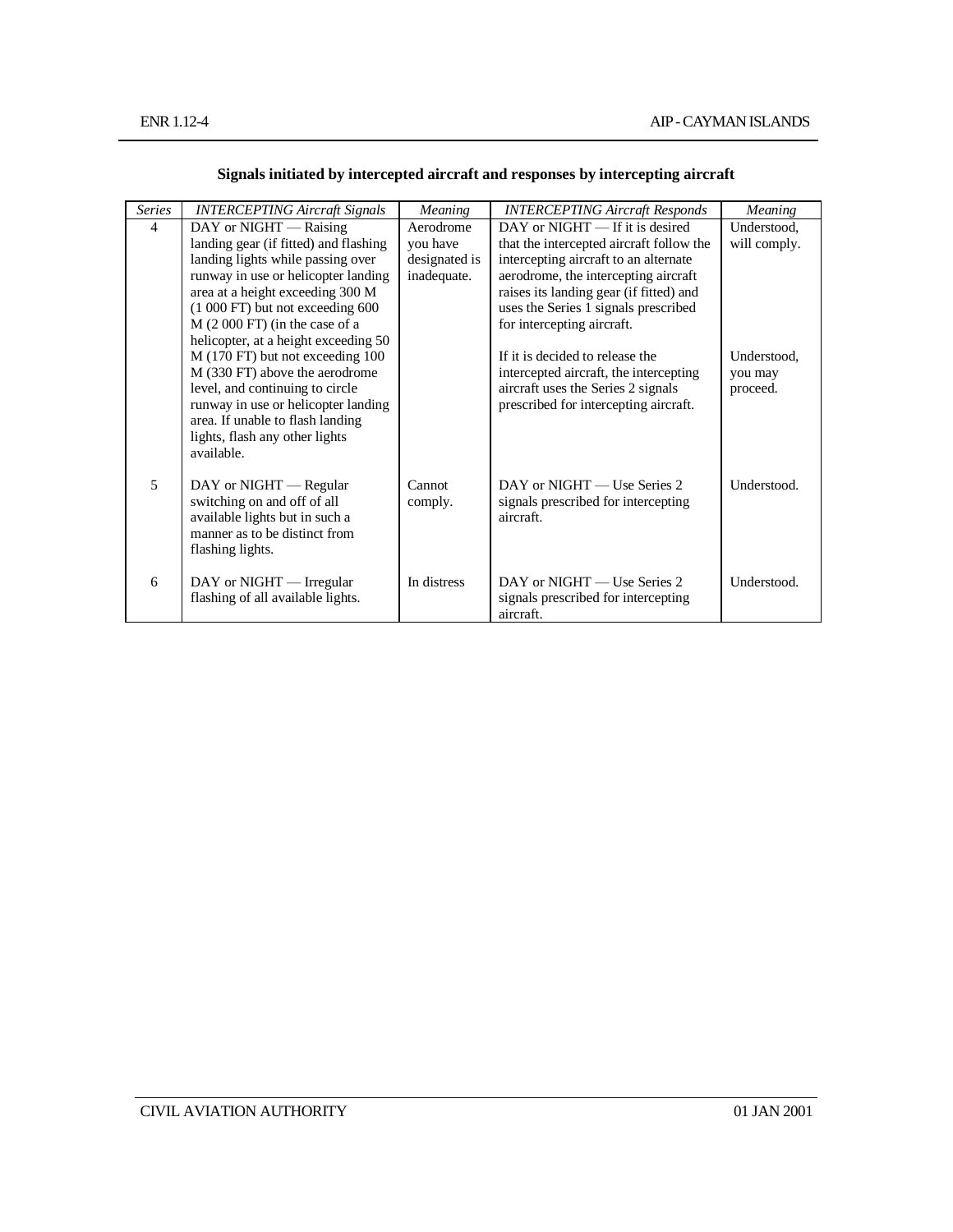#### **ENR 1.13 UNLAWFUL INTERFERENCE**

#### **1. General**

The following procedures are intended for use by aircraft when unlawful interference occurs and the aircraft is unable to notify an ATS unit of this fact.

#### **2. Procedures**

2.1 Unless considerations aboard the aircraft dictate otherwise, the pilot-in-command should attempt to continue flying on the assigned track and at the assigned cruising level at least until notification to an ATS unit is possible or the aircraft is within radar coverage.

2.2 When an aircraft subjected to an unlawful interference must depart from its assigned track or its assigned cruising level without being able to make radiotelephony contact with ATS, the pilot-in-command should, whenever possible:

- a) attempt to broadcast warnings on the VHF emergency frequency and other appropriate frequencies, unless considerations aboard the aircraft dictate otherwise. Other equipment such as on board transponders, data links, etc. should also be used when it is advantageous to do so and circumstances permit; and
- b) proceed in accordance with applicable special procedures for in-flight contingencies, where such procedures have been established and promulgated in Doc 7030 — *Regional Supplementary Procedures;* or
- c) if no applicable regional procedures have been established, proceed at a level which differs from the cruising levels normally used for IFR flight in the area by 300 m (1 000 ft) if above FL 290 or by 150 m (500 ft) if below FL 290.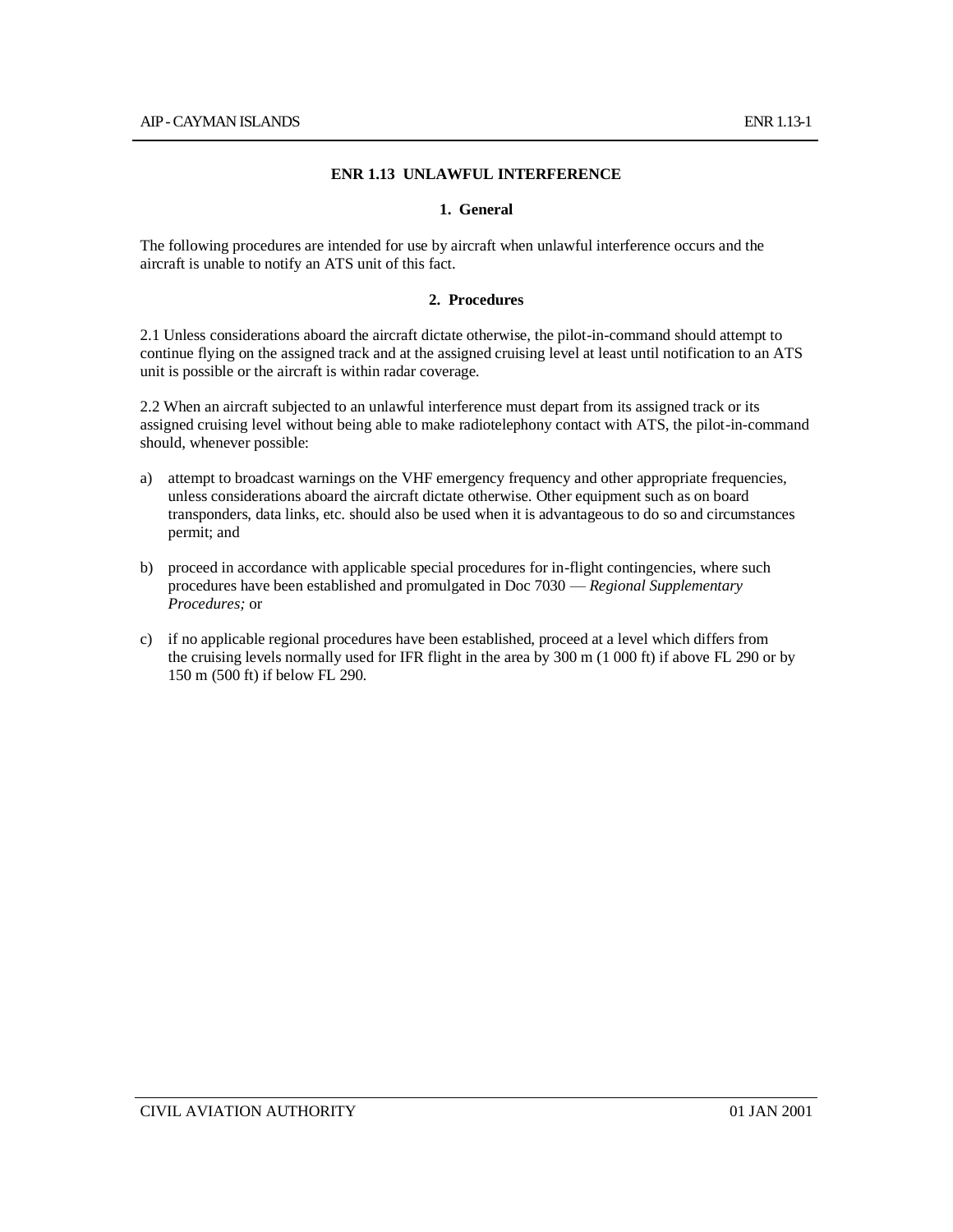#### **ENR 1.14 AIR TRAFFIC INCIDENTS**

#### **1. Definition of air traffic incidents**

1.1 "Air traffic incident" is used to mean a serious occurrence related to the provision of air traffic services, such as:

#### a) aircraft proximity (**AIRPROX**);

- b) serious difficulty resulting in a hazard to aircraft caused, for example, by:
	- 1) faulty procedures
	- 2) non-compliance with procedures, or
	- 3) failure of ground facilities.

## 1.1.1 Definitions for aircraft proximity and AIRPROX.

**Aircraft proximity.** A situation in which, in the opinion of the pilot or the air traffic services personnel, the distance between aircraft, as well as their relative positions and speed, has been such that the safety of the aircraft involved may have been compromised. Aircraft proximity is classified as follows:

*Risk of collision.* The risk classification of aircraft proximity in which serious risk of collision has existed.

*Safety not assured.* The risk classification of aircraft proximity in which the safety of the aircraft may have been compromised.

*No risk of collision.* The risk classification of aircraft proximity in which no risk of collision has existed.

*Risk not determined.* The risk classification of the aircraft proximity in which insufficient information was available to determine the risk involved, or inconclusive or conflicting evidence precluded such determination.

**AIRPROX.** The code word used in an air traffic incident report to designate aircraft proximity.

1.2 Air traffic incidents are designated and identified in reports as follows:

| Type                                                                              | Designation                                                       |
|-----------------------------------------------------------------------------------|-------------------------------------------------------------------|
| Air traffic incident<br>as a) above<br>as b) 1) and 2) above<br>as b) $3$ ) above | Incident<br>AIRPROX (aircraft proximity)<br>Procedure<br>Facility |

#### **2. Use of the Air Traffic Incident Report Form (See model on pages ENR 1.14-4 TO 1.14-8)**

The Air Traffic Incident Report Form is intended for use: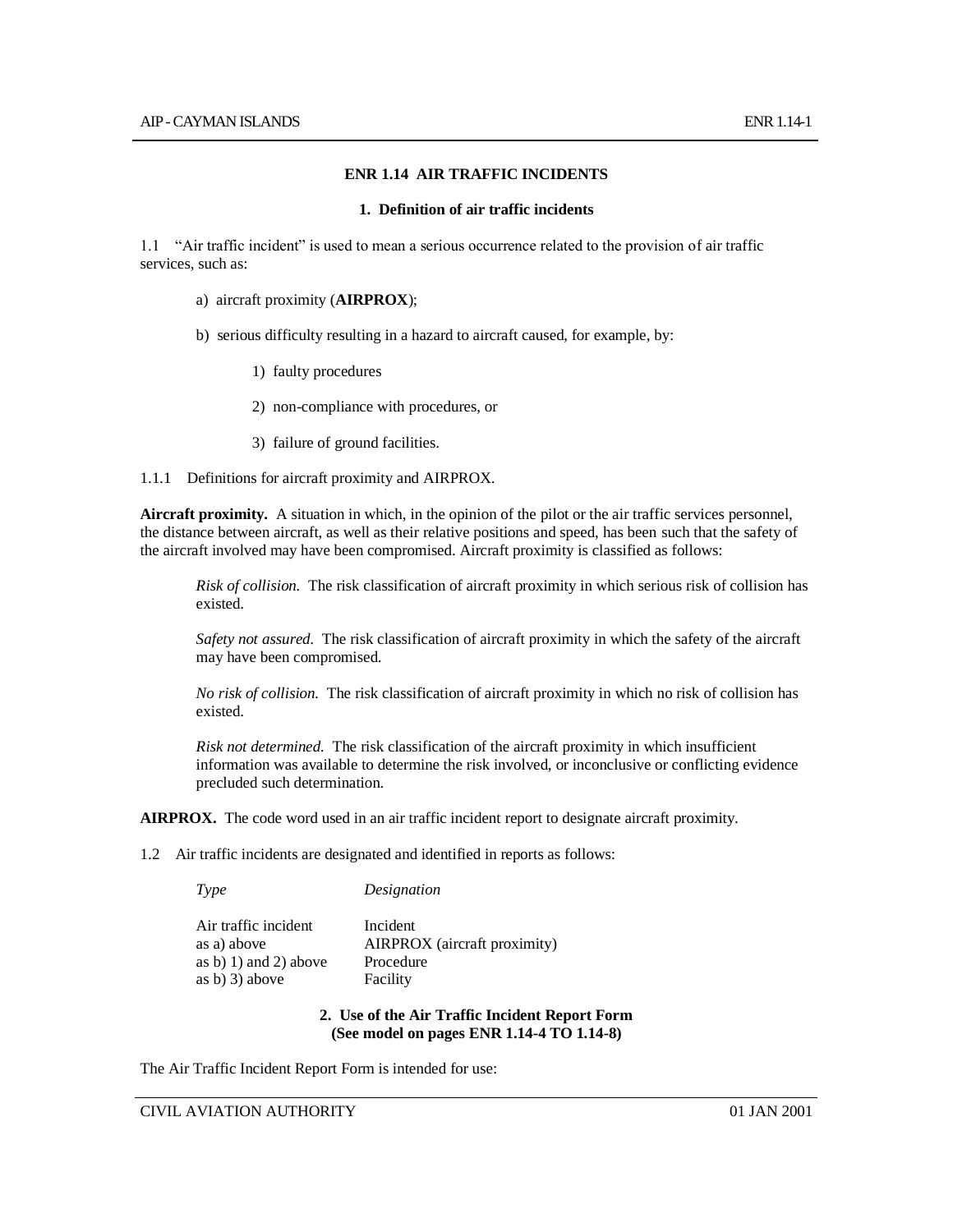a) by a pilot for filing a report on an air traffic incident after arrival or for confirming a report made initially by radio during flight.

*Note.— The form, if available on board, may also be of use in providing a pattern for making the initial report in flight.*

b) by an ATS unit for recording an air traffic incident report received by radio, telephone or teleprinter.

*Note.— The form may be used as the format for the text of a message to be transmitted over the AFS network.*

#### **3. Reporting procedures (including in-flight procedures)**

- 3.1 The following are the procedures to be followed by a pilot who is or has been involved in an incident:
	- a) during flight, use the appropriate air/ground frequency for reporting an incident of major significance, particularly if it involves other aircraft, so as to permit the facts to be ascertained immediately;
	- b) as promptly as possible after landing, submit a completed Air Traffic Incident Report Form
	- 1) for confirming a report of an incident made initially as in a) above, or for making the initial report on such an incident if it had not been possible to report it by radio;
	- 2) for reporting an incident which did not require immediate notification at the time of occurrence.
- 3.2 An initial report made by radio should contain the following information:
	- a) aircraft identification;
	- b) type of incident, e.g. aircraft proximity;
	- c) the incident; 1. a) and b); 2. a), b), c), d), n); 3. a), b), c), I); 4. a), b);
	- d) miscellaneous: 1. e).

3.3 The confirmatory report on an incident of major significance initially reported by radio or the initial report on any other incident should be submitted to The Director of Civil Aviation, Beacon House, Owen Roberts Drive or to the ATS Reporting Office of the aerodrome of first landing for submission to the Director of Civil Aviation. The pilot should complete the Air Traffic Incident Report Form, supplementing the details of the initial reports as necessary.

*Note.— Where there is no ATS Reporting Office, the report may be submitted to another ATS unit.*

#### **4. Purpose of reporting and handling of the form**

4.1 The purpose of the reporting of aircraft proximity incidents and their investigation is to promote the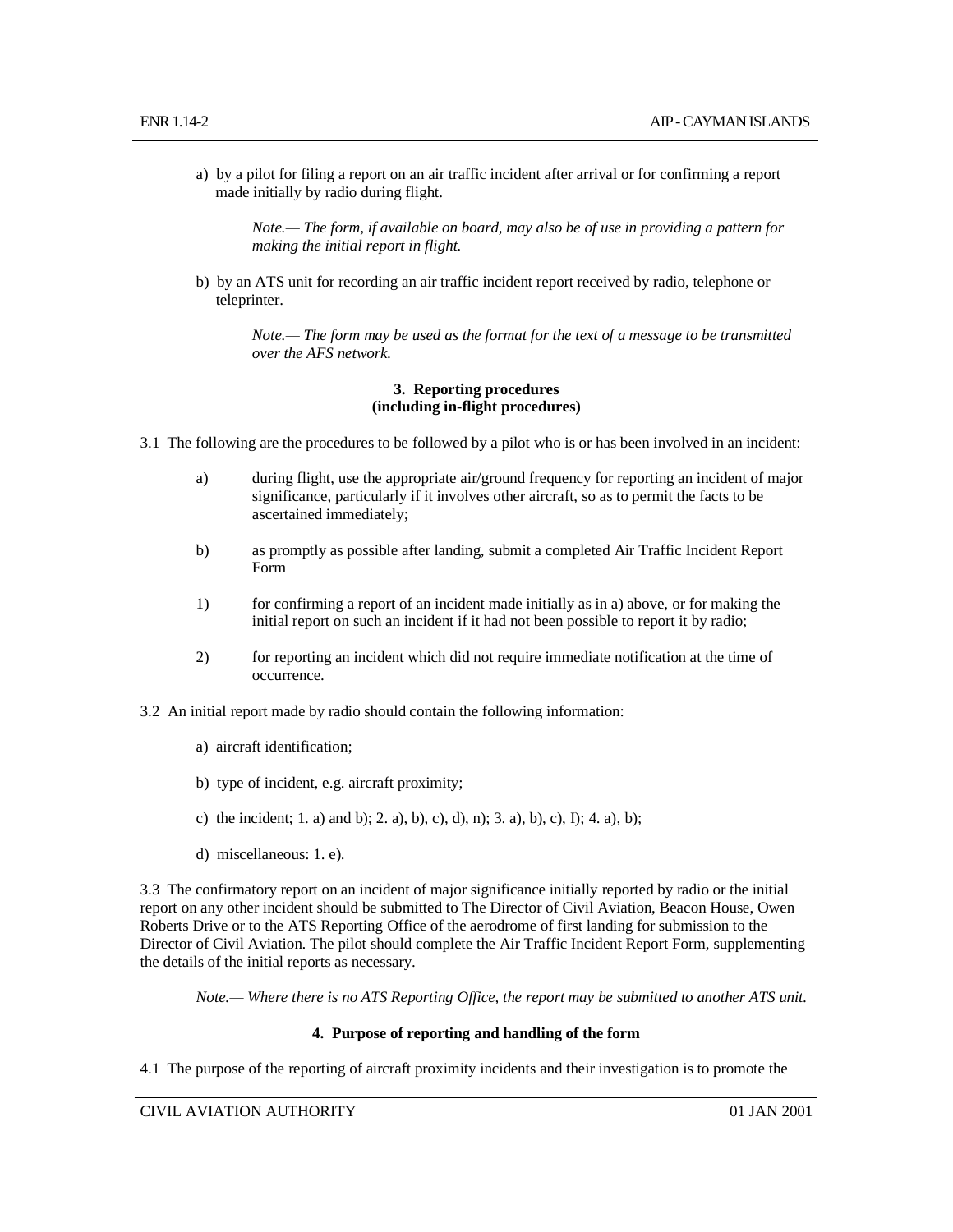safety of aircraft. The degree of risk involved in an aircraft proximity incident should be determined in the incident investigation and classified as "risk of collision", "safety not assured", "no risk of collision" or "risk not determined".

4.2 The purpose of the form is to provide investigative authorities with as complete information on an air traffic incident as possible and to enable them to report back, with the least possible delay to the pilot or operator concerned, the result of the investigation of the incident and, if appropriate, the remedial action taken.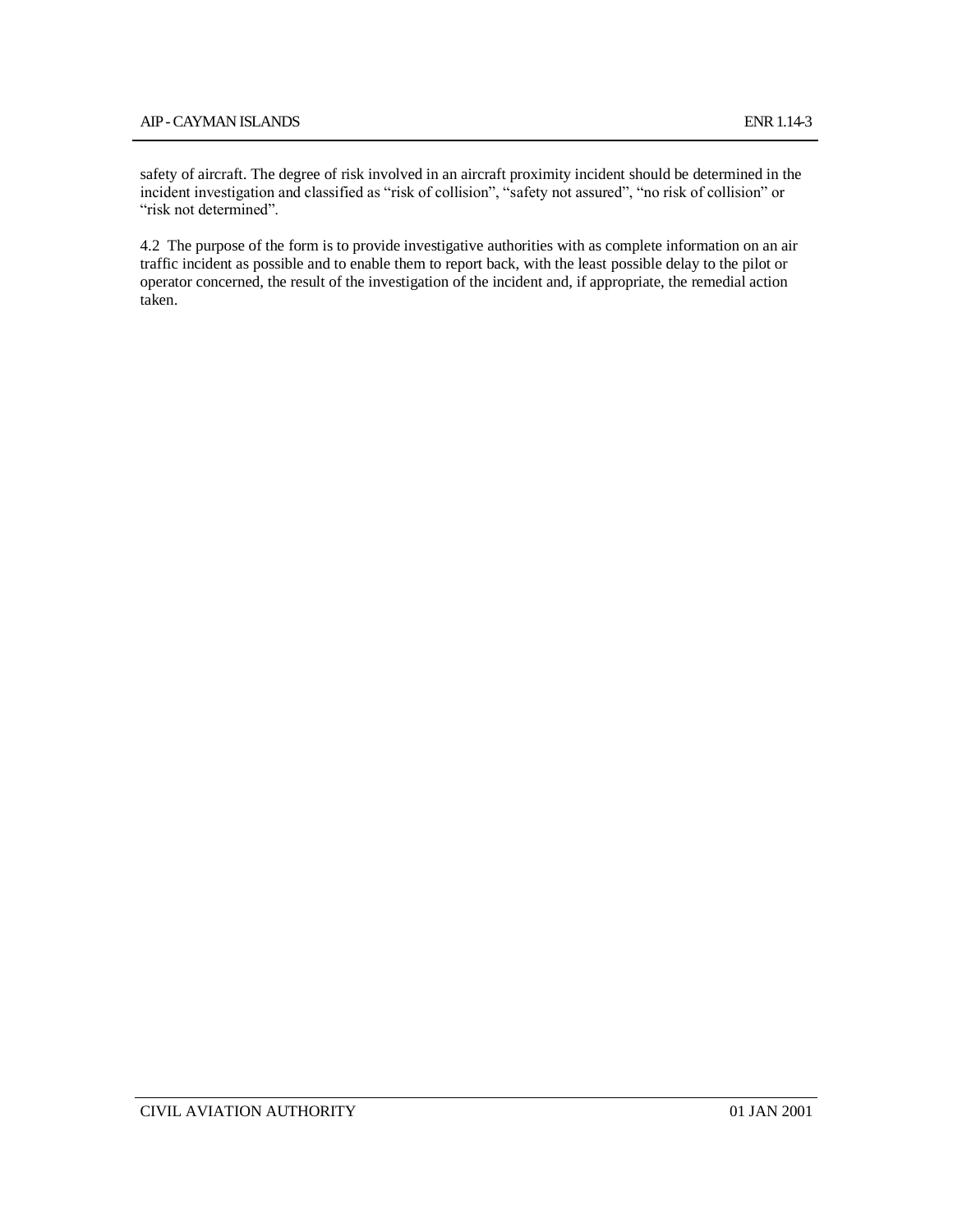|    |         |                                                         | AIR TRAFFIC INCIDENT REPORT FORM                                                                                                           |                                 |
|----|---------|---------------------------------------------------------|--------------------------------------------------------------------------------------------------------------------------------------------|---------------------------------|
|    |         |                                                         | For use when submitting and receiving reports on air traffic incidents.<br>In an initial report by radio, shaded items should be included. |                                 |
|    |         | <b>A</b> — AIRCRAFT IDENTIFICATION                      | <b>B-TYPE OF INCIDENT</b>                                                                                                                  |                                 |
|    |         |                                                         |                                                                                                                                            |                                 |
|    |         |                                                         |                                                                                                                                            | AIRPROX / PROCEDURE / FACILITY* |
|    |         | <b>C-THE INCIDENT</b>                                   |                                                                                                                                            |                                 |
| 1. | General |                                                         |                                                                                                                                            |                                 |
|    | a)      |                                                         |                                                                                                                                            |                                 |
|    | b)      |                                                         |                                                                                                                                            |                                 |
| 2. |         | Own aircraft                                            |                                                                                                                                            |                                 |
|    |         |                                                         |                                                                                                                                            |                                 |
|    | a)      |                                                         |                                                                                                                                            |                                 |
|    | b)      |                                                         |                                                                                                                                            |                                 |
|    | c)      |                                                         |                                                                                                                                            |                                 |
|    | d)      | Aircraft climbing or descending                         |                                                                                                                                            |                                 |
|    |         | ( ) Level flight                                        | ( ) Climbing                                                                                                                               | ( ) Descending                  |
|    | e)      | Aircraft bank angle                                     |                                                                                                                                            |                                 |
|    |         | Wings level<br>( )                                      | Slight bank<br>( )                                                                                                                         | () Moderate bank                |
|    |         | Steep bank<br>( )                                       | ( ) Inverted                                                                                                                               | ( ) Unknown                     |
|    | f)      | Aircraft direction of bank                              |                                                                                                                                            |                                 |
|    |         | $()$ Left                                               | $()$ Right                                                                                                                                 | ( ) Unknown                     |
|    | g)      | Restrictions to visibility (select as many as required) |                                                                                                                                            |                                 |
|    |         | Sunglare<br>( )                                         | () Windscreen pillar                                                                                                                       | ( ) Dirty windscreen            |
|    |         | () Other cockpit structure                              | $()$ None                                                                                                                                  |                                 |
|    | h)      | Use of aircraft lighting (select as many as required)   |                                                                                                                                            |                                 |
|    |         | Navigation lights<br>( )                                | Strobe lights<br>( )                                                                                                                       | Cabin lights<br>( )             |
|    |         | Red anti-collision lights<br>$\left( \right)$           | Landing / taxi lights<br>( )                                                                                                               | Logo (tail fin) lights<br>( )   |
|    |         | Other<br>( )                                            | None<br>( )                                                                                                                                |                                 |

\* Delete as appropriate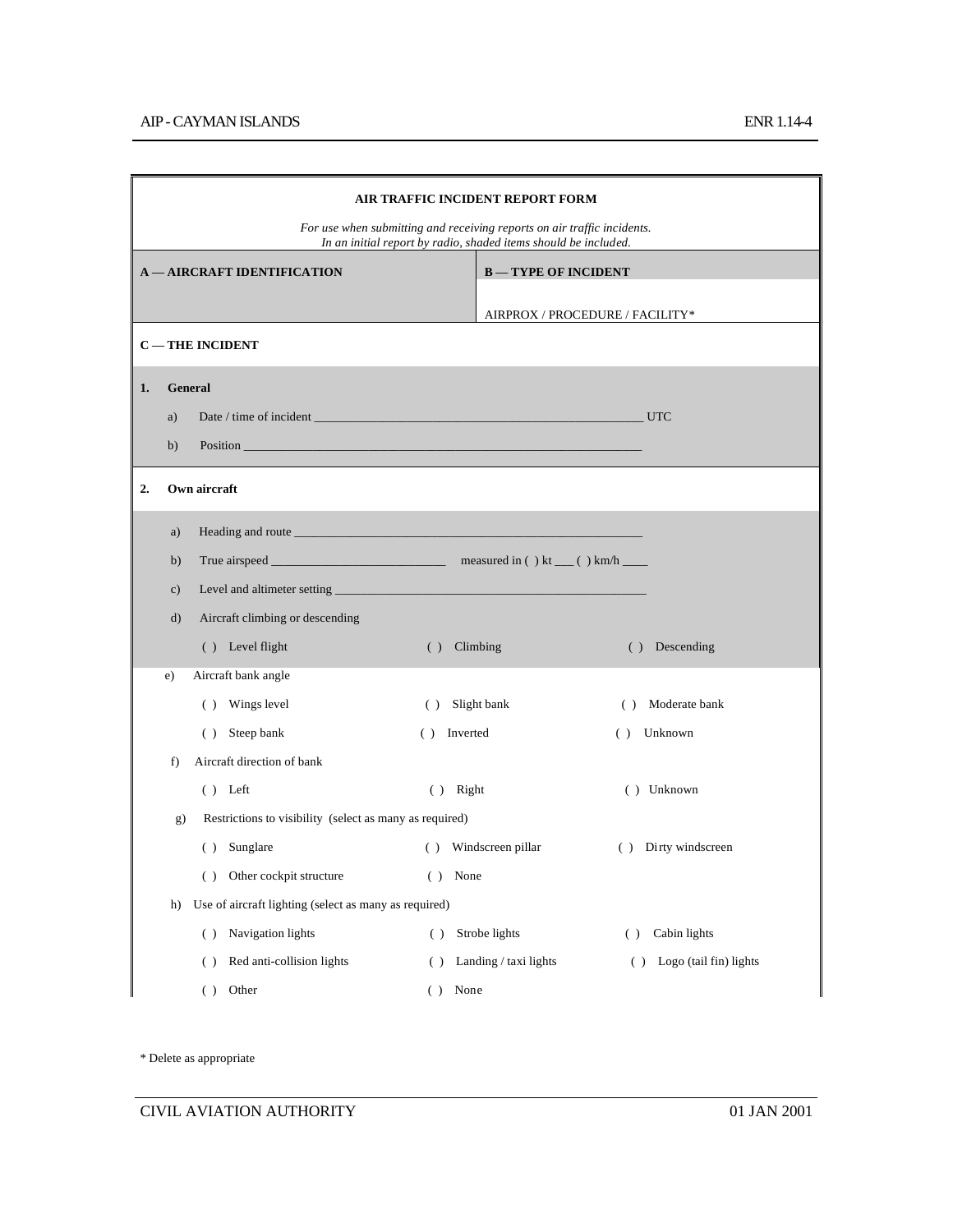|                   | Traffic avoidance advise issued by ATS                                            |       |                                                    |                  |                                     |
|-------------------|-----------------------------------------------------------------------------------|-------|----------------------------------------------------|------------------|-------------------------------------|
|                   | Yes, based on radar<br>( )                                                        |       | () Yes, based on visual sighting                   |                  | () Yes, based on other information  |
|                   | No<br>( )                                                                         |       |                                                    |                  |                                     |
| $\mathbf{j}$      | Traffic information issued                                                        |       |                                                    |                  |                                     |
| ( )               | Yes, based on radar                                                               |       | () Yes, based on visual sighing                    |                  | () Yes, based on other information  |
| ( )               | No                                                                                |       |                                                    |                  |                                     |
| k)                | Airborne collision avoidance system - ACAS                                        |       |                                                    |                  |                                     |
|                   | ( ) Not carried                                                                   | ( )   | Type                                               |                  | ( ) Yes, based on other information |
|                   | () Resolution advisory issued                                                     | ( )   | Traffic advisory or resolution advisory not issued |                  |                                     |
| $\bf{D}$          | Radar identification                                                              |       |                                                    |                  |                                     |
|                   | () No radar available                                                             |       | ( ) Radar identification                           |                  | () No radar identification          |
|                   | m) Other aircraft sighted                                                         |       |                                                    |                  |                                     |
|                   | $()$ Yes                                                                          | () No |                                                    | $\left( \right)$ | Wrong aircraft sighted              |
| n)                | Avoiding action taken                                                             |       |                                                    |                  |                                     |
|                   | $()$ Yes                                                                          | () No |                                                    |                  |                                     |
|                   |                                                                                   |       |                                                    |                  |                                     |
| $\circ$ )         | Type of flight plan                                                               |       | IFR / $none*$                                      |                  |                                     |
| 3. Other aircraft |                                                                                   |       |                                                    |                  |                                     |
|                   |                                                                                   |       |                                                    |                  |                                     |
|                   | a)Type and call sign / registration (if known) __________________________________ |       |                                                    |                  |                                     |
|                   | b) If a) above not known, describe below                                          |       |                                                    |                  |                                     |
| ( )               | High wing                                                                         | ( )   | Mid wing                                           | $\left( \right)$ | Low wing                            |
| ( )               | Rotorcraft                                                                        |       |                                                    |                  |                                     |
| $($ )             | 1 engine                                                                          | ( )   | 2 engines                                          | ( )              | 3 engines                           |
| ( )               | 4 engines                                                                         | ( )   | more than 4 engines                                |                  |                                     |
|                   | Marking, colour or other available details                                        |       |                                                    |                  |                                     |
|                   |                                                                                   |       |                                                    |                  |                                     |
|                   |                                                                                   |       |                                                    |                  |                                     |
|                   |                                                                                   |       |                                                    |                  |                                     |
| c)                | Aircraft climbing or descending                                                   |       |                                                    |                  |                                     |
|                   | () Level flight                                                                   | ( )   | Climbing                                           | ( )              | Descending                          |

\* Delete as appropriate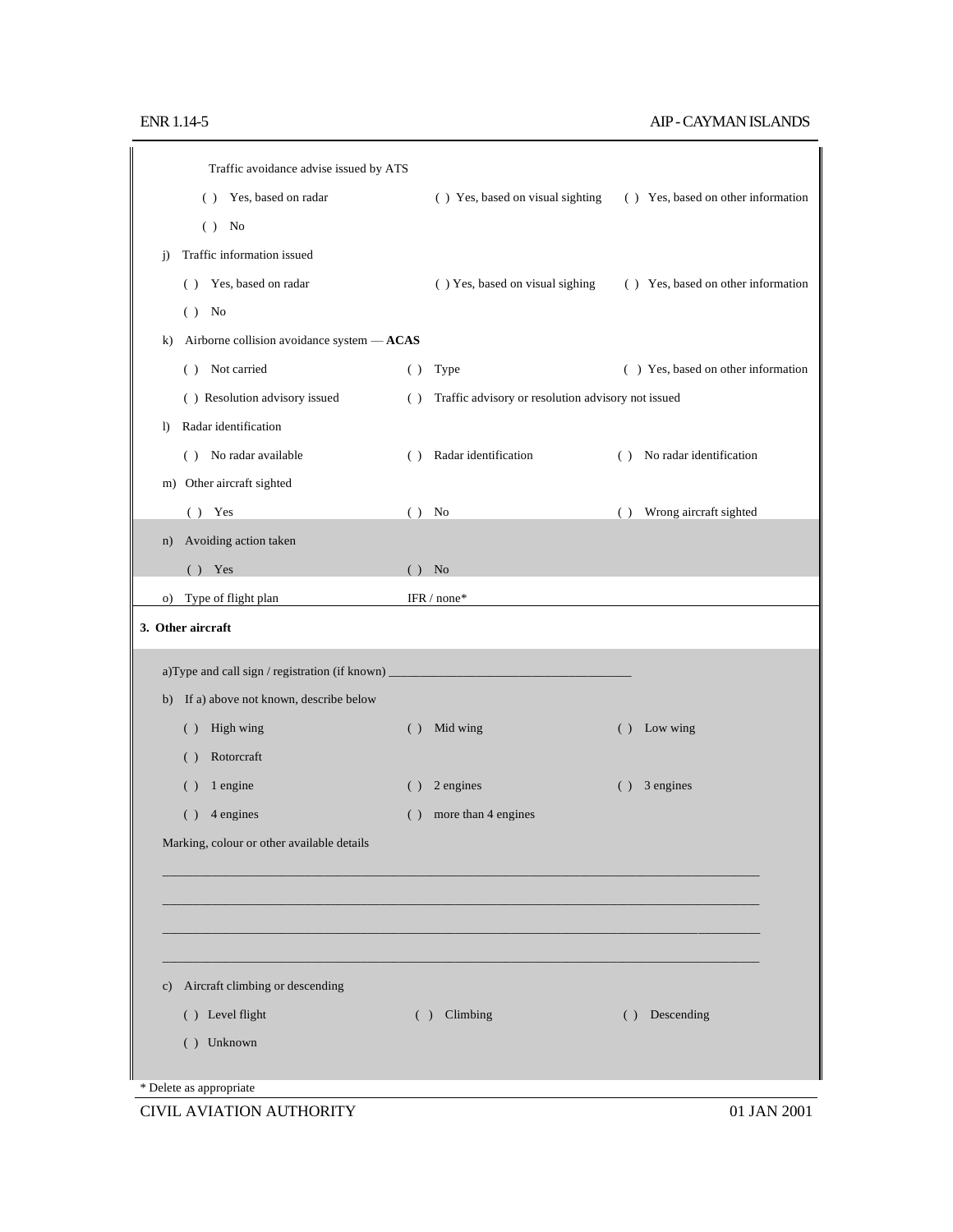AIP -CAYMAN ISLANDS ENR 1.14-6

| d) Aircraft bank angle                                      |                                                                    |                                        |
|-------------------------------------------------------------|--------------------------------------------------------------------|----------------------------------------|
| Wings level<br>( )                                          | Slight bank<br>( )                                                 | Moderate bank<br>( )                   |
| Steep bank<br>( )                                           | ( ) Inverted                                                       | Unknown<br>( )                         |
| Aircraft direction of bank<br>e)                            |                                                                    |                                        |
| $()$ Left                                                   | $()$ Right                                                         | ( ) Unknown                            |
| Lights displayed<br>f)                                      |                                                                    |                                        |
| Navigation lights<br>( )                                    | ( ) Strobe lights                                                  | Cabin<br>( )                           |
| Red anti-collision lights<br>( )                            | () Landing/taxi lights                                             | Logo (tail fin) lights<br>( )          |
| Other<br>( )                                                | ( ) None                                                           | () Unknown                             |
| Traffic avoidance advise issued by<br>g)<br><b>ATS</b>      |                                                                    |                                        |
| Yes, based on radar<br>( )                                  | () Yes, based on visual sighting                                   | Yes, based on other information<br>( ) |
| $()$ No                                                     | () Unknown                                                         |                                        |
| Traffic information issued<br>h)                            |                                                                    |                                        |
| () Yes, based on radar                                      | () Yes, based on visual sighting                                   | () Yes, based on other information     |
| () No                                                       | Unknown<br>( )                                                     |                                        |
| Avoiding action taken<br>i)                                 |                                                                    |                                        |
| $()$ Yes                                                    | No<br>( )                                                          | Unknown<br>( )                         |
| Distance<br>4.                                              |                                                                    |                                        |
| a)                                                          |                                                                    |                                        |
|                                                             |                                                                    |                                        |
|                                                             |                                                                    |                                        |
| Flight weather conditions<br>5.                             |                                                                    |                                        |
| $IMC$ / $VMC^{\ast}$<br>a)                                  |                                                                    |                                        |
| Above / below* clouds / fog / haze or between layers*<br>b) |                                                                    |                                        |
| c)                                                          |                                                                    |                                        |
| In cloud / rain / snow / sleet / fog / haze*<br>d)          |                                                                    |                                        |
| Flying into / out of* sun<br>e)                             |                                                                    |                                        |
| Flight visibility _______ m / km*<br>f)                     |                                                                    |                                        |
| 6.                                                          | Any other information considered important by the pilot-in-command |                                        |
|                                                             |                                                                    |                                        |
|                                                             |                                                                    |                                        |

\* Delete as appropriate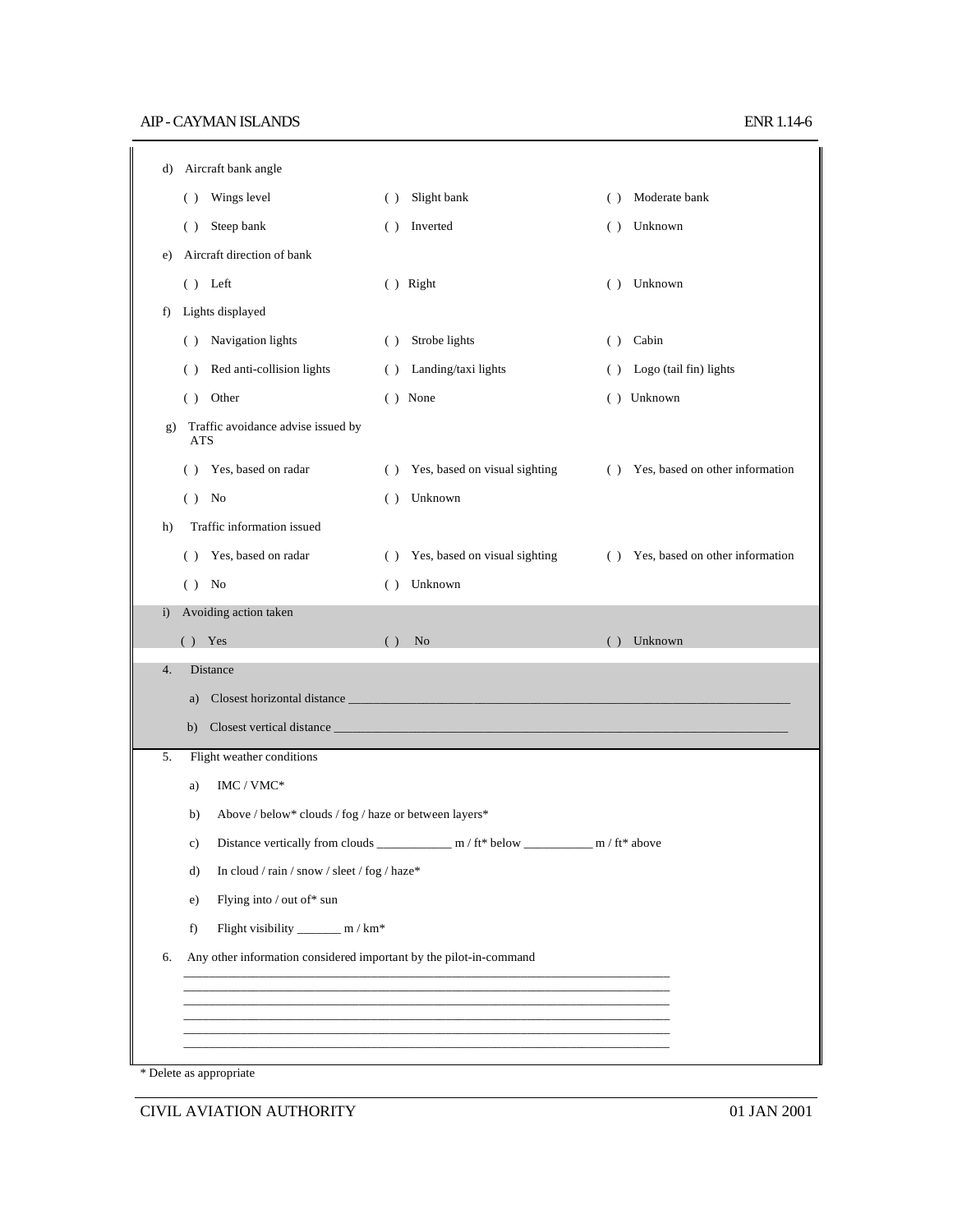|    | D - MISCELLANEOUS                                                                                                                                                                                                                    |  |
|----|--------------------------------------------------------------------------------------------------------------------------------------------------------------------------------------------------------------------------------------|--|
| 1. | Information regarding reporting aircraft                                                                                                                                                                                             |  |
|    | a)                                                                                                                                                                                                                                   |  |
|    | b)                                                                                                                                                                                                                                   |  |
| c) | Operator contract the contract of the contract of the contract of the contract of the contract of the contract of the contract of the contract of the contract of the contract of the contract of the contract of the contract       |  |
|    |                                                                                                                                                                                                                                      |  |
|    | Aerodrome of first landing entropy and the settlement of the settlement of the settlement of the settlement of the settlement of the settlement of the settlement of the settlement of the settlement of the settlement of the<br>e) |  |
|    | f)                                                                                                                                                                                                                                   |  |
|    | g)                                                                                                                                                                                                                                   |  |
|    |                                                                                                                                                                                                                                      |  |
| 2. | Function, address and signature of person submitting report                                                                                                                                                                          |  |
|    | a)                                                                                                                                                                                                                                   |  |
|    | b)                                                                                                                                                                                                                                   |  |
|    | c)                                                                                                                                                                                                                                   |  |
|    | $\mathbf{d}$                                                                                                                                                                                                                         |  |
|    |                                                                                                                                                                                                                                      |  |
| 3. | Function and signature of person receiving report                                                                                                                                                                                    |  |
|    | a) Function<br>b) Signature                                                                                                                                                                                                          |  |
|    | E — SUPPLEMENTARY INFORMATION BY ATS UNIT CONCERNED                                                                                                                                                                                  |  |
| 1. | Receipt of report                                                                                                                                                                                                                    |  |
|    | a)                                                                                                                                                                                                                                   |  |
|    | b)                                                                                                                                                                                                                                   |  |
| 2. | Details of ATS action                                                                                                                                                                                                                |  |
|    | Clearance, incident seen (radar/visually, warning given, result of local enquiry, etc.)                                                                                                                                              |  |
|    |                                                                                                                                                                                                                                      |  |
|    |                                                                                                                                                                                                                                      |  |
|    |                                                                                                                                                                                                                                      |  |
|    |                                                                                                                                                                                                                                      |  |
|    | <b>DIAGRAMS OF AIRPROX</b>                                                                                                                                                                                                           |  |
|    | Mark passage of other aircraft relative to you, in plan on the left and in elevation on the right, assuming YOU are at the centre of                                                                                                 |  |
|    | each diagram. Include first sighting and passing distance.                                                                                                                                                                           |  |
|    |                                                                                                                                                                                                                                      |  |
|    | * Delete as appropriate                                                                                                                                                                                                              |  |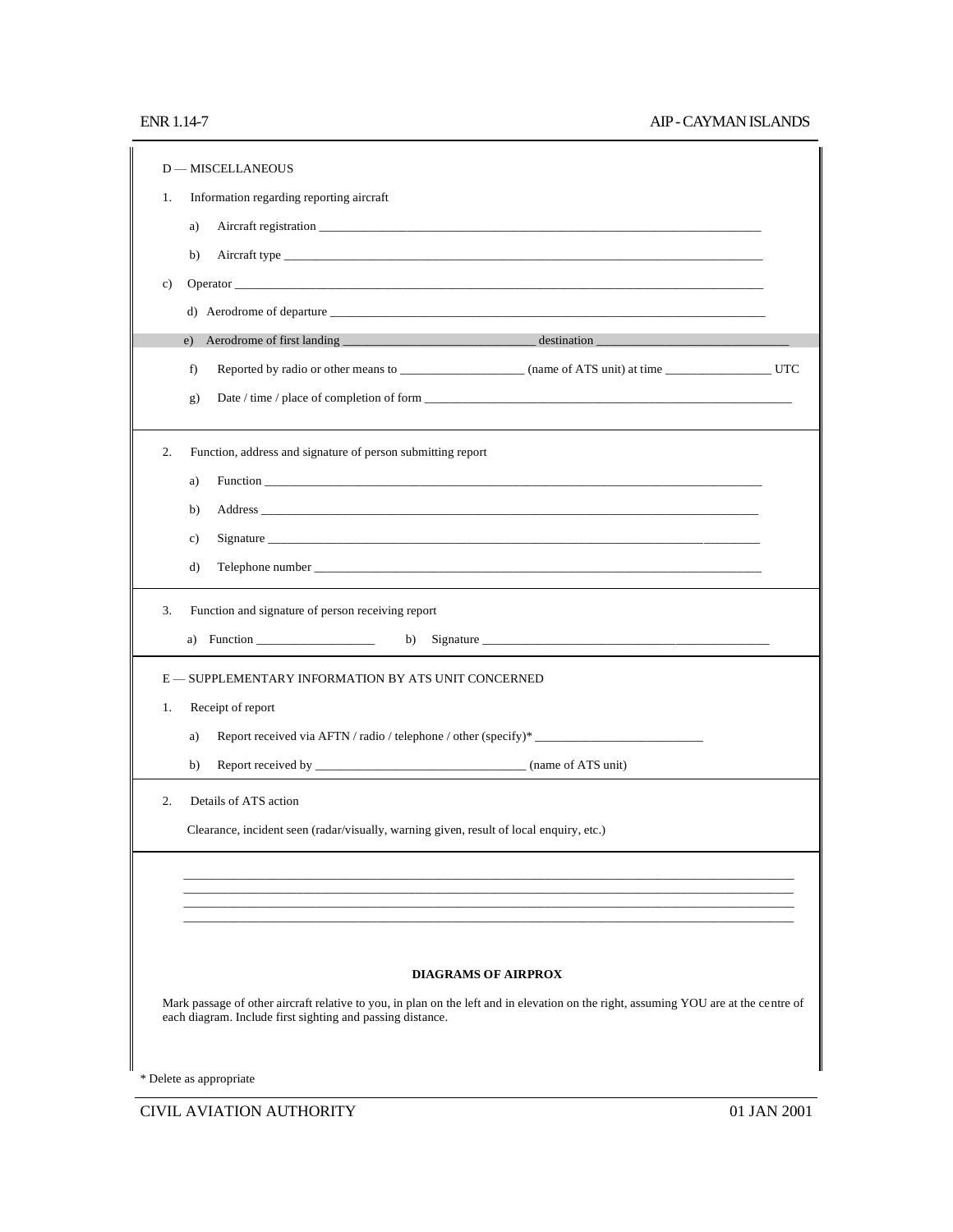#### AIP -CAYMAN ISLANDS ENR 1.14-8



\* Delete as appropriate

#### **Instructions for the completion of the Air Traffic Incident Report Form**

*Item*

- A Aircraft identification of the aircraft filing the report.
- B An AIRPROX report should be filed immediately by radio.
- C1 Date/time UTC and position in bearing and distance from a navigation aid or in LAT/LONG.
- C2 Information regarding aircraft filing the report, tick as necessary.
- C2 c) E.g. FL 350/1 013 hPa or 2 500 ft/QNH 1 007 hPa or 1 200 ft/QFE 998 hPa.
- C3 Information regarding the other aircraft involved.
- C4 Passing distance state units used.
- C6 Attach additional papers as required. The diagrams may be used to show aircraft's positions.
- D1 f) State name of ATS unit and date/time in UTC.
- D1 g) Date and time in UTC.
- E2 Include details of ATS unit such as service provided, radiotelephony frequency, SSR Codes assigned and altimeter setting. Use diagram to show the aircraft's position and attach additional papers as required.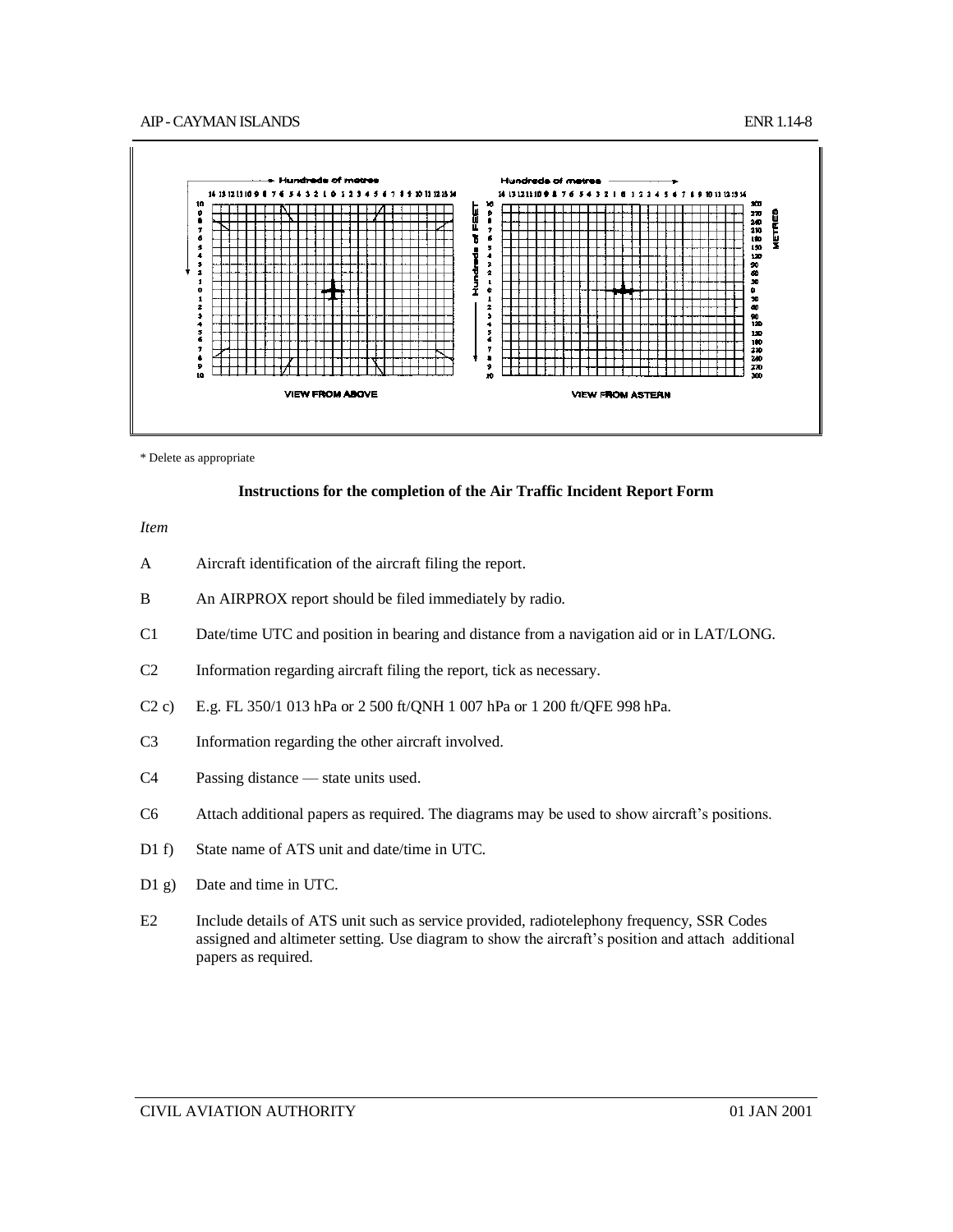# **ENR 2. AIR TRAFFIC SERVICES AIRSPACE**

# **ENR 2.1 TMA, CTR**

| Name                                                                                                                                                        |                            | Call sign                     |                                              |         |
|-------------------------------------------------------------------------------------------------------------------------------------------------------------|----------------------------|-------------------------------|----------------------------------------------|---------|
| Lateral limits                                                                                                                                              |                            | Languages                     |                                              |         |
| Vertical limits                                                                                                                                             | Unit                       | Area and                      |                                              |         |
| Class of airspace                                                                                                                                           | providing                  | conditions of use             | Frequency/Purpose                            | Remarks |
|                                                                                                                                                             | service                    | Hours of service              |                                              |         |
| 1                                                                                                                                                           | $\overline{2}$             | 3                             | $\overline{4}$                               | 5       |
| <b>CAYMAN ISLANDS TMA</b>                                                                                                                                   | Cayman APP                 | Cayman Approach<br><b>ENG</b> | 120.200 MHz Primary<br>121.500 MHz Emergency |         |
| Airspace bounded by straight lines<br>joining successively the following<br>points:                                                                         |                            | HR: 1200 - 0200               |                                              |         |
| 200 00' 02"N 81059'59"W<br>200 00' 02"N 79029'59"W<br>190 20' 02"N 79029'59"W<br>18 <sup>0</sup> 40' 02"N 80°59'59"W<br>18 <sup>0</sup> 40' 02"N 82°04'59"W |                            |                               |                                              |         |
| FL245<br>1 500 ft                                                                                                                                           |                            |                               |                                              |         |
| Class of airspace:                                                                                                                                          |                            |                               |                                              |         |
| A - Above 10 500 ft<br>D - BTN 10 500 ft and 1 500 ft                                                                                                       |                            |                               |                                              |         |
| Note: The Cayman Islands TMA is<br>located within the Kingston FIR                                                                                          |                            |                               |                                              |         |
| <b>OWEN ROBERTS CTR</b>                                                                                                                                     | Owen Roberts<br><b>TWR</b> | Owen Roberts<br>Tower         | 118.000 MHz Primary<br>121.900 MHz Ground    |         |
| A circle, 10 NM radius centered on<br>the aerodrome reference point<br>(19 17 32.77N 81 21 33.08W)                                                          |                            | <b>ENG</b><br>HR: 1700 - 2100 | 121.500 MHz Emergency                        |         |
| $1500$ ft<br><b>AGL</b>                                                                                                                                     |                            |                               |                                              |         |
| Class of airspace: D                                                                                                                                        |                            |                               |                                              |         |
| <b>CHARLES KIRKCONNELL</b><br><b>CTR</b>                                                                                                                    | <b>Brac TWR</b>            | <b>BracTower</b>              | 118.400 MHz Primary<br>121.500 MHz Emergency |         |
| A circle, 10 NM radius centered on<br>the aerodrome reference point<br>(19 41 13.1N 79 52 58.2W)                                                            |                            | <b>ENG</b><br>HR: 1200 - 0000 |                                              |         |
| 1 500 ft<br>AGL                                                                                                                                             |                            |                               |                                              |         |
| Class of airspace: D                                                                                                                                        |                            |                               |                                              |         |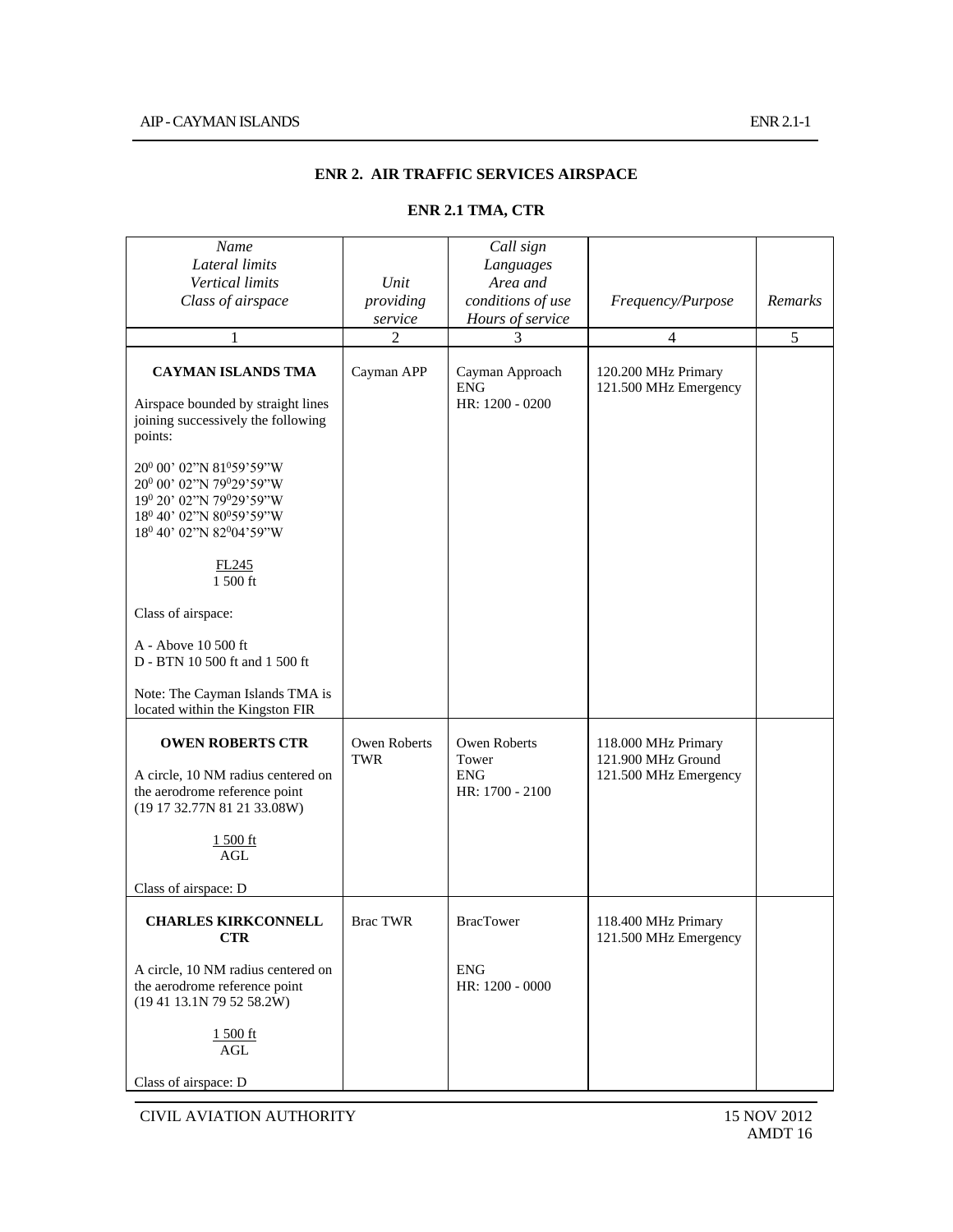

# **Diagram Depicting the Cayman Islands ATS Airspace**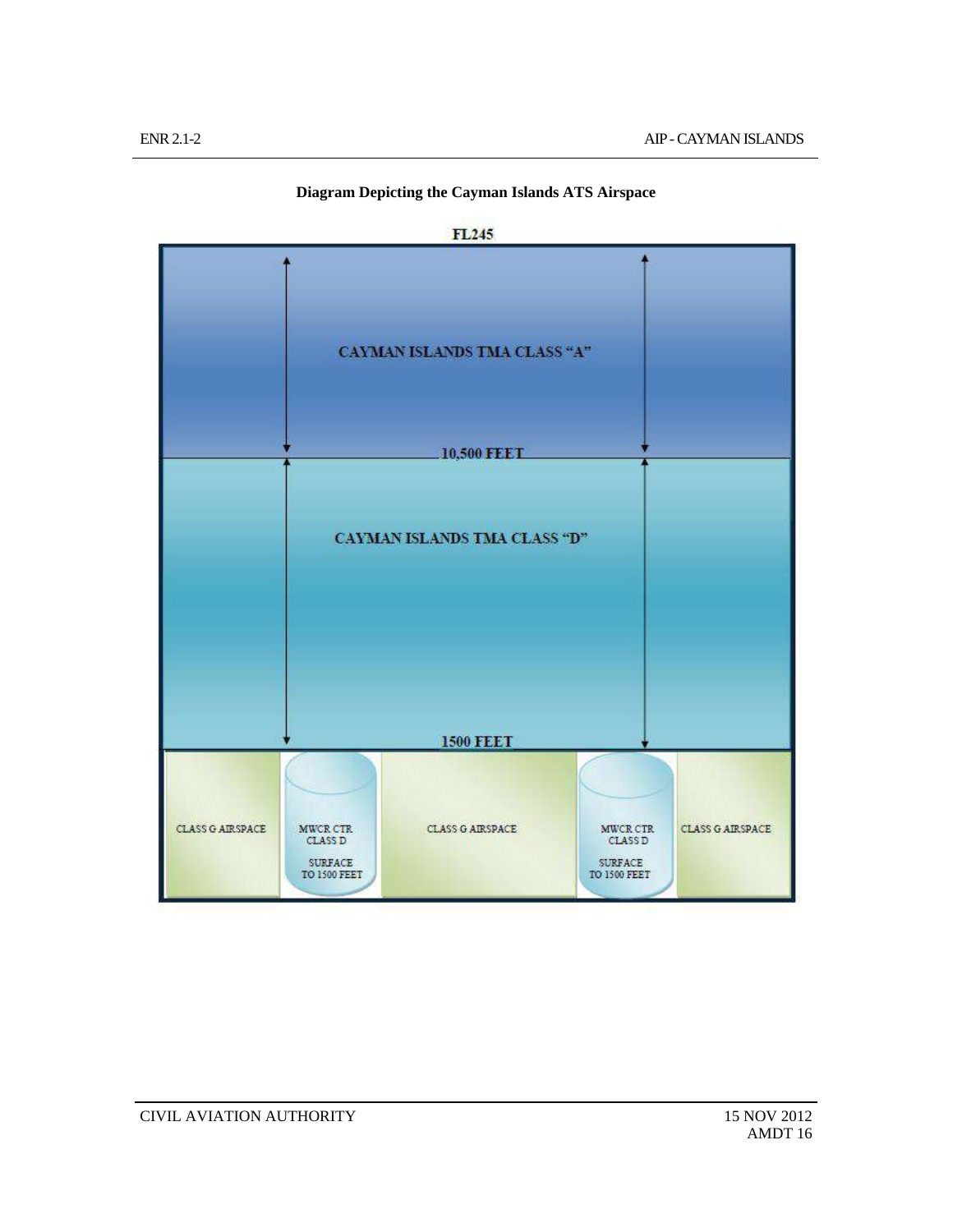# **ENR 2.2 OTHER REGULATED AIRSPACE**

**"NIL"**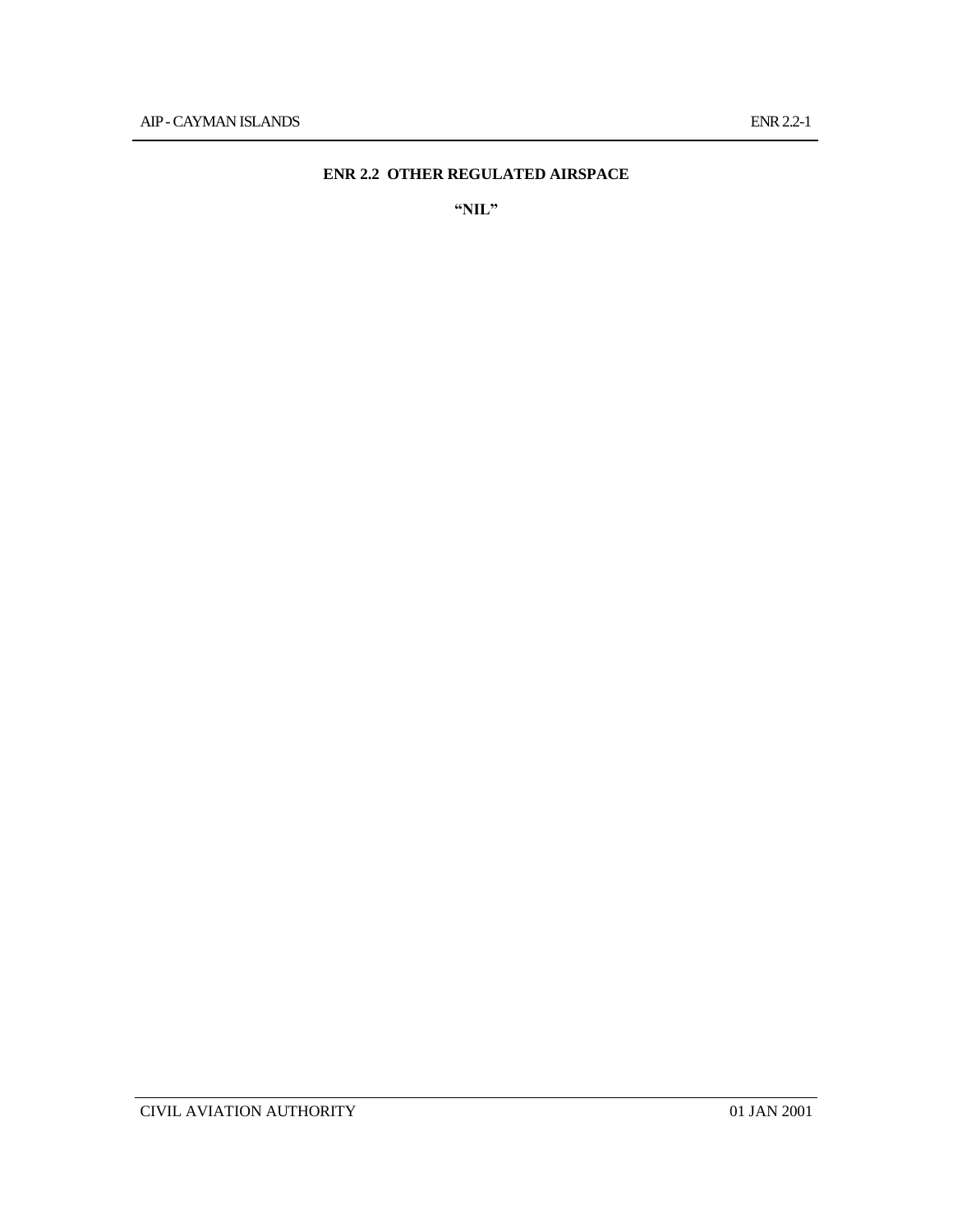# AIP -CAYMAN ISLANDS ENR 3.1-1

| Route designator<br>(RNP <sup>1</sup> type <sup>2</sup> )<br>Name of significant points<br>Coordinates                                       | Track MAG (GEO)<br><b>VOR RDL</b><br><b>DIST</b><br>(COP) | <b>Upper</b> limits<br>Lower limits<br>Minimum flight altitude<br>Airspace classification           | Lateral<br>Limits<br>NM | Direction of<br>cruising levels<br><b>Odd</b><br>Even | Remarks<br>Controlling unit<br>Frequency                                                                            |
|----------------------------------------------------------------------------------------------------------------------------------------------|-----------------------------------------------------------|-----------------------------------------------------------------------------------------------------|-------------------------|-------------------------------------------------------|---------------------------------------------------------------------------------------------------------------------|
| $\mathbf{1}$                                                                                                                                 | $\overline{c}$                                            | 3                                                                                                   | $\overline{4}$          | 5                                                     | 6                                                                                                                   |
| A511<br>$(RNP 4)^3$                                                                                                                          |                                                           |                                                                                                     |                         |                                                       | Consult Cuba and                                                                                                    |
| $\triangle$ LESOM<br>N20 00 00.000<br>W80 07 28,000<br>$\triangle$ BRACC<br>N19 41 23.91000<br>W79 51 24.38000                               | $145^{\circ}$<br>$326^0$<br>24 NM                         | FL 245<br>1500 FT<br>1500 FT<br>Class:<br>$A - Above 10 500 FT$<br>D - BTN 10 500 FT and<br>1500 FT | 20                      |                                                       | Jamaica AIPs for<br>adjacent route<br>information.<br>Cayman APP<br>FREQ: 120.200<br><b>MHz</b>                     |
| $\triangle$ BETAR<br>N <sub>19</sub> 28 24,11722<br>W79 30 00.25353                                                                          | $127^0$<br>$308^{0}$<br>24 NM                             |                                                                                                     |                         |                                                       |                                                                                                                     |
| <b>B767</b><br>$(RNP 4)^3$                                                                                                                   |                                                           |                                                                                                     |                         |                                                       |                                                                                                                     |
| $\triangle$ KANEX<br>N20 00 00.000<br>W80 43 04.000<br>$\triangle$ GCM VOR/DME<br>N19 17 21.82000<br>W81 22 19.32000                         | $045^{\circ}$<br>$226^0$<br>56 NM                         | FL 245<br>1500 FT<br>1500 FT<br>Class:<br>$A - Above 10 500 FT$<br>D - BTN 10 500 FT and<br>1500 FT | 20                      |                                                       | Consult Cuba and<br>Jamaica AIPs for<br>adjacent route<br>information.<br>Cayman APP<br>FREQ: 120.200<br><b>MHz</b> |
| $\triangle$ LEROL<br>N18 40 02.000<br>W81 37 04.000                                                                                          | $204^0$<br>$024^0$<br>40 NM                               |                                                                                                     |                         |                                                       |                                                                                                                     |
| G877<br>$(RNP 4)^3$                                                                                                                          |                                                           |                                                                                                     |                         |                                                       |                                                                                                                     |
| $\triangle$ RIKEL<br>N <sub>20</sub> 00 00.000<br>W81 02 40.000<br>$\triangle$ GCM VOR/DME<br>N <sub>19</sub> 17 21.82000<br>W81 22 19.32000 | $027^0$<br>$208^{\circ}$<br>46 NM                         | FL 245<br>1500 FT<br>1500 FT<br>Class:<br>A - Above 10 500 FT<br>D - BTN 10 500 FT and<br>1500 FT   | 20                      |                                                       | Consult Cuba and<br>Jamaica AIPs for<br>adjacent route<br>information.<br>Cayman APP<br>FREQ: 120.200<br><b>MHz</b> |
| $\triangle$ DELKA<br>N18 40 02.211<br>W81 45 06.690                                                                                          | $033^{0}$<br>$214^{0}$<br>43 NM                           |                                                                                                     |                         |                                                       |                                                                                                                     |

# **ENR 3. 1 ATS ROUTES**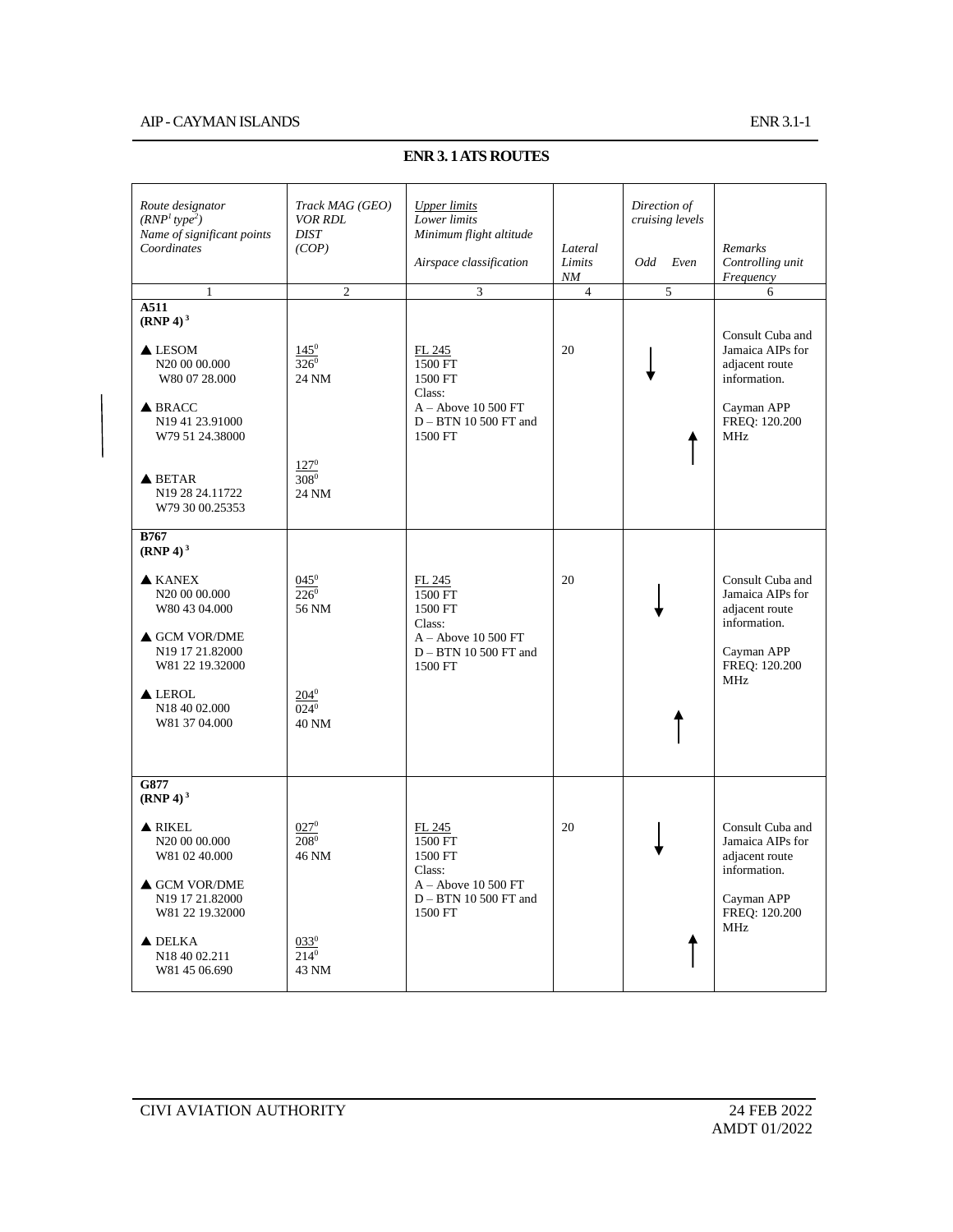| <b>ENR 3.</b> |  |
|---------------|--|
|               |  |

| Route designator<br>(RNP <sup>1</sup> type <sup>2</sup> )<br>Name of significant points<br>Coordinates                                                                                                                 | Track MAG (GEO)<br>VOR RDL<br><b>DIST</b><br>(COP)                        | Upper limits<br>Lower limits<br>Minimum flight altitude<br>Airspace classification                  | Lateral<br>Limits<br>NM<br>$\overline{4}$ | Direction of<br>cruising levels<br>Odd<br>Even | Remarks<br>Controlling unit<br>Frequency                                                                            |
|------------------------------------------------------------------------------------------------------------------------------------------------------------------------------------------------------------------------|---------------------------------------------------------------------------|-----------------------------------------------------------------------------------------------------|-------------------------------------------|------------------------------------------------|---------------------------------------------------------------------------------------------------------------------|
| $\mathbf{1}$<br>G448                                                                                                                                                                                                   | $\overline{c}$                                                            | 3                                                                                                   |                                           | 5                                              | 6                                                                                                                   |
| $(RNP 4)^3$                                                                                                                                                                                                            |                                                                           |                                                                                                     |                                           |                                                |                                                                                                                     |
| ▲ ATUVI<br>N20 00 00.000<br>W81 25 15.000<br>▲ GCM VOR/DME<br>N19 17 21.82000<br>W81 22 19.32000                                                                                                                       | $180^{0}$<br>$360^0$<br>43 NM                                             | FL 245<br>1500 FT<br>1500 FT<br>Class:<br>A - Above 10 500 FT<br>D - BTN 10 500 FT and<br>1500 FT   | 20                                        |                                                | Consult Cuba and<br>Jamaica AIPs for<br>adjacent route<br>information.<br>Cayman APP<br>FREQ: 120.200<br>MHz        |
| $\triangle$ EMONA<br>N18 40 00.000                                                                                                                                                                                     | $187^{0}$<br>$006^0$                                                      |                                                                                                     |                                           |                                                |                                                                                                                     |
| W81 24 14.000                                                                                                                                                                                                          | 38 NM                                                                     |                                                                                                     |                                           |                                                |                                                                                                                     |
| G435<br>$(RNP 4)^3$<br>$\triangle$ KARUL<br>N20 00 00.000<br>W81 48 01.000<br>$\triangle$ GCM VOR/DME<br>N19 17 21.82000<br>W81 22 19.32000<br>$\triangle$ ALOBO<br>N <sub>18</sub> 40 01.000<br>W81 15 35.000<br>G442 | $154^{0}$<br>$334^{0}$<br>49 NM<br>174 <sup>0</sup><br>$354^{0}$<br>38 NM | FL 245<br>1500 FT<br>1500 FT<br>Class:<br>A - Above 10 500 FT<br>D - BTN 10 500 FT and<br>1500 FT   | 20                                        |                                                | Consult Cuba and<br>Jamaica AIPs for<br>adjacent route<br>information.<br>Cayman APP<br>FREQ: 120.200<br><b>MHz</b> |
| $(RNP 4)^3$                                                                                                                                                                                                            |                                                                           |                                                                                                     |                                           |                                                |                                                                                                                     |
| $\triangle$ KATAL<br>N20.00.00.000<br>W79 38 18.000                                                                                                                                                                    | $137^{0}$<br>$317^{0}$<br>132 NM (MBJ)                                    | FL 245<br>1500 FT<br>1500 FT<br>Class:<br>$A - Above 10 500 FT$<br>D - BTN 10 500 FT and<br>1500 FT | 20                                        |                                                | Consult Cuba and<br>Jamaica AIPs for<br>adjacent route<br>information.<br>Cayman APP<br>FREQ: 120.200               |
| $\triangle$ ILATA<br>N19 52 52.000<br>W79 30 00.000                                                                                                                                                                    | $137^{0}$<br>$317^{0}$<br>10.6 NM (KATAL)                                 |                                                                                                     |                                           |                                                | MHz                                                                                                                 |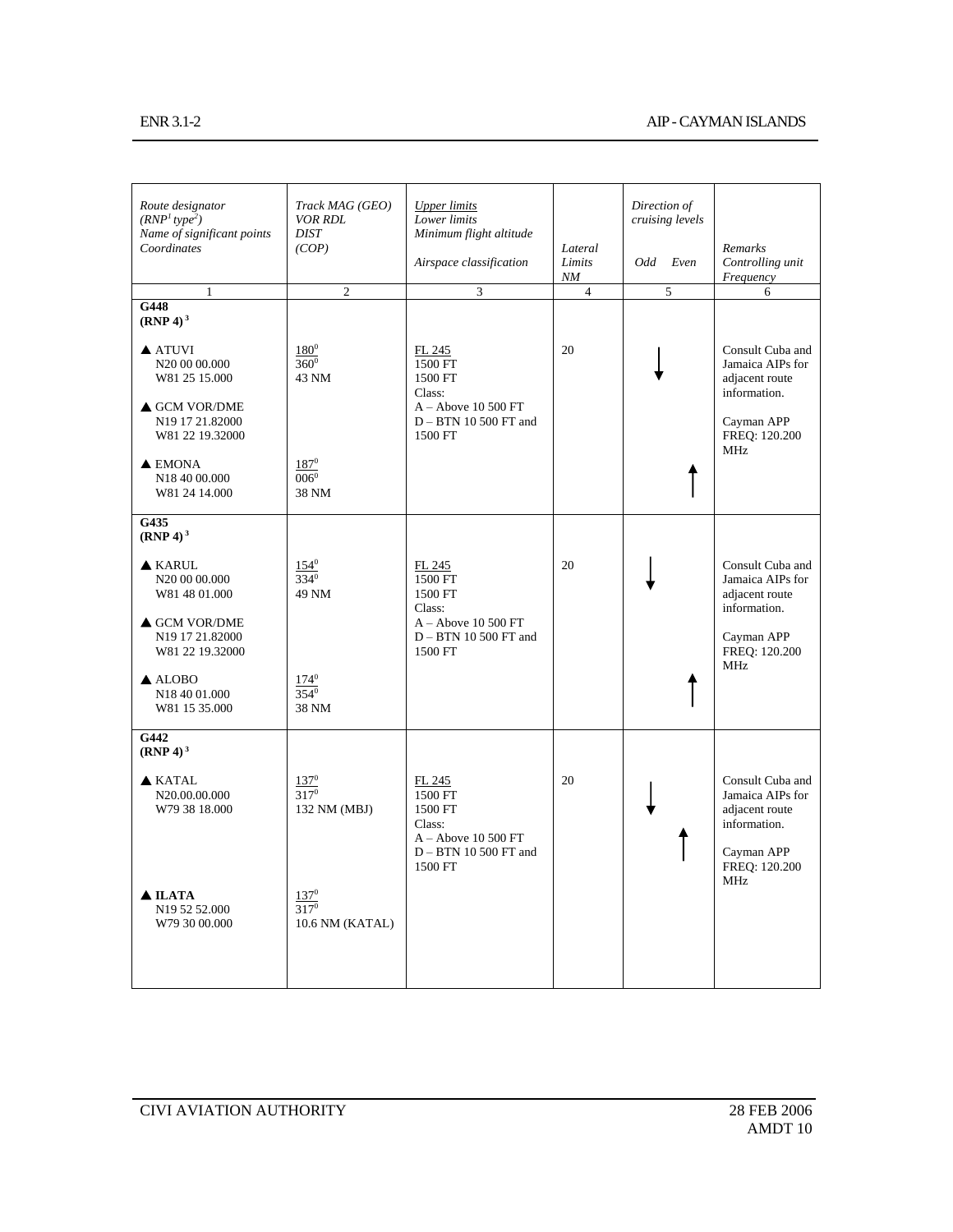| Route designator<br>(RNP <sup>1</sup> type <sup>2</sup> )<br>Name of significant points<br>Coordinates                                                                                                                             | Track MAG (GEO)<br><b>VOR RDL</b><br><b>DIST</b><br>(COP)   | <b>Upper limits</b><br>Lower limits<br>Minimum flight altitude<br>Airspace classification             | Lateral<br>Limits<br>NM | Direction of<br>cruising levels<br>Odd<br>Even | Remarks<br>Controlling unit<br>Frequency                                                                                               |
|------------------------------------------------------------------------------------------------------------------------------------------------------------------------------------------------------------------------------------|-------------------------------------------------------------|-------------------------------------------------------------------------------------------------------|-------------------------|------------------------------------------------|----------------------------------------------------------------------------------------------------------------------------------------|
| 1                                                                                                                                                                                                                                  | $\overline{c}$                                              | 3                                                                                                     | $\overline{4}$          | 5                                              | 6                                                                                                                                      |
| G633<br>$(RNP 4)^3$<br>$\triangle$ NUBIS<br>N <sub>19</sub> 07 34,000<br>W82 04 22,000<br>$\triangle$ GCM VOR/DME<br>N <sub>19</sub> 17 21.820<br>W81 22 19.320<br>$\triangle$ NALRO<br>N <sub>19</sub> 01 50.961<br>W80 12 22.129 | $260^0$<br>$079^{0}$<br>41 NM<br>2880<br>$107^{0}$<br>68 NM | FL 245<br>1500 FT<br>1500 FT<br>Class:<br>$A - Above 10 500 FT$<br>D - BTN 10 500 FT and<br>1500 FT   | 20                      |                                                | Consult Jamaica<br>AIP for adjacent<br>route<br>information.<br>Cayman APP<br>FREO: 120.200<br>MHz.                                    |
| <b>R640</b><br>$(RNP 4)^3$<br>AMMI<br>N <sub>19</sub> 26 59,000<br>W82 02 46.000<br>$\triangle$ GCM VOR/DME<br>N <sub>19</sub> 17 21.82000<br>W81 22 19.32000<br>$\triangle$ NALRO<br>N <sub>19</sub> 17 21.820<br>W81 22 19.320   | $107^{0}$<br>2880<br>39 NM<br>2880<br>$107^{0}$<br>68 NM    | FL 245<br>1500 FT<br>1500 FT<br>Class:<br>$A - Above 10 500 FT$<br>$D - BTN$ 10 500 FT and<br>1500 FT | 20                      |                                                | Consult Jamaica<br>and Central<br>America AIPs for<br>adjacent route<br>information.<br>Cayman APP<br>FREQ: 120.200<br>MH <sub>z</sub> |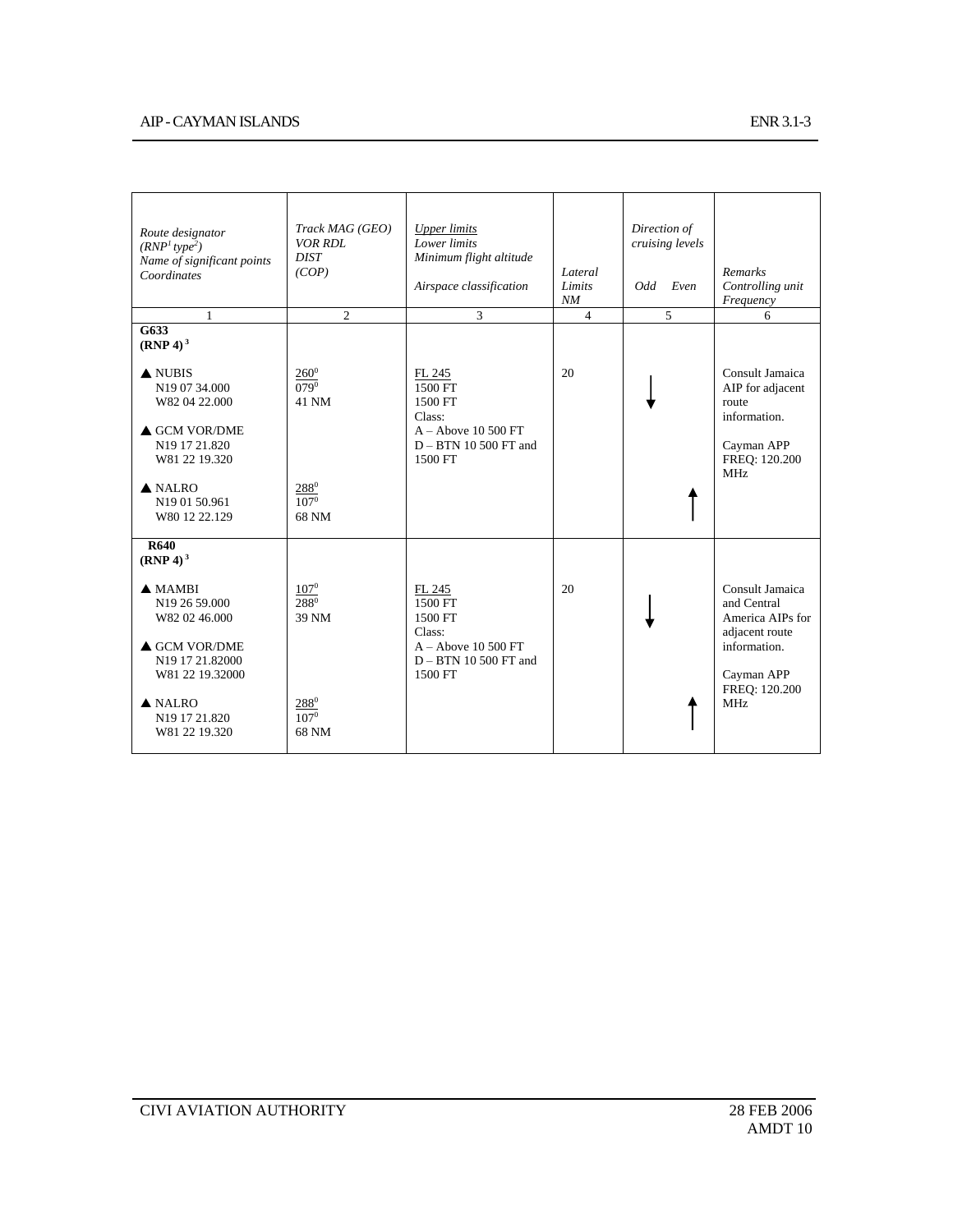# AIP -CAYMAN ISLANDS ENR 3.1-4

| Route designator<br>(RNP <sup>1</sup> type <sup>2</sup> )<br>Name of significant points<br>Coordinates                        | Track MAG (GEO)<br><b>VOR RDL</b><br><b>DIST</b><br>(COP)      | <b>Upper limits</b><br>Lower limits<br>Minimum flight altitude<br>Airspace classification                                      | Lateral<br>Limits<br>NM | Direction of<br>cruising levels<br>Odd Even | Remarks<br>Controlling unit<br>Frequency                                                                   |
|-------------------------------------------------------------------------------------------------------------------------------|----------------------------------------------------------------|--------------------------------------------------------------------------------------------------------------------------------|-------------------------|---------------------------------------------|------------------------------------------------------------------------------------------------------------|
| 1                                                                                                                             | $\mathfrak{2}$                                                 | 3                                                                                                                              | $\overline{4}$          | 5                                           | 6                                                                                                          |
| <b>R644</b><br>$(RNP 4)^3$                                                                                                    |                                                                |                                                                                                                                |                         |                                             |                                                                                                            |
| $\triangle$ ULISA<br>N18 46 07.1000<br>W82 05 35.000<br>$\triangle$ GCM VOR/DME<br>N <sub>19</sub> 17 21.820<br>W81 22 19.320 | $056^0$<br>$237^0$<br>52 NM                                    | FL 245<br>1500 FT<br>1500 FT<br>Class:<br>A - Above 10 500 FT<br>$D - BTN$ 10 500 FT and<br>1500 FT                            | 20                      |                                             | <b>Consult Central</b><br>America AIP for<br>adjacent route<br>information.<br>Cayman APP<br>FREQ: 120.200 |
| $\triangle$ TEXAM<br>N19 29 19.144<br>W80 37 30.888<br>$\triangle$ BRACC<br>N <sub>19</sub> 41 23.91000<br>W79 51 24.38000    | $078^{0}$<br>$259^{0}$<br>44 NM                                |                                                                                                                                |                         |                                             | MHz.                                                                                                       |
| W8<br>$(RNP 4)^3$                                                                                                             |                                                                |                                                                                                                                |                         |                                             |                                                                                                            |
| $\triangle$ MATIS<br>N18 54 25.964<br>W80 28 19.842<br>$\triangle$ GCM VOR/DME<br>N19 17 21.820<br>W81 22 19.320              | $118^{0}$<br>2980<br>56 NM                                     | FL 245<br>1500 FT<br>1500 FT<br>Class:<br>$A - Above 10 500 FT$<br>D - BTN 10 500 FT and<br>1500 FT                            | 20                      |                                             | Consult Jamaica<br>AIP for adjacent<br>route<br>information.<br>Cayman APP<br>FREQ: 120.200<br><b>MHz</b>  |
| $RNP = required navigation performance.$<br>1.<br>$\overline{2}$ .                                                            | be situated for at least 95 per cent of the total flying time. | RNP type = A containment value expressed as a distance in nautical miles from the intended position within which flights would |                         |                                             |                                                                                                            |

3. RNP 4 represents a navigation accuracy of  $\pm$  7.4 KM (4 NM) on a 95 per cent containment basis.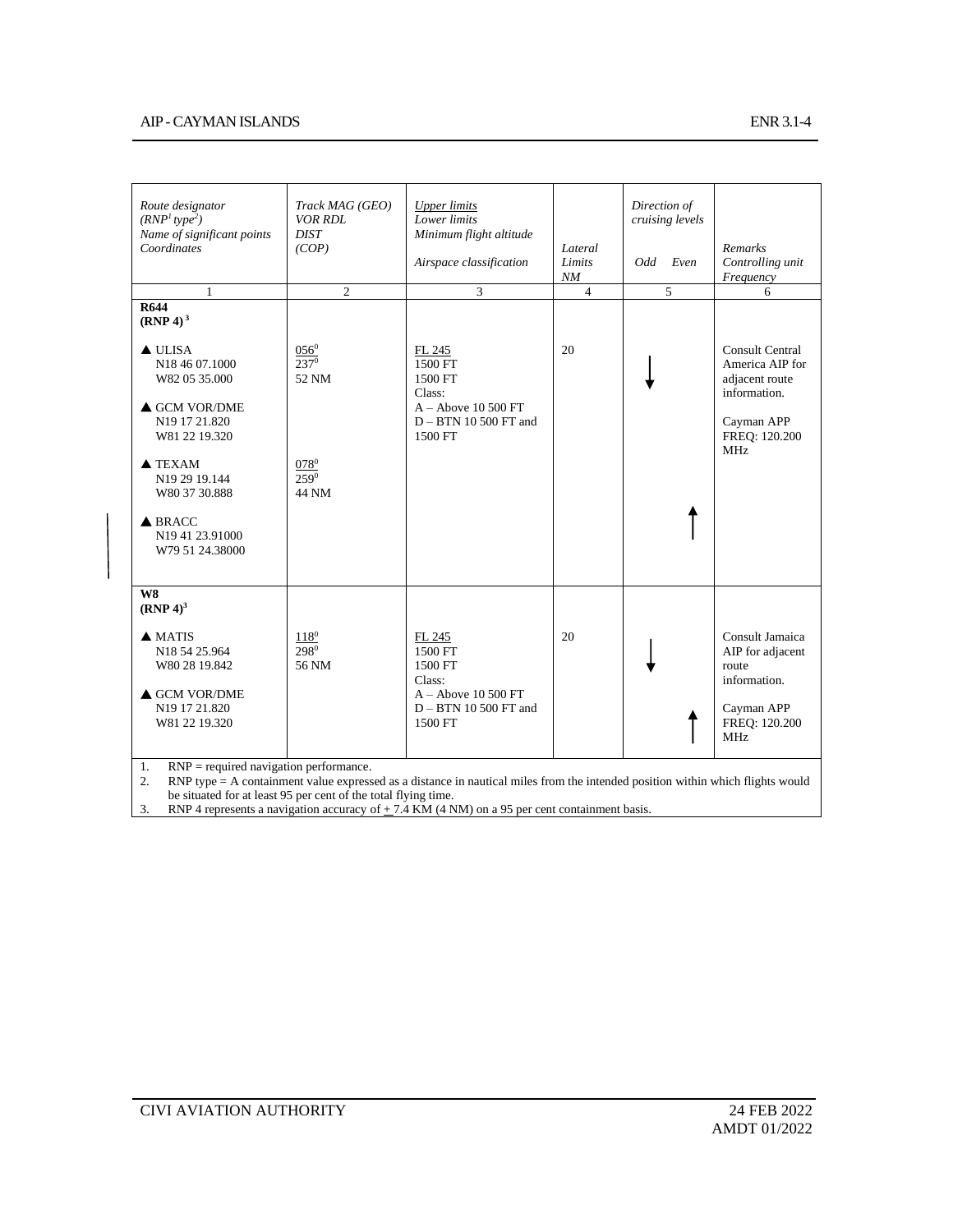| <b>ENR 3.2 Area Navigation (RNAV) Routes</b> |  |
|----------------------------------------------|--|
|----------------------------------------------|--|

| Route designator<br>(RNAV <sup>1</sup> type <sup>2</sup> )<br>Name of significant points<br>Coordinates                                        | Track MAG (GEO)<br><b>VOR RDL</b><br><b>DIST</b><br>(COP)       | <b>Upper limits</b><br>Lower limits<br>Minimum flight altitude<br>Airspace classification             | Lateral<br>Limits<br>NM | Direction of<br>cruising levels<br><i>Odd</i><br>Even | Remarks<br>Controlling unit<br>Frequency                                                                   |
|------------------------------------------------------------------------------------------------------------------------------------------------|-----------------------------------------------------------------|-------------------------------------------------------------------------------------------------------|-------------------------|-------------------------------------------------------|------------------------------------------------------------------------------------------------------------|
| $\mathbf{1}$                                                                                                                                   | $\overline{c}$                                                  | $\overline{3}$                                                                                        | $\overline{4}$          | $\overline{5}$                                        | 6                                                                                                          |
| <b>T802</b><br>$(RNAV 5)^2$                                                                                                                    |                                                                 |                                                                                                       |                         |                                                       |                                                                                                            |
| $\triangle$ LESOM<br>N200000<br>W0800728                                                                                                       | $146^0$<br>$326^0$<br>24 NM                                     | FL 245<br>1500 FT<br>1500 FT<br>Class:<br>$A - Above 10 500 FT$<br>$D - BTN$ 10 500 FT and            | 20                      |                                                       | <b>Consult Central</b><br>America AIP for<br>adjacent route<br>information.<br>Cayman APP<br>FREQ: 120.200 |
| $\triangle$ BRACC<br>N <sub>19</sub> 41 23.8<br>W79 51 23.5<br>$\triangle$ BETAR                                                               | $129^{0}$<br>$309^{0}$<br>24 NM                                 | 1500 FT                                                                                               |                         |                                                       | <b>MHz</b>                                                                                                 |
| <b>T931</b><br>$(RNAV 5)^2$                                                                                                                    |                                                                 |                                                                                                       |                         |                                                       |                                                                                                            |
| $\triangle$ KATAL<br>N200000<br>W793818<br>$\triangle$ BRACC<br>N <sub>19</sub> 41 23.8<br>W79 51 23.5<br>$\triangle$ GCM VOR/DME<br>N191721.8 | $220^0$<br>$040^{\circ}$<br>22 NM<br>$261^0$<br>$079^0$<br>89NM | FL 245<br>1500 FT<br>1500 FT<br>Class:<br>$A - Above 10 500 FT$<br>$D - BTN$ 10 500 FT and<br>1500 FT | 20                      |                                                       | Consult Jamaica<br>AIP for adjacent<br>route<br>information.<br>Cayman APP<br>FREQ: 120.200<br><b>MHz</b>  |
| W0812219.3                                                                                                                                     |                                                                 |                                                                                                       |                         |                                                       |                                                                                                            |
| $RNAV = area$ navigation performance.<br>1.                                                                                                    |                                                                 |                                                                                                       |                         |                                                       |                                                                                                            |

2. RNAV 5 represents aircraft and operating requirements including a 9.26 km (5 NM) lateral performance that are detailed in the Performance-based Navigation (PBN) Manual (Doc. 9613)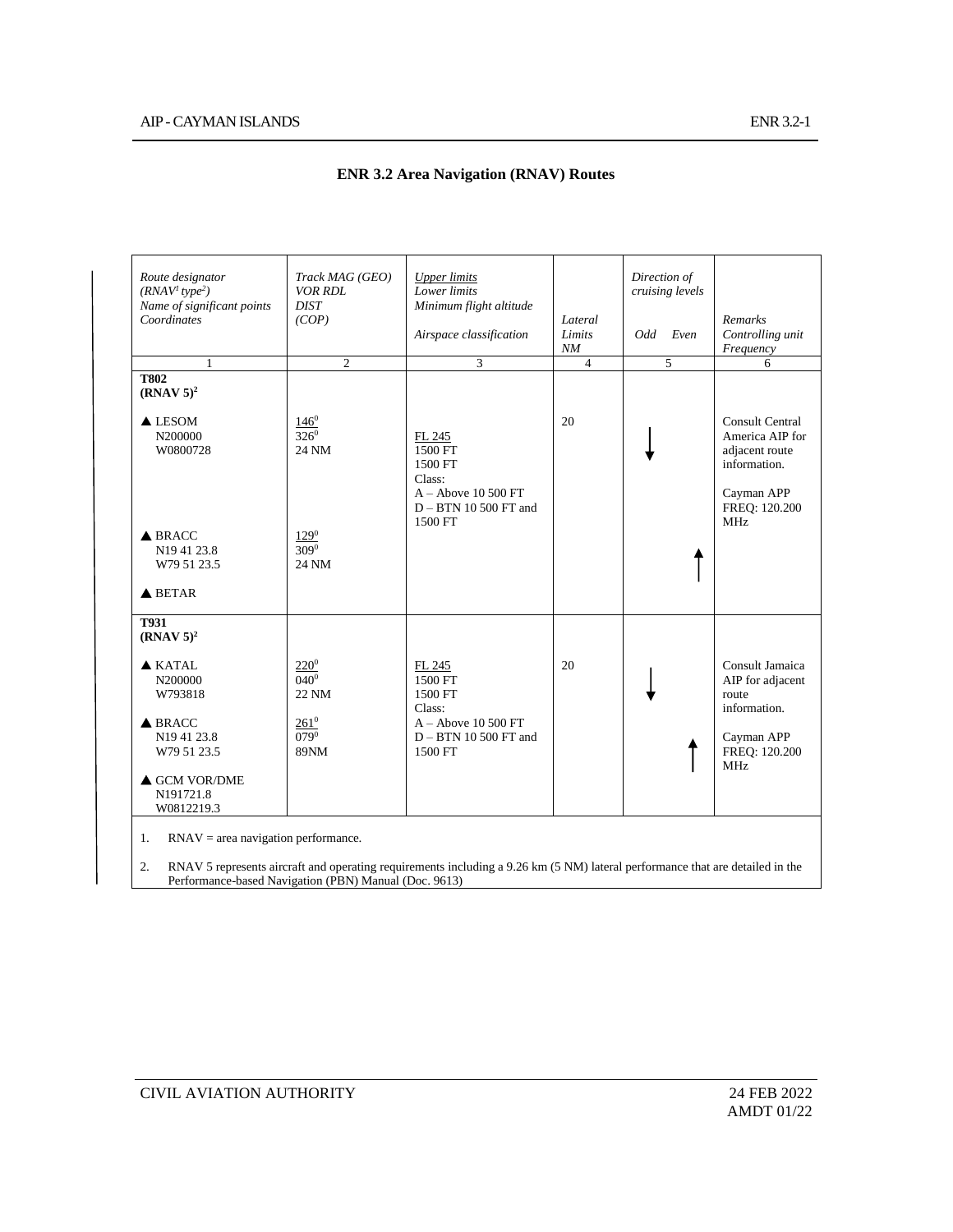# **ENR 3.3 HELICOPTER ROUTES**

TO BE DEVELOPED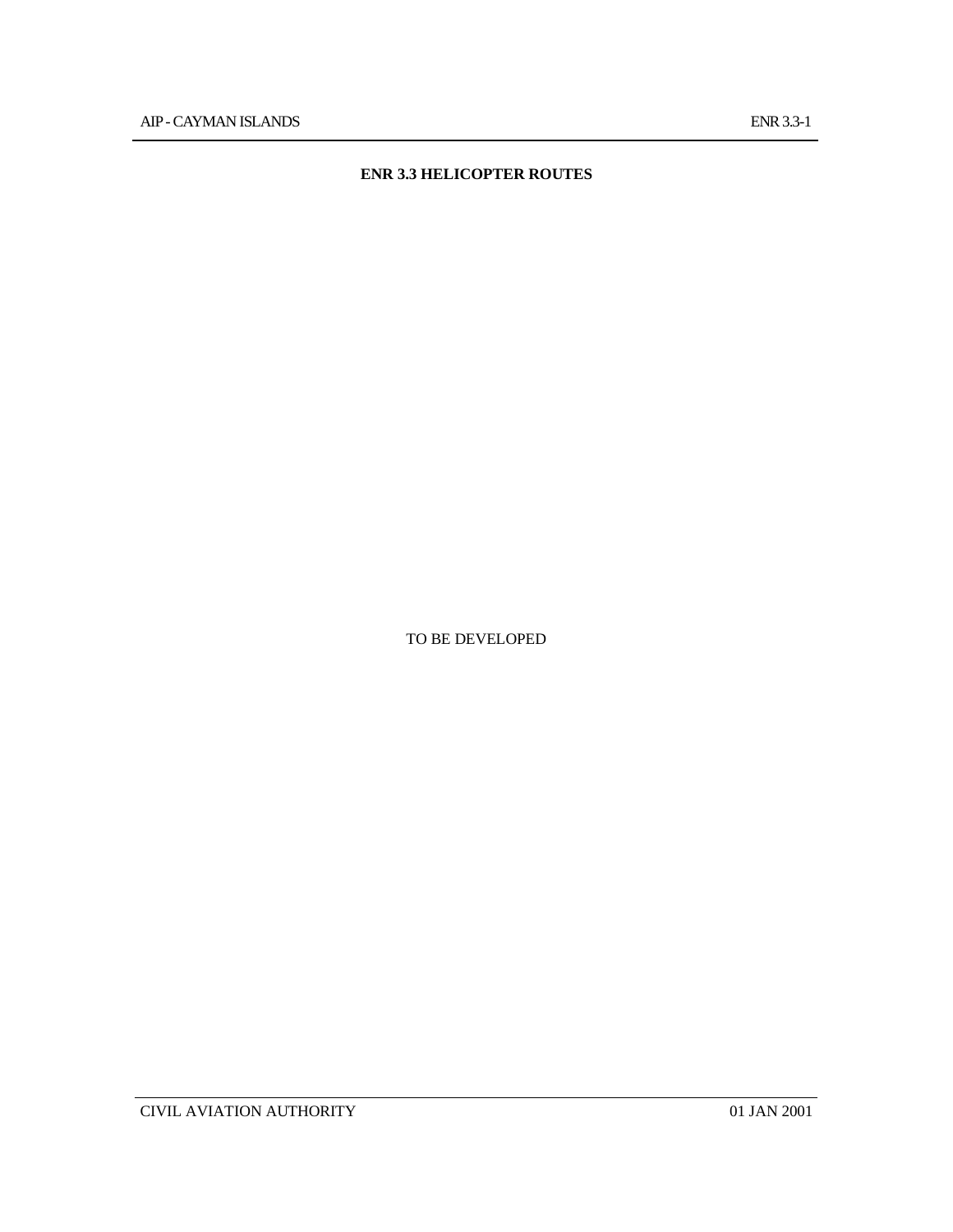| Route designator<br>(RNP <sup>1</sup> type <sup>2</sup> )<br>Name significant<br>points Coordinates                                     | Way-point<br><b>IDENT</b><br><b>OF VOR/DME</b><br><b>BRG &amp; DIST</b><br><b>ELEV DME</b><br><b>Antenna</b> | <b>Great</b><br><b>Circle</b><br><b>DIST</b><br>NM | <b>Upper Limit</b><br><b>Lower Limit</b><br><b>Airspace</b><br>Classification | Direction of<br>Cruising<br>Levels<br>Odd<br>Even | <b>Remarks</b><br><b>Controlling Unit</b><br><b>Frequency</b> |  |  |
|-----------------------------------------------------------------------------------------------------------------------------------------|--------------------------------------------------------------------------------------------------------------|----------------------------------------------------|-------------------------------------------------------------------------------|---------------------------------------------------|---------------------------------------------------------------|--|--|
| 1                                                                                                                                       | 2                                                                                                            | 3                                                  | 4                                                                             | 5                                                 | 6                                                             |  |  |
| <b>NIL</b>                                                                                                                              | <b>NIL</b>                                                                                                   | <b>NIL</b>                                         | <b>NIL</b>                                                                    | <b>NIL</b>                                        | <b>NIL</b>                                                    |  |  |
| $RNP = required$ navigation performance<br>1.<br>RNP type= A Containment Value expressed as a distance in nautical miles from the<br>2. |                                                                                                              |                                                    |                                                                               |                                                   |                                                               |  |  |

**ENR 3.4 OTHER ROUOTES**

*2.* **RNP type= A Containment Value expressed as a distance in nautical miles from the intended position within which flights would be at least 95 percent of the flying time.**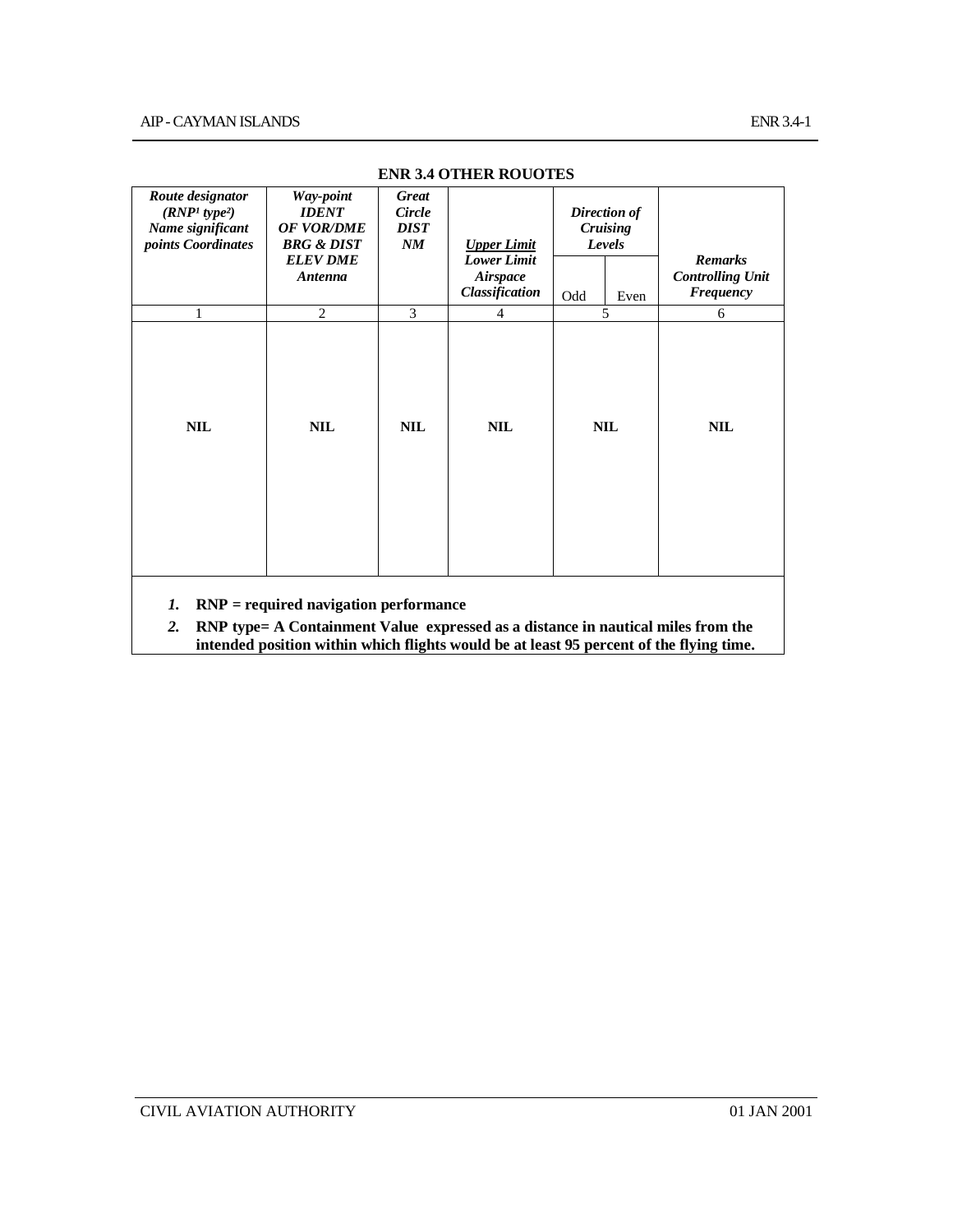# INTENTIONALLY LEFT BLANK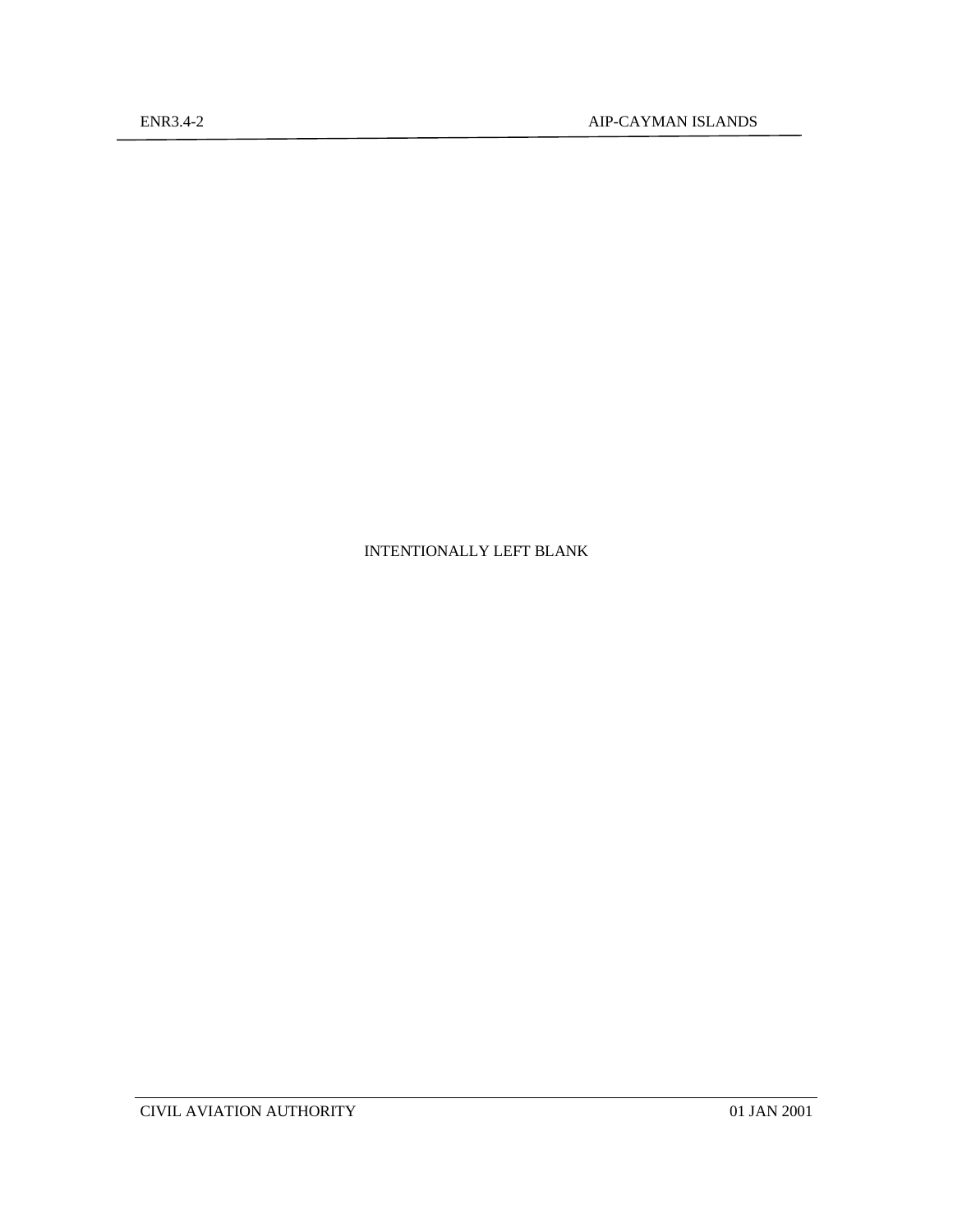# AIP -CAYMAN ISLANDS ENR 3.5-1

| <b>HLDG</b><br><b>ID/FIX/WPT</b><br>Coordinates<br><b>GORAN</b><br>N <sub>19</sub> 14 55.07<br>W81 32 34.49<br>RADIAL 260<br>10 DME GCM | <b>INBD TR</b><br>( $^0\!M\!AG$ )<br>$\mathcal{D}_{\mathcal{L}}$<br>080<br>080<br>080<br>080 | <i>Direction</i><br>οf<br><b>PTN</b><br>3<br>Right<br>Right<br>Right<br>Right | <b>MAX IAS</b><br>(KT)<br>4<br>230<br>240<br>265<br>Mach<br>0.83 | <i>MNM-MAX</i><br><b>HLDG LVL</b><br>FL/FT(MSL)<br>1 500 FT-14 000 FT<br>15 000 FT-FL 200<br>FL 210-FL 340<br>FL 350-FL 460 | <b>TIME</b><br>(MIN)<br>Or DIST<br><i>OUBD</i><br>6<br>1<br>$1^{1/2}$<br>$1^{1/2}$<br>$1^{1/2}$ | Controlling<br>unit and<br>Frequency<br>Cayman APP<br>120.200 MHz |
|-----------------------------------------------------------------------------------------------------------------------------------------|----------------------------------------------------------------------------------------------|-------------------------------------------------------------------------------|------------------------------------------------------------------|-----------------------------------------------------------------------------------------------------------------------------|-------------------------------------------------------------------------------------------------|-------------------------------------------------------------------|
| <b>VOR</b><br><b>GUBEL</b><br>N <sub>19</sub> 20 17.07<br>W81 10 00.80<br>RADIAL <sub>080</sub><br>12 DME GCM<br><b>VOR</b>             | 080<br>080<br>080<br>080                                                                     | Right<br>Right<br>Right<br>Right                                              | 230<br>240<br>265<br>Mach<br>0.83                                | 1 500 FT-14 000 FT<br>15 000 FT-FL 200<br>FL 210-FL 340<br>FL 350-FL 460                                                    | 1<br>$1^{1/2}$<br>$1^{1/2}$<br>$1^{1/2}$                                                        | Cayman APP<br>120.200 MHz                                         |

# **ENR 3.5 EN-ROUTE HOLDING**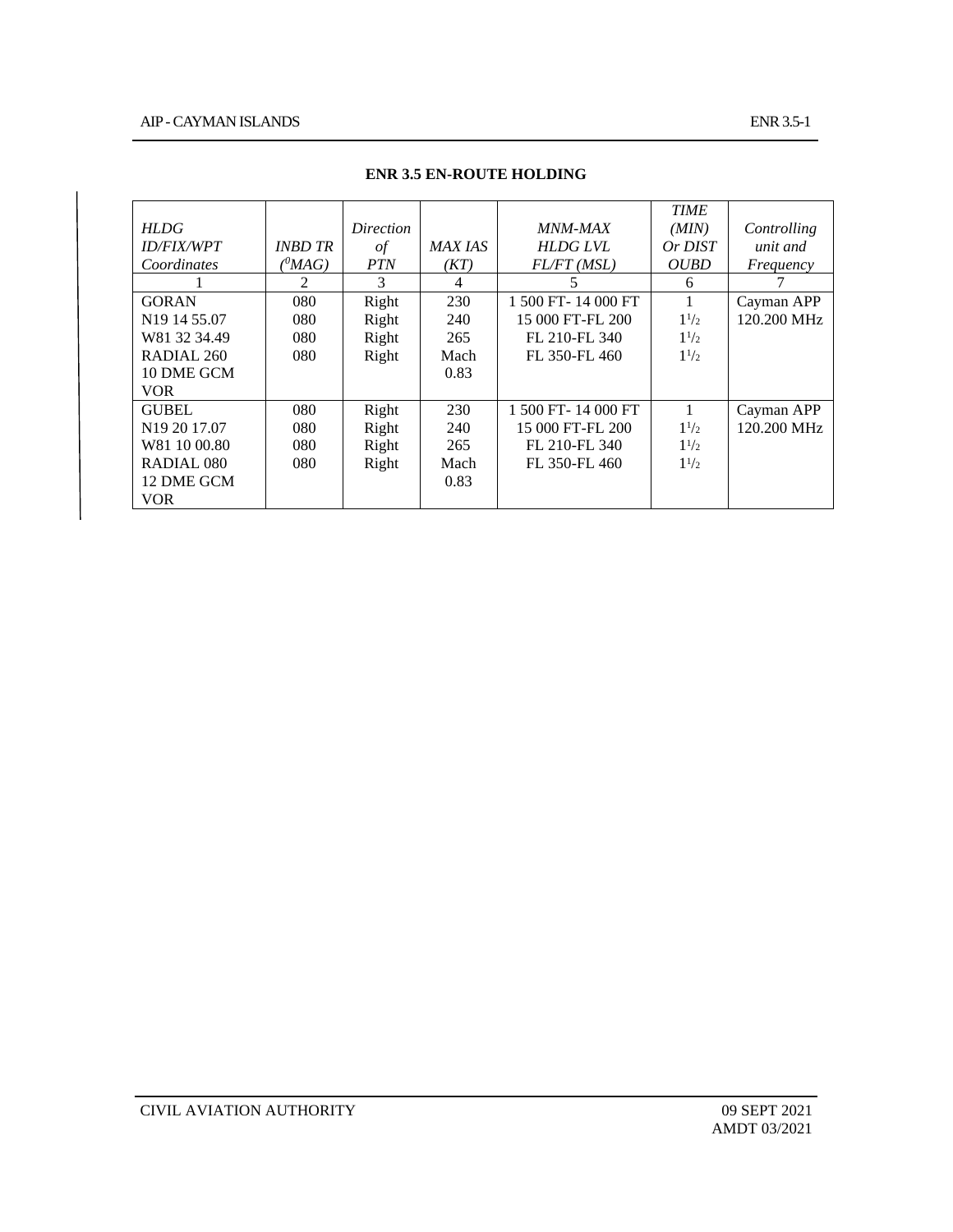# **ENR 4. RADIO NAVIGATION AIDS/SYSTEMS**

# **ENR 4.1 RADIO NAVIGATION AIDS – EN-ROUTE**

| Name of station<br>(VOR/VAR)                         | ID         | Frequency<br>(CH)          | Hours of<br><i>Operation</i> | Coordinates              | <b>ELEV</b><br><b>DME</b><br>Antenna | Remarks         |
|------------------------------------------------------|------------|----------------------------|------------------------------|--------------------------|--------------------------------------|-----------------|
|                                                      |            |                            |                              |                          | n                                    |                 |
| <b>GRAND CAYMAN</b><br><b>VOR/DME</b><br>$5^0 20' W$ | <b>GCM</b> | 115.600<br>MHz<br>(CH 103) | H <sub>24</sub>              | 191721.82N<br>812219.32W | 2M                                   | Coverage 135 NM |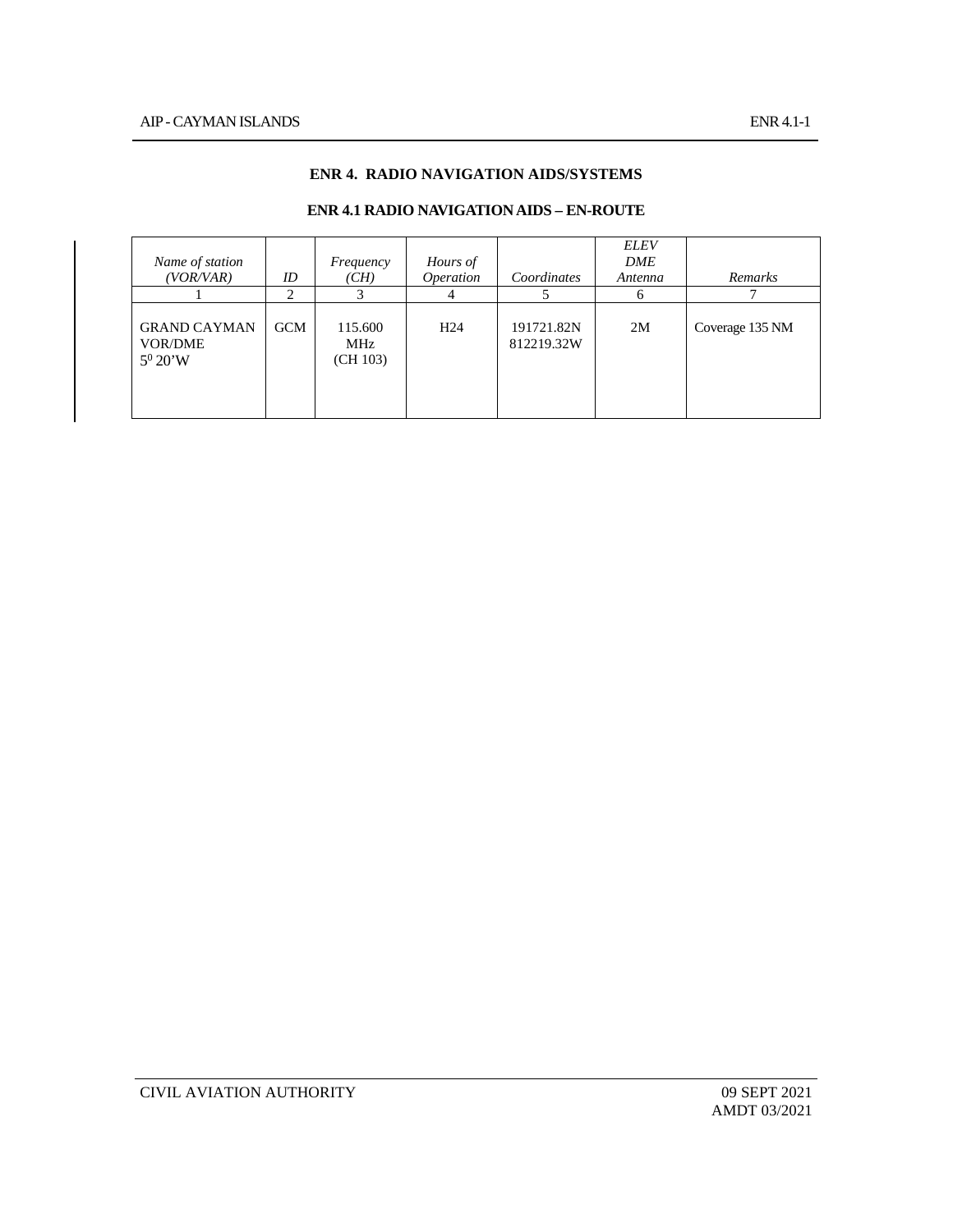# **ENR 4.2 SPECIAL NAVIGATION SYSTEMS**

**"Nil"**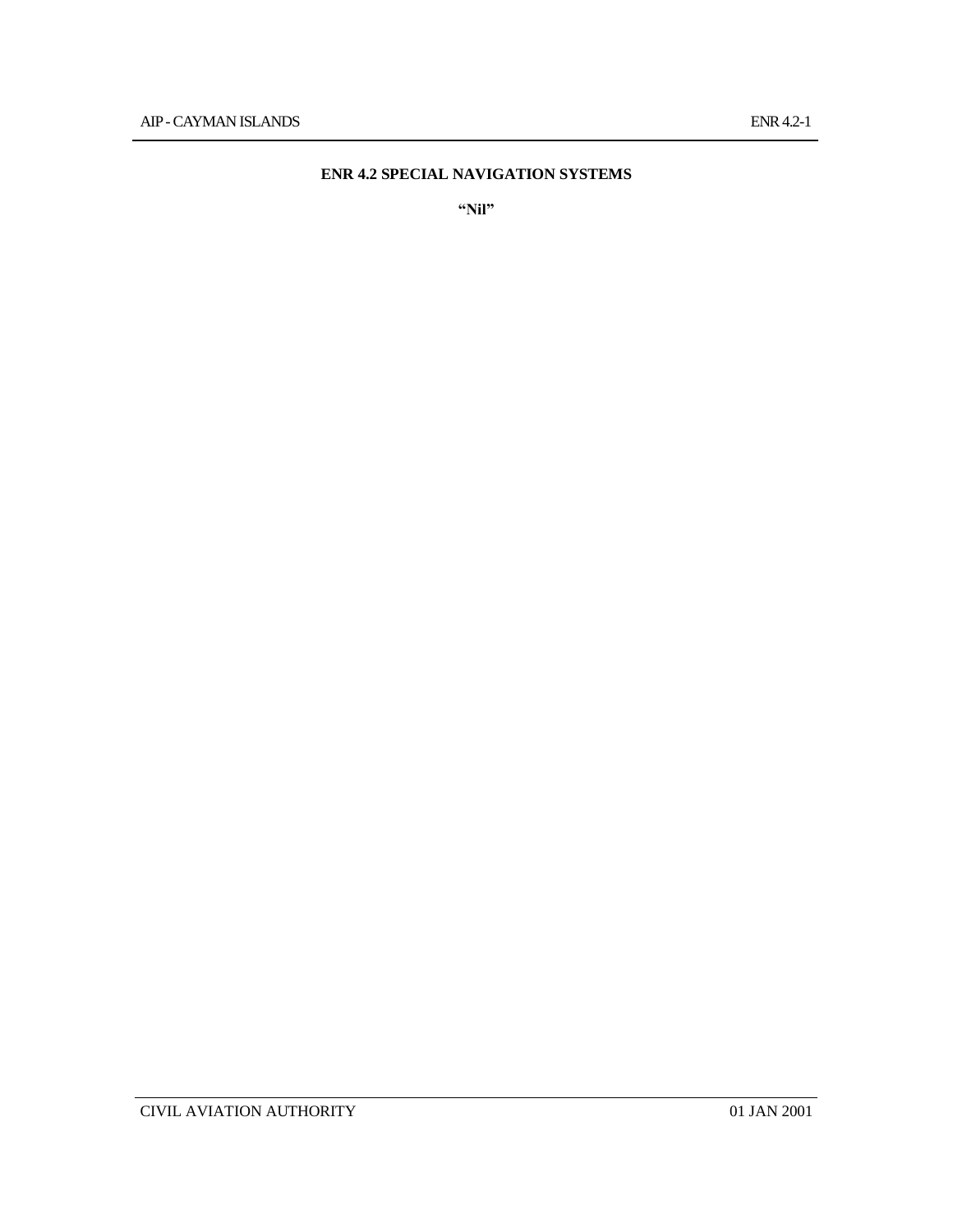| Name-code    |                                            | ATS route or | Name-code    |                                             | ATS route or   |
|--------------|--------------------------------------------|--------------|--------------|---------------------------------------------|----------------|
| Designator   | Coordinates                                | Other route  | Designator   | Coordinates                                 | Other route    |
|              | $\overline{2}$                             | 3            |              | 2                                           | 3              |
| <b>ALOBO</b> | N18 40 01.00<br>W81 15 35,000              | G435         | <b>LESOM</b> | N <sub>20</sub> 00 00,000<br>W80 07 28,000  | A511           |
| <b>ATUVI</b> | N <sub>20</sub> 00 00.000                  | G448         | <b>MAMBI</b> | N <sub>19</sub> 26 59,000                   | R640           |
|              | W81 25 15,000                              |              |              | W82 02 46,000                               |                |
| <b>BETAR</b> | N <sub>19</sub> 28 24.117<br>W79 30 00.254 | A511         | <b>MATIS</b> | N <sub>18</sub> 54 25.964<br>W80 28 19.842  | W <sub>8</sub> |
| <b>DELKA</b> | N <sub>18</sub> 40 02.211<br>W81 45 06.690 | G877         | <b>NALRO</b> | N <sub>19</sub> 01 50.961<br>W80 12 22.129  | G633/R640      |
| <b>EMONA</b> | N184000.000<br>W81 24 14,000               | G448         | <b>NUBIS</b> | N <sub>19</sub> 07 34,000<br>W82 04 22,000  | G633           |
| <b>KANEX</b> | N20.00.00.000<br>W80 43 04.000             | B767         | RIKEL        | N <sub>20</sub> 00 00,000<br>W81 02 40,000  | G877           |
| <b>KATAL</b> | N20.00.00.000<br>W79 38 18000              | G442         | <b>TEXAM</b> | N <sub>19</sub> 29 19.144<br>W80 37 30.888  | R644           |
| <b>LEROL</b> | N <sub>18</sub> 40 02,000<br>W81 37 04.000 | B767         | <b>ULISA</b> | N <sub>18</sub> 46 07,000<br>W82 05 35,000  | R644           |
|              |                                            |              | <b>ILATA</b> | N <sub>19</sub> 52 52,000<br>W 79 30 00.000 | G442           |

## **ENR 4.3 NAME-CODE DESIGNATORS FOR SIGNIFICANT POINTS**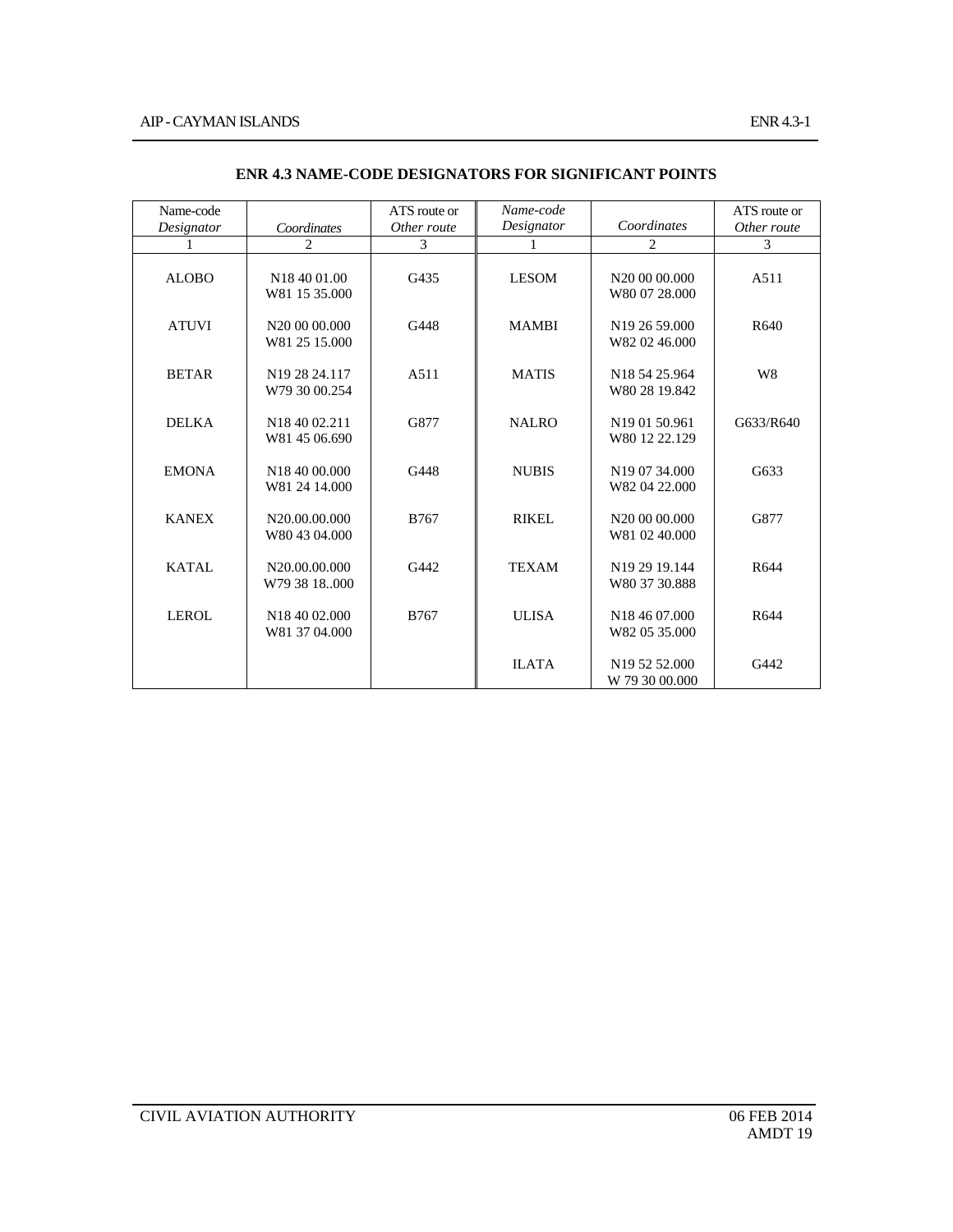**ENR 4.4 AERONAUTICAL GROUND LIGHTS – EN-ROUTE**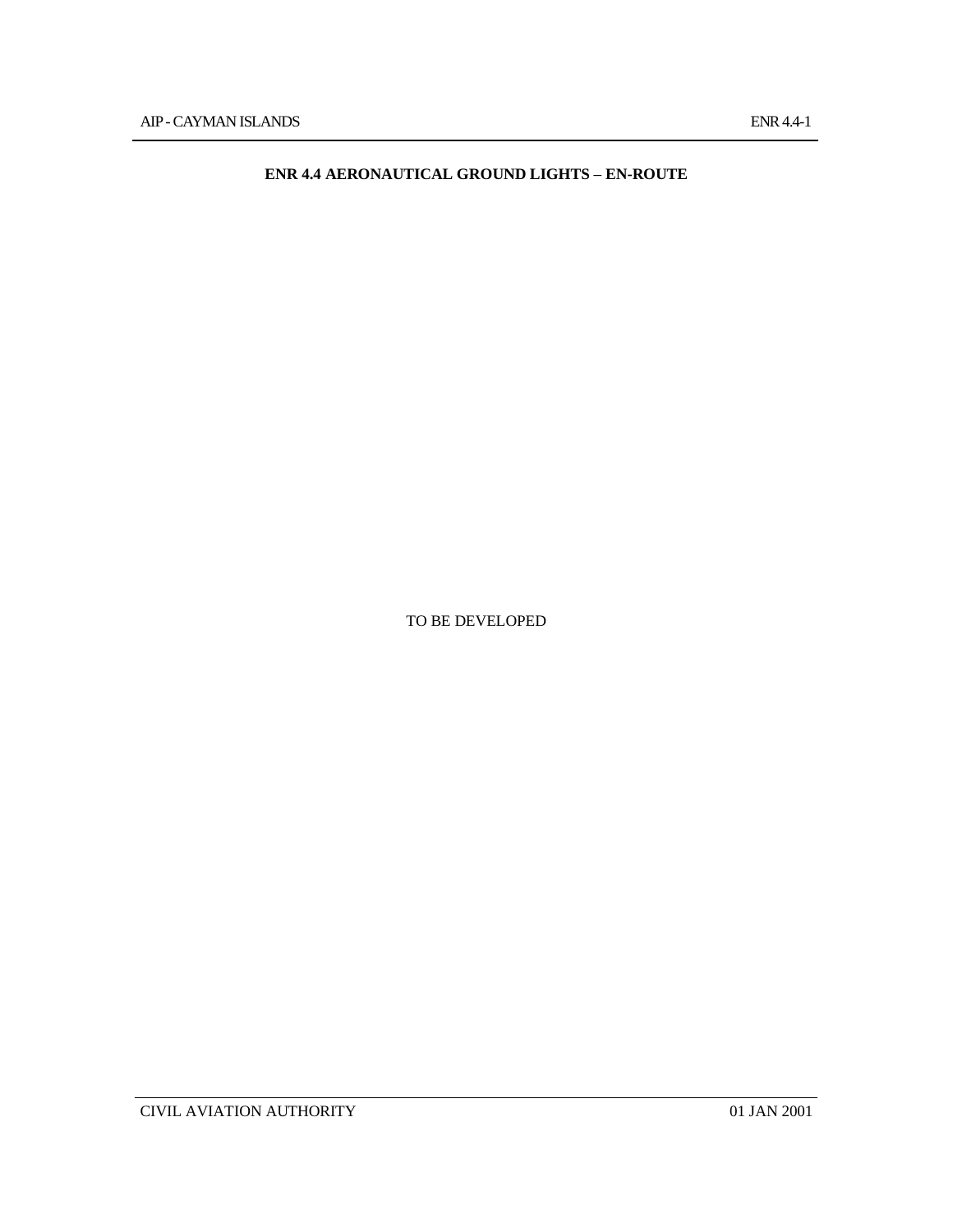# **ENR 5. NAVIGATION WARNINGS**

# **ENR 5.1 PROHIBITED, RESTRICTED AND DANGER AREAS**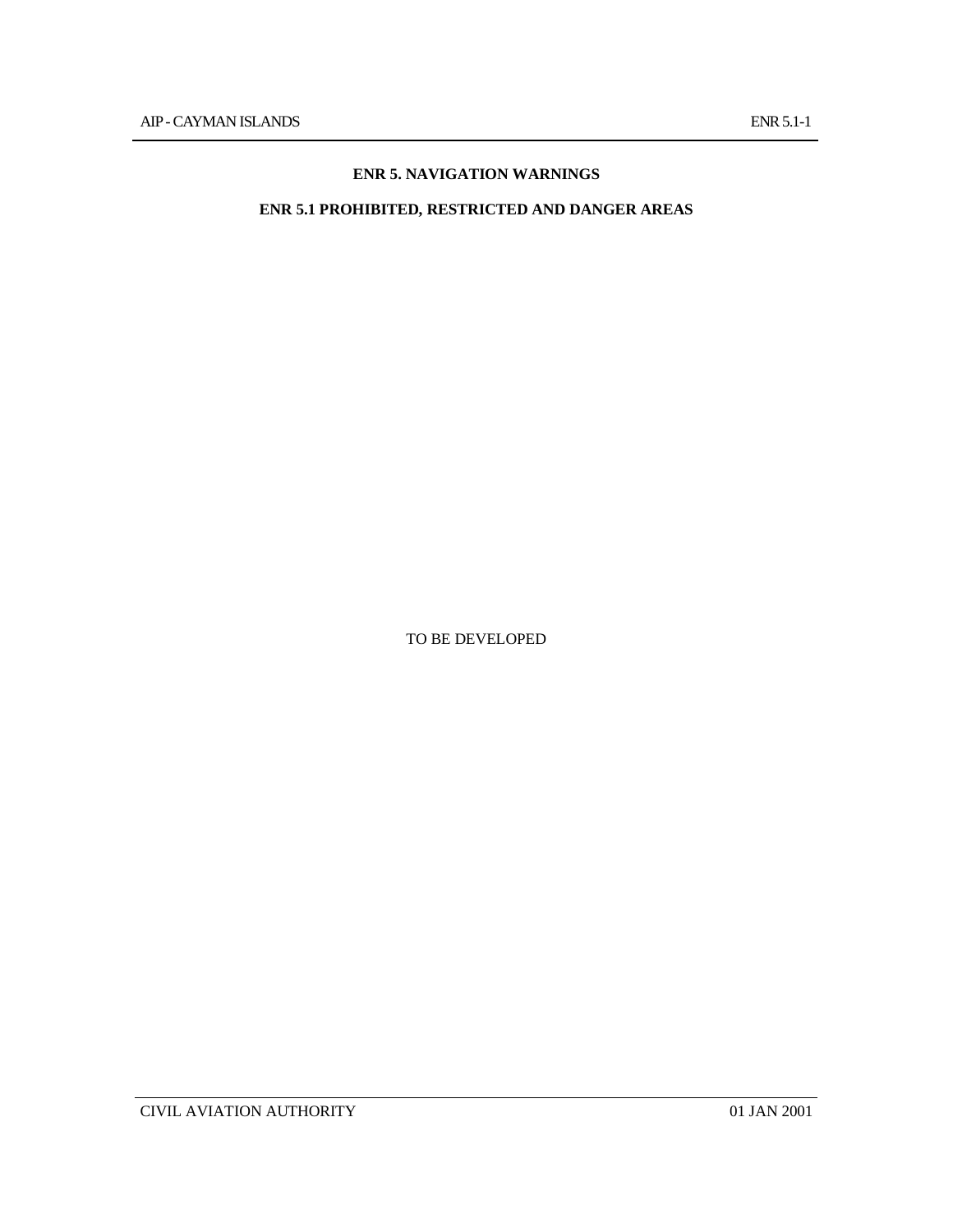**ENR 5.3 OTHER ACTIVITIES OF A DANGEROUS NATURE**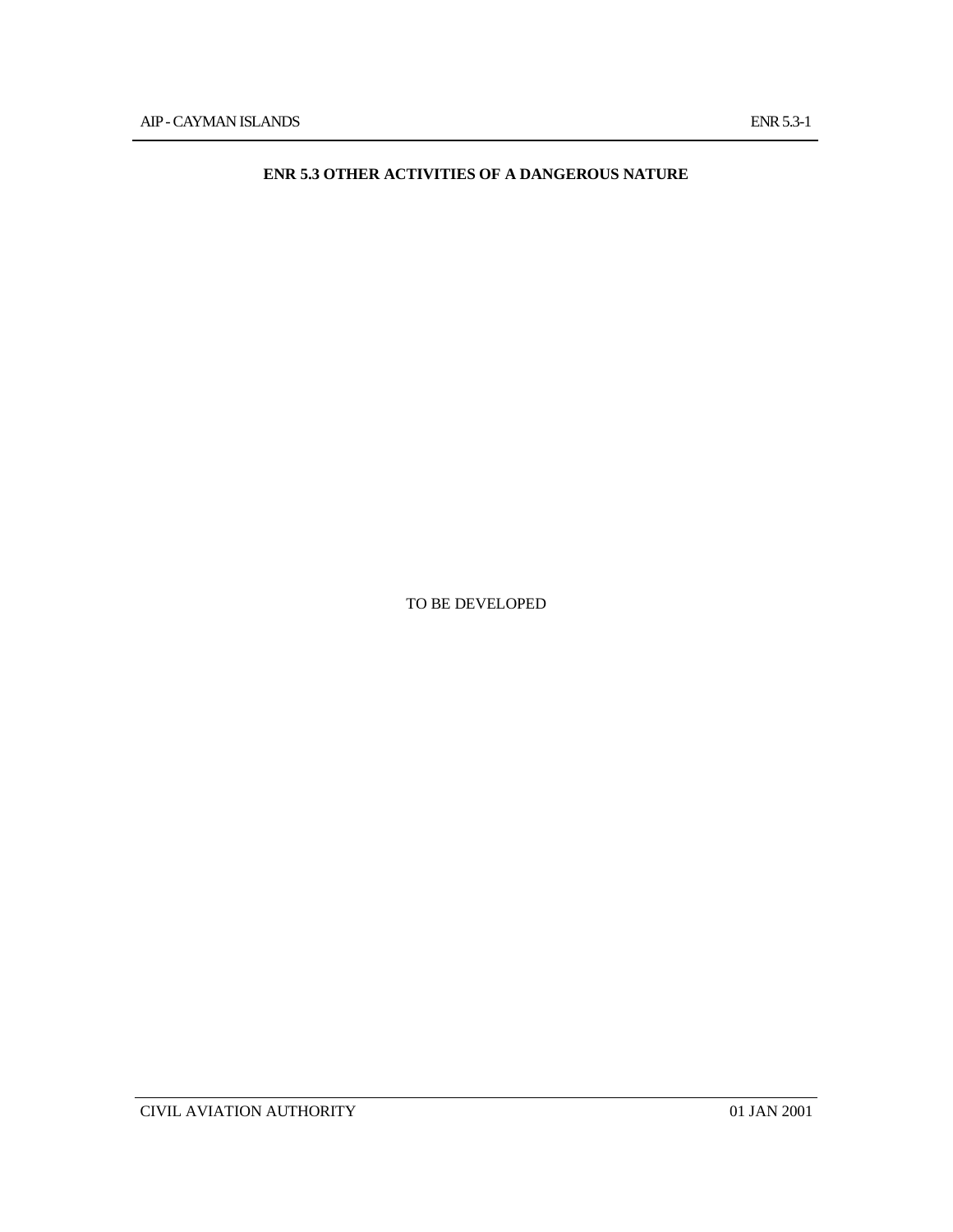| ENR 5.4 AIR NAVIGATION OBSTACLES (Height 100 M AGL or Higher) |  |
|---------------------------------------------------------------|--|
|---------------------------------------------------------------|--|

| OBST                  | OBST Type | OBST        | <b>ELEV/HGT</b> | <b>OBST LGT</b> | Remarks |  |  |
|-----------------------|-----------|-------------|-----------------|-----------------|---------|--|--|
| <b>ID/Designation</b> |           | Coordinates |                 | Type/Color      |         |  |  |
|                       |           |             |                 |                 |         |  |  |
| <b>NIL</b>            |           |             |                 |                 |         |  |  |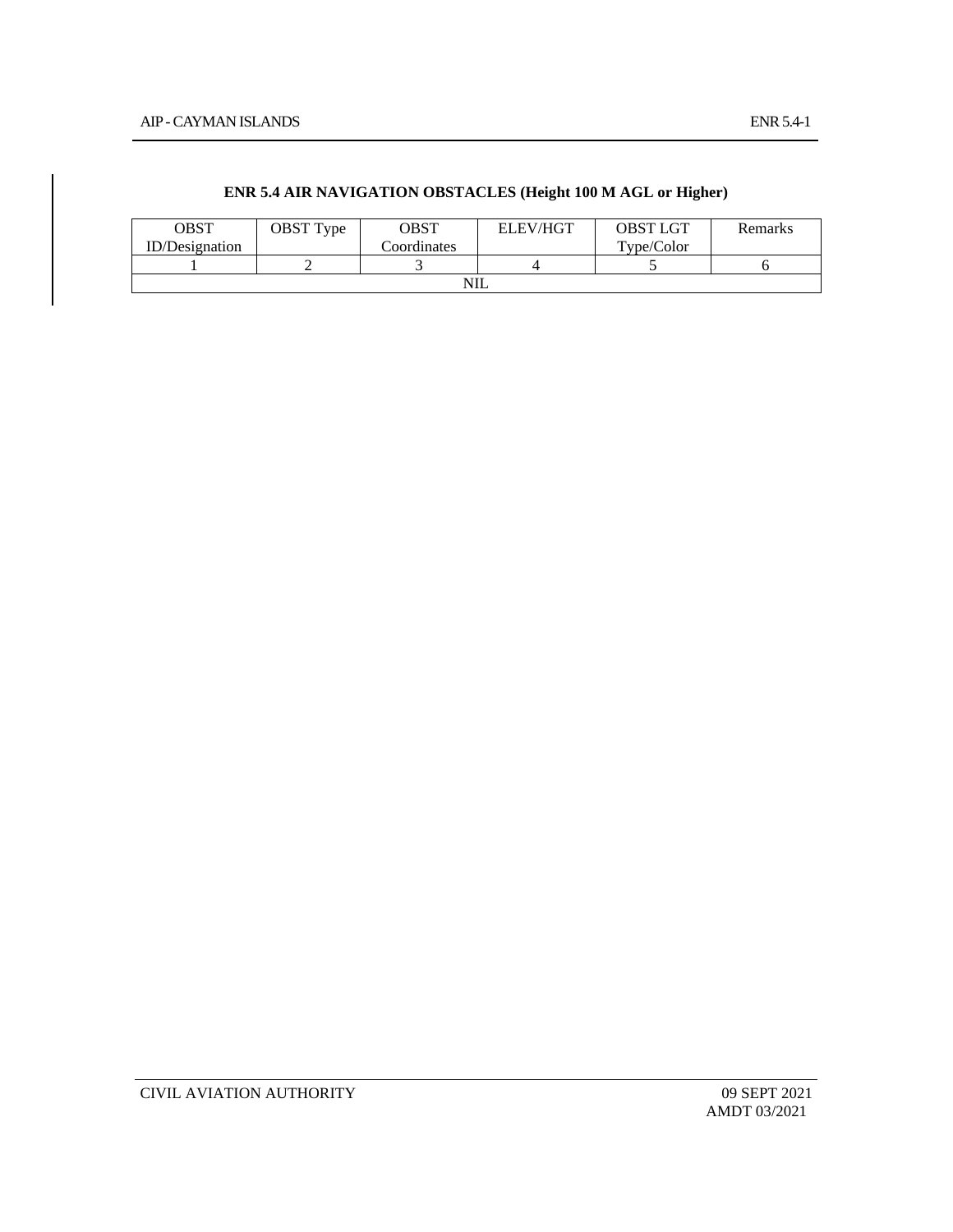| Designation and lateral limits                                            | Vertical limits         | <i>Operator/User</i><br>Tel Nr.                                                                     | Remarks and time of ACT    |
|---------------------------------------------------------------------------|-------------------------|-----------------------------------------------------------------------------------------------------|----------------------------|
|                                                                           |                         |                                                                                                     |                            |
| <b>PARASAILING</b><br>West Coast/Seven Mile Beach,<br><b>Grand Cayman</b> | 100 <sub>M</sub><br>MSL | Cayman Sky Riders Ltd.<br>TEL: 345 949 8745<br>Para-Sailing Professionals Ltd.<br>TEL: 345 916 2953 | Daily SR-SS<br>Daily SR-SS |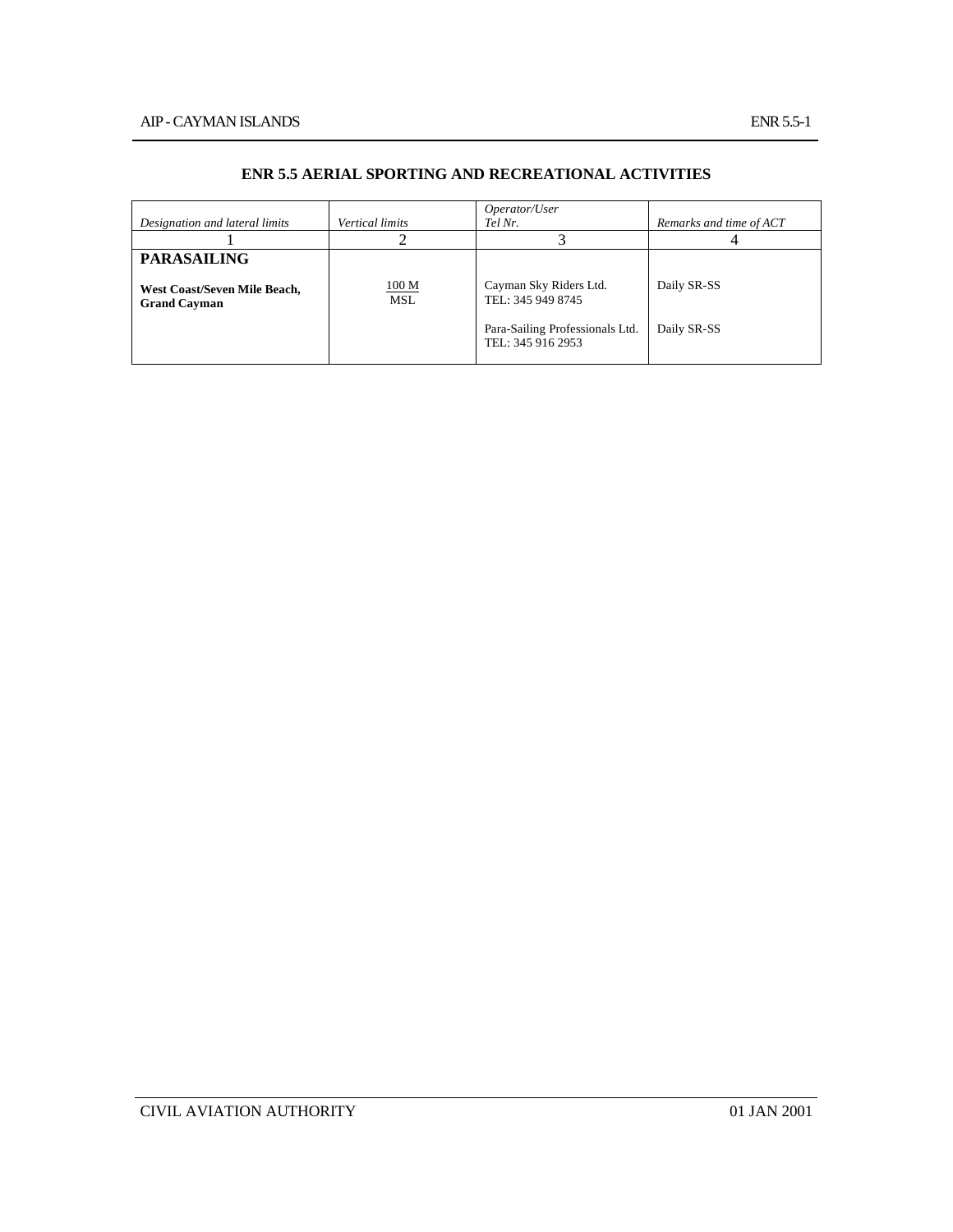# **ENR 6.9 BIRD CONCENTRATIONS AND AREAS WITH SENSITIVE FAUNA – INDEX CHART**

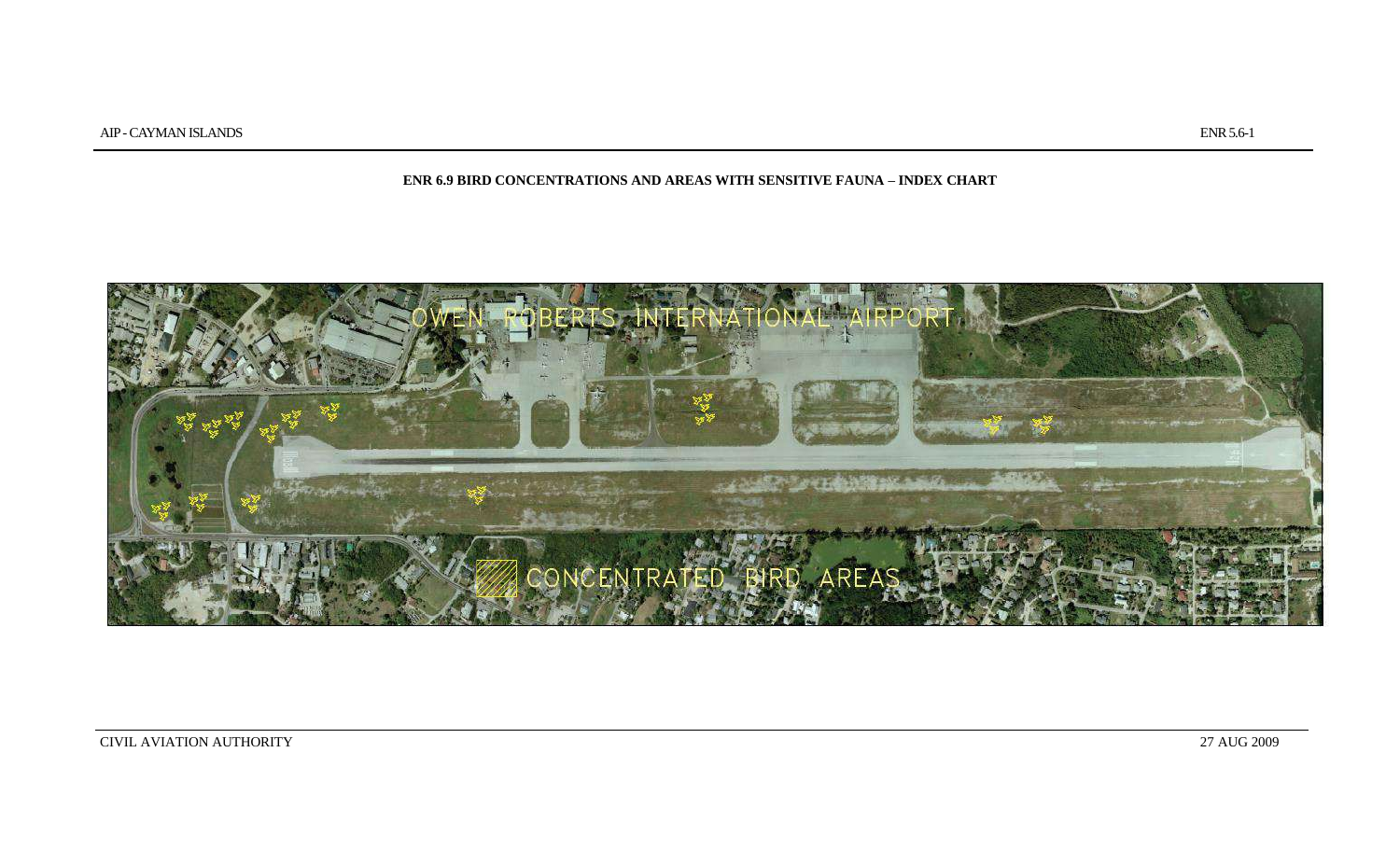INTENTIONALLY LEFT BLANK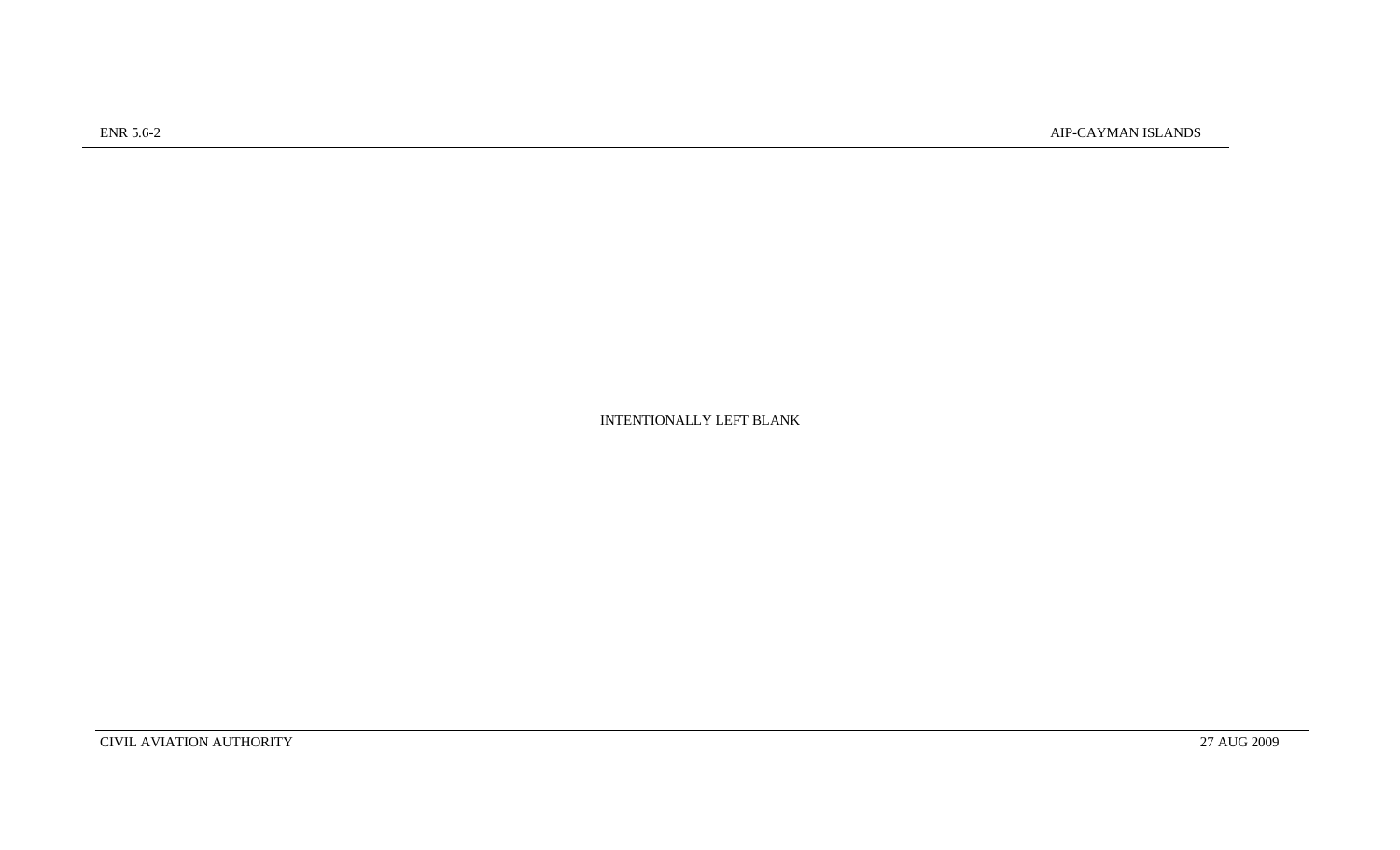

# **ENR 6.1 EN-ROUTE CHART - ICAO**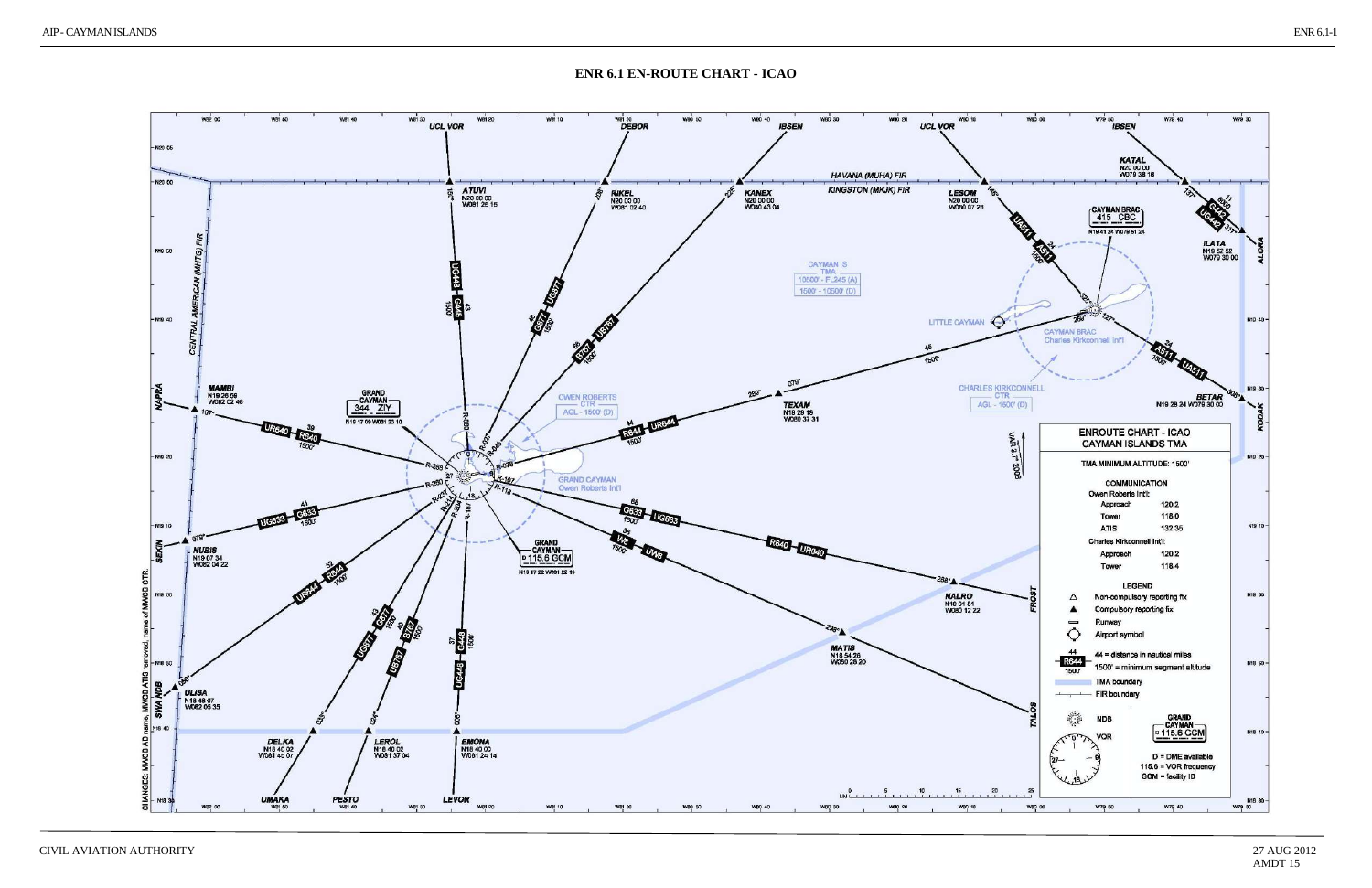INTENTIONALLY LEFT BLANK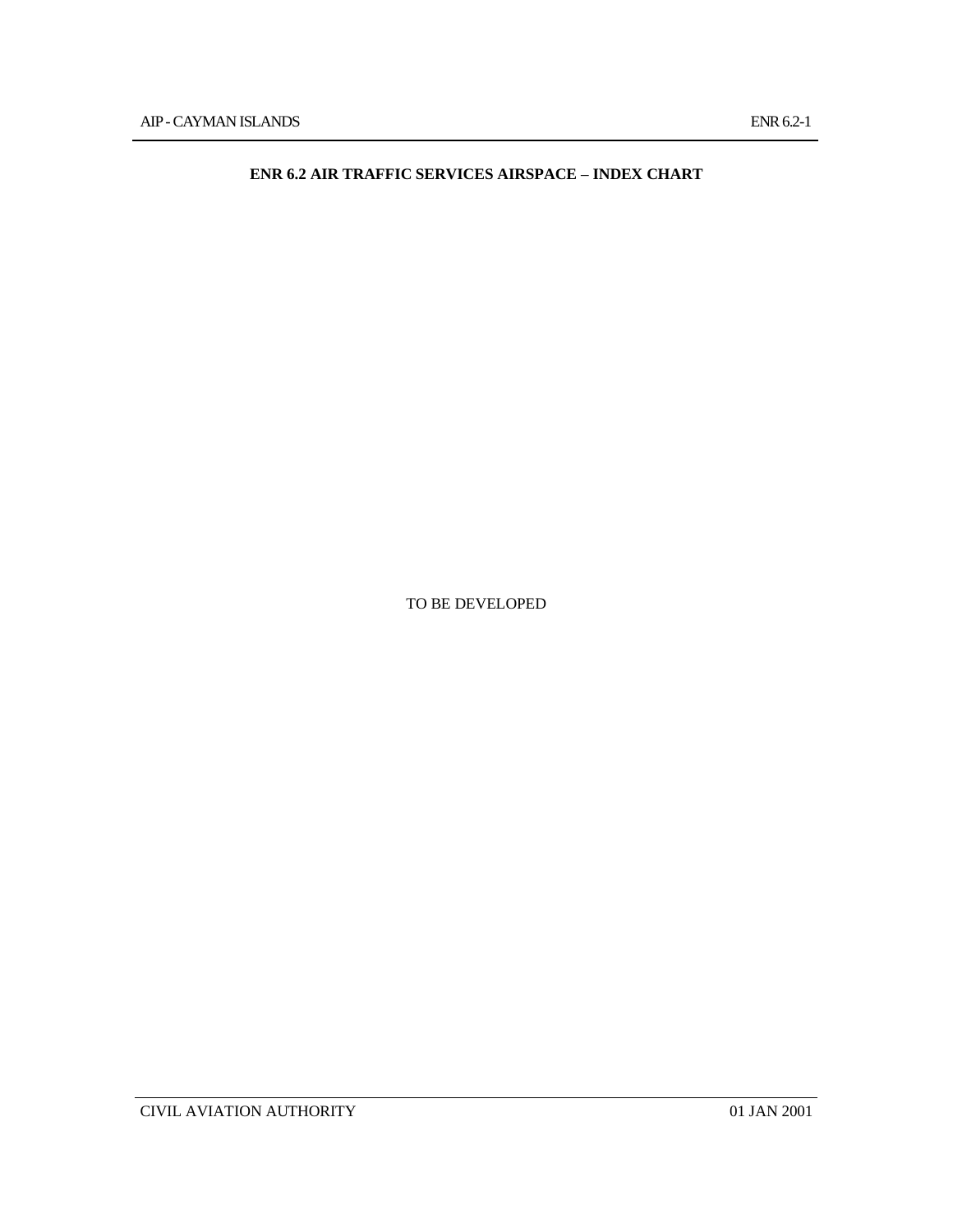**ENR 6.3 PROHIBITED, RESTRICTED AND DANGER AREAS – INDEX CHART**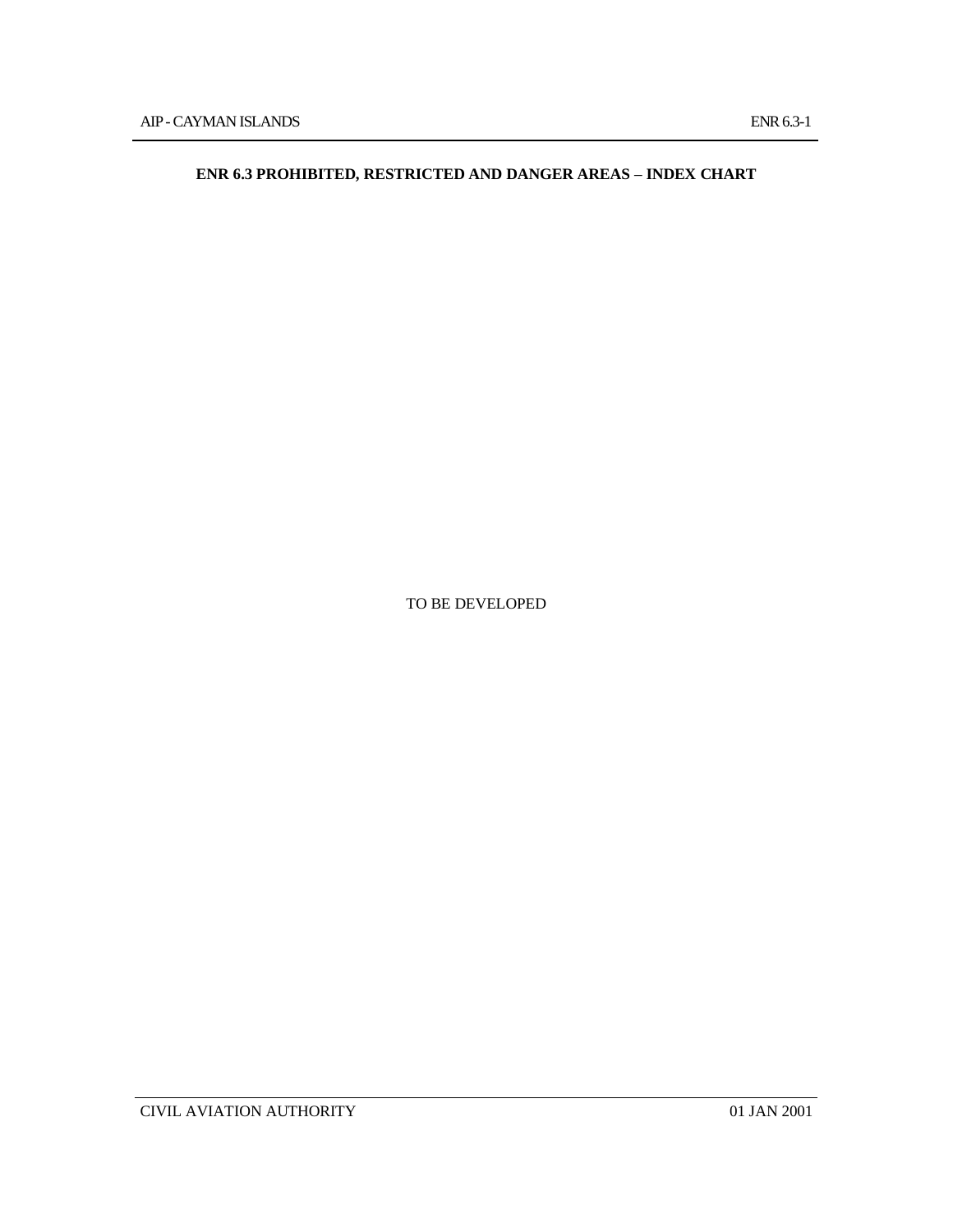**ENR 6.4 MILITARY TRAINING AREAS – INDEX CHART**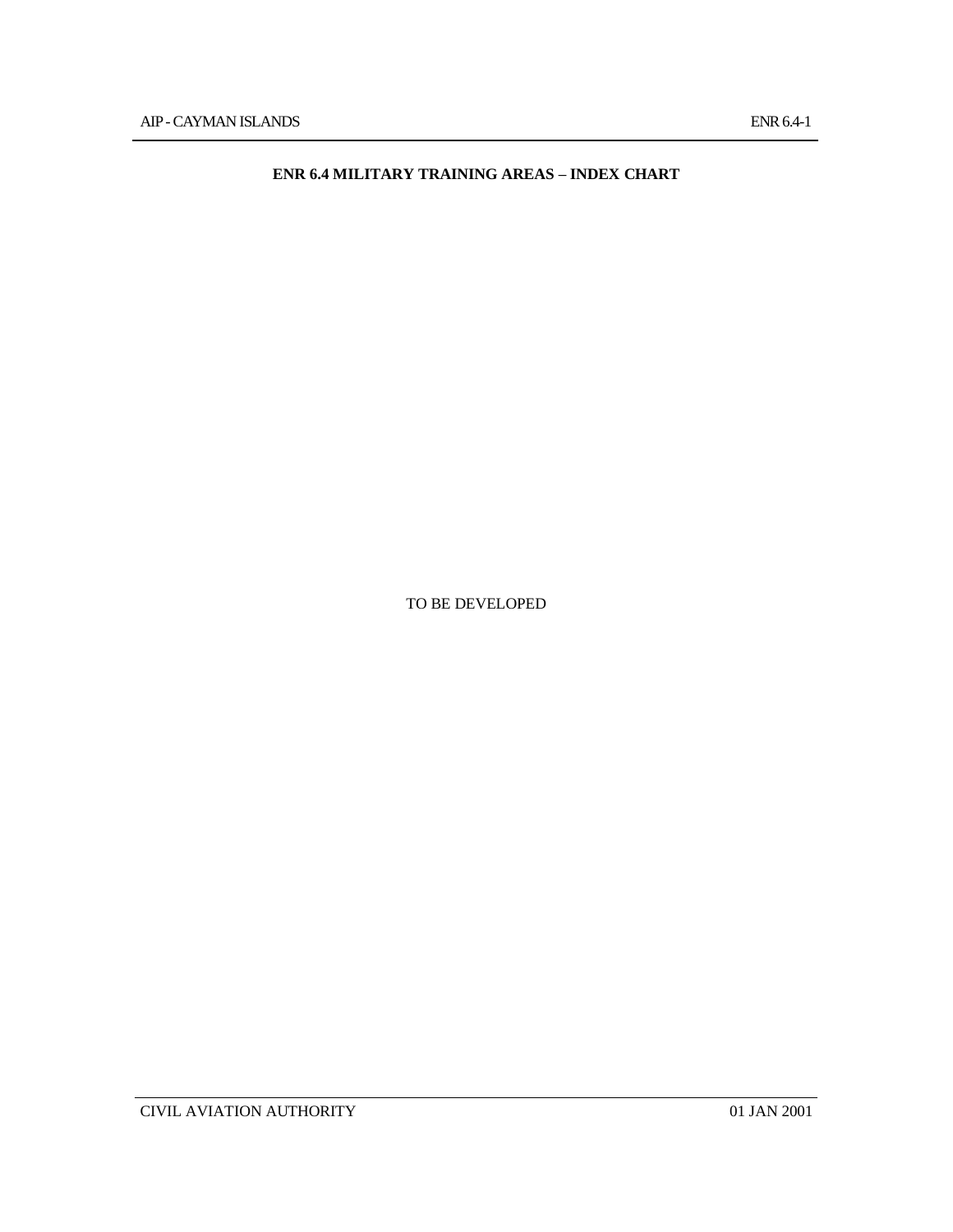**ENR 6.5 OTHER ACTIVITIES OF A DANGEROUS NATURE – INDEX CHART**